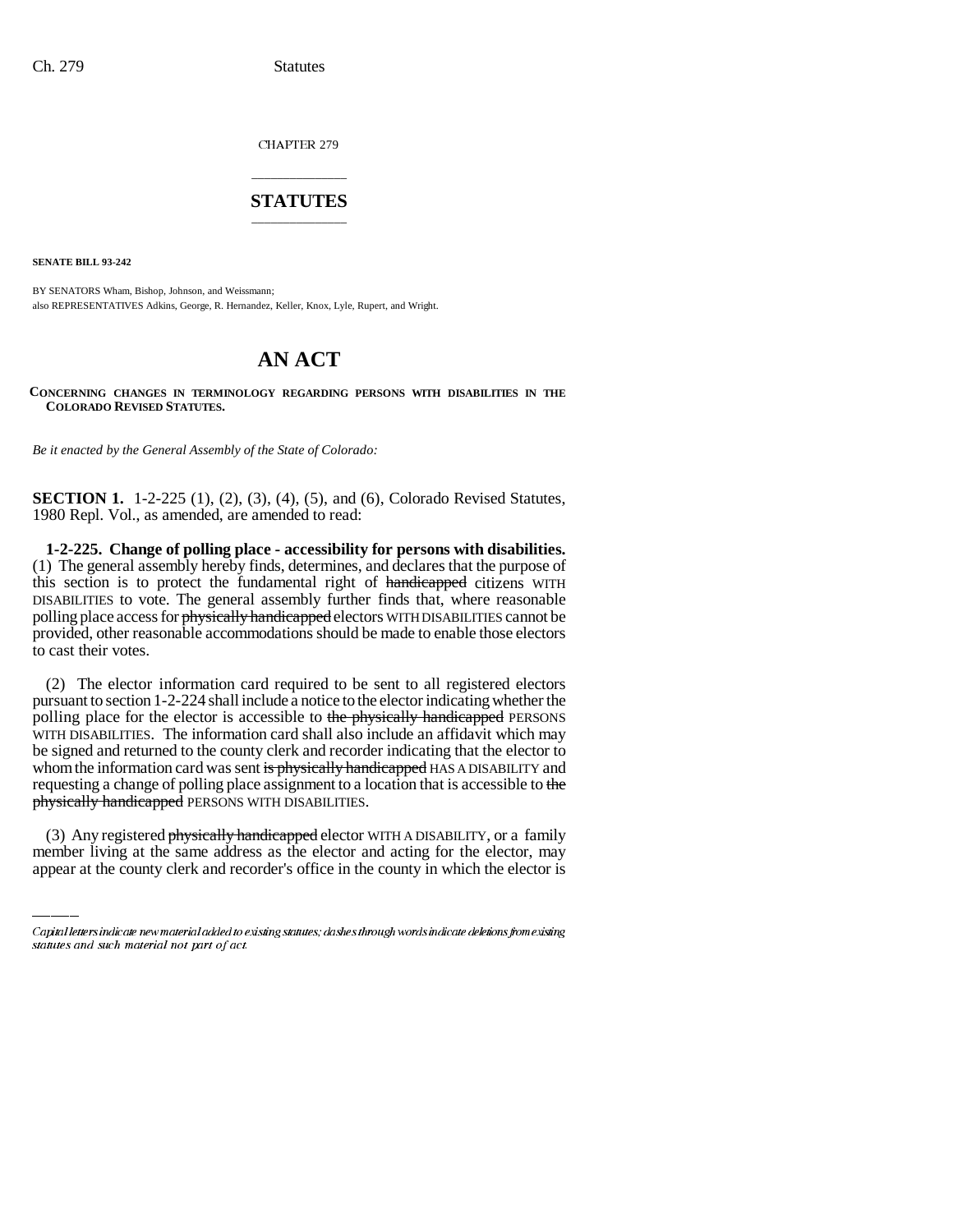registered and sign an affidavit requesting a temporary change of polling place to a place that is accessible to the physically handicapped PERSONS WITH DISABILITIES.

(4) Upon receiving an affidavit requesting a polling place change pursuant to this section, a county clerk and recorder shall temporarily assign the requesting elector to a polling place that uses the same ballot type as the permanently assigned location and is accessible to the physically handicapped PERSONS WITH DISABILITIES, if such a place exists. If more than one such polling place exists, the county clerk and recorder shall assign the polling place that is closest to the elector's residence.

(5) A family member living at the same address as an elector who has changed polling places pursuant to subsection (2) or (3) of this section may also change polling places to vote at the same polling place as the physically handicapped elector WITH A DISABILITY by filing a request with the county clerk and recorder containing the information required by the county clerk and recorder.

(6) Any request for a change of polling place to a polling place which is accessible to the physically handicapped PERSONS WITH DISABILITIES must be received by the county clerk and recorder at least ten days prior to the election for which the change is requested.

**SECTION 2.** 1-8-112, Colorado Revised Statutes, 1980 Repl. Vol., as amended, is amended to read:

**1-8-112. Absentee polling place.** Each political subdivision shall provide, in addition to the precinct polling places, one or more handicapped accessible absentee polling places ACCESSIBLE FOR PERSONS WITH DISABILITIES, which shall be provided with suitable quarters, ballot boxes or voting machines, and other necessary supplies as provided by law in the case of precinct polling places; except that voting booths may be provided in precincts using paper ballots.

**SECTION 3.** 8-6-108.5 (2), Colorado Revised Statutes, 1986 Repl. Vol., is amended to read:

**8-6-108.5. Minimum wage.** (2) An employer may pay a rate of fifteen percent lower than the minimum wage to persons certified by the director to be less efficient due to a physical handicap DISABILITY.

**SECTION 4.** 9-5-101 (6), Colorado Revised Statutes, 1986 Repl. Vol., is amended to read:

**9-5-101. Definitions.** As used in this article, unless the context otherwise requires:

 $(6)$  "Hearing disabilities" means deafness or hearing handicaps IMPAIRMENTS that might make an individual insecure in public areas because he THE INDIVIDUAL is unable to communicate or hear warning signals.

**SECTION 5.** 9-5-103 (2), Colorado Revised Statutes, 1986 Repl. Vol., is amended to read:

**9-5-103. Disabilities covered - purpose.** (2) It is intended to make all buildings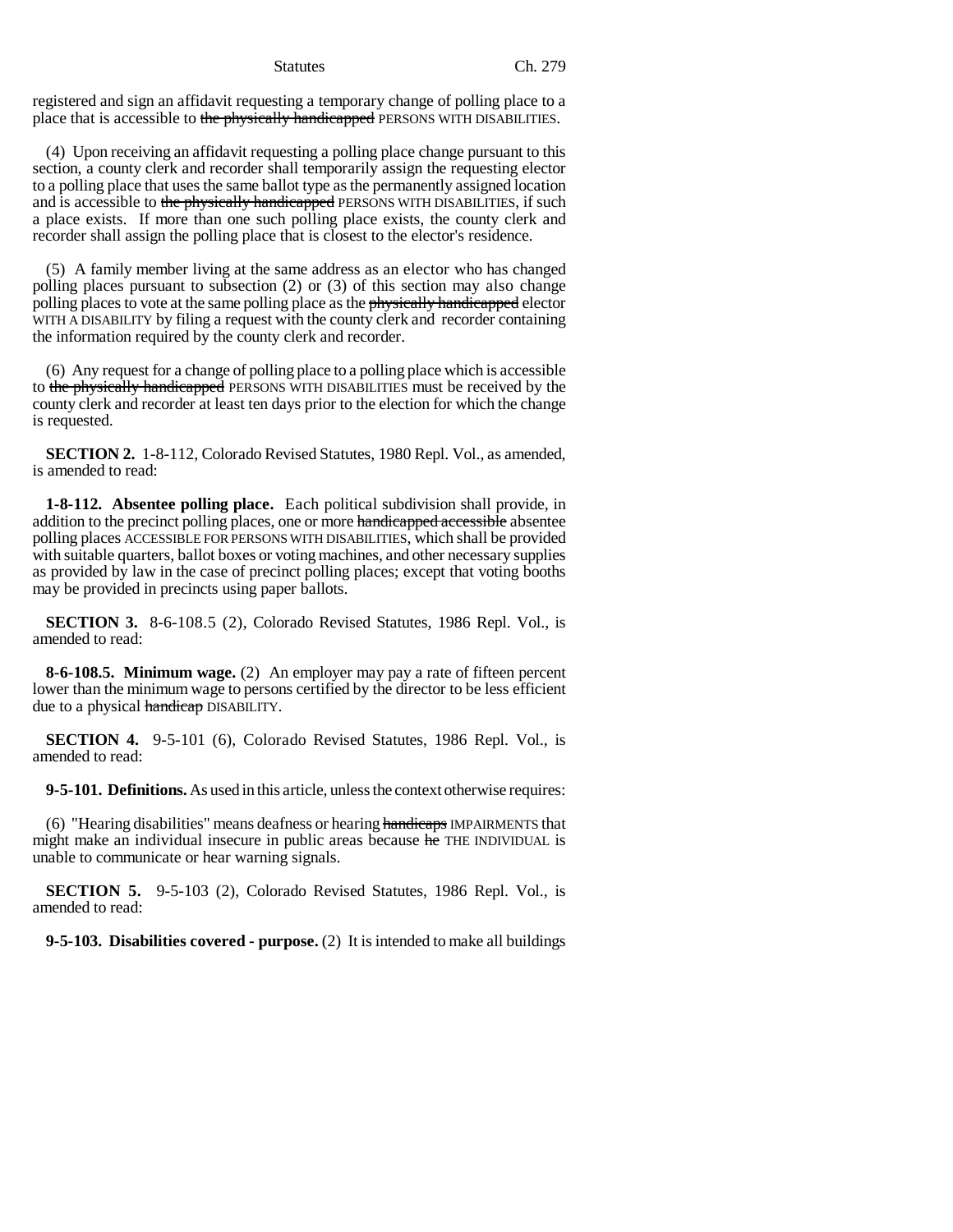and facilities covered by this article accessible to and functional for the physically handicapped PERSONS WITH DISABILITIES to, through, and within their doors without loss of function, space, or facility where the general public is concerned.

**SECTION 6.** The introductory portion to 9-5-106 (6) (a) and 9-5-106 (6) (b), Colorado Revised Statutes, 1986 Repl. Vol., are amended to read:

**9-5-106. Ramps.** (6) (a) An appropriate number of toilet rooms, in accordance with the nature and use of a specific building or facility, shall be accessible to and usable by the physically handicapped PERSONS WITH DISABILITIES. Toilet rooms shall have space to allow traffic of individuals in wheel chairs WHEELCHAIRS in accordance with section 9-5-104. Toilet rooms shall have at least one toilet stall that:

(b) Toilet rooms shall have lavatories with narrow aprons which, when mounted at standard height, are usable by individuals in wheelchairs or shall have lavatories mounted higher, when particular designs demand, so that they are usable by individuals in wheelchairs, and hot water pipes on lavatories specifically intended for the handicapped PERSONS WITH DISABILITIES shall be insulated.

**SECTION 7.** 9-5-110 (2), Colorado Revised Statutes, 1986 Repl. Vol., is amended to read:

**9-5-110. Responsibility for enforcing standards.** (2) The government unit responsible for enforcement of this article may exempt any building or facility from any provision of this article upon a finding that compliance with such provision would subject an undue hardship on the taxpayers of the governmental unit liable for the cost of such compliance in relation to the benefits to the physically handicapped PERSONS WITH DISABILITIES that are derived from such compliance.

**SECTION 8.** 9-5-112, Colorado Revised Statutes, 1986 Repl. Vol., is amended to read:

**9-5-112. Residential building project requirement.** Before any construction of a residential building project may be started, which project includes seven or more residential units, a contract shall be entered into with the governing body of the municipality, city, town, county, or city and county where said project is to be located. Said contract shall guarantee to the governing body that the specific number of residential units for the handicapped PERSONS WITH DISABILITIES, as provided in section 9-5-111, shall be constructed in such a manner as to be easily accessible and adaptable for the handicapped PERSONS WITH DISABILITIES and shall require the builder of such project to certify that said accessible and adaptable units will substantially comply with the standards promulgated by the American National Standard Institute, pamphlet number A117.1-1980.

**SECTION 9.** 10-8-203 (5), Colorado Revised Statutes, 1987 Repl. Vol., is amended to read:

**10-8-203. Definitions.** As used in this part 2, unless the context otherwise requires:

(5) "Dependent" means an employee's spouse; each unmarried child under nineteen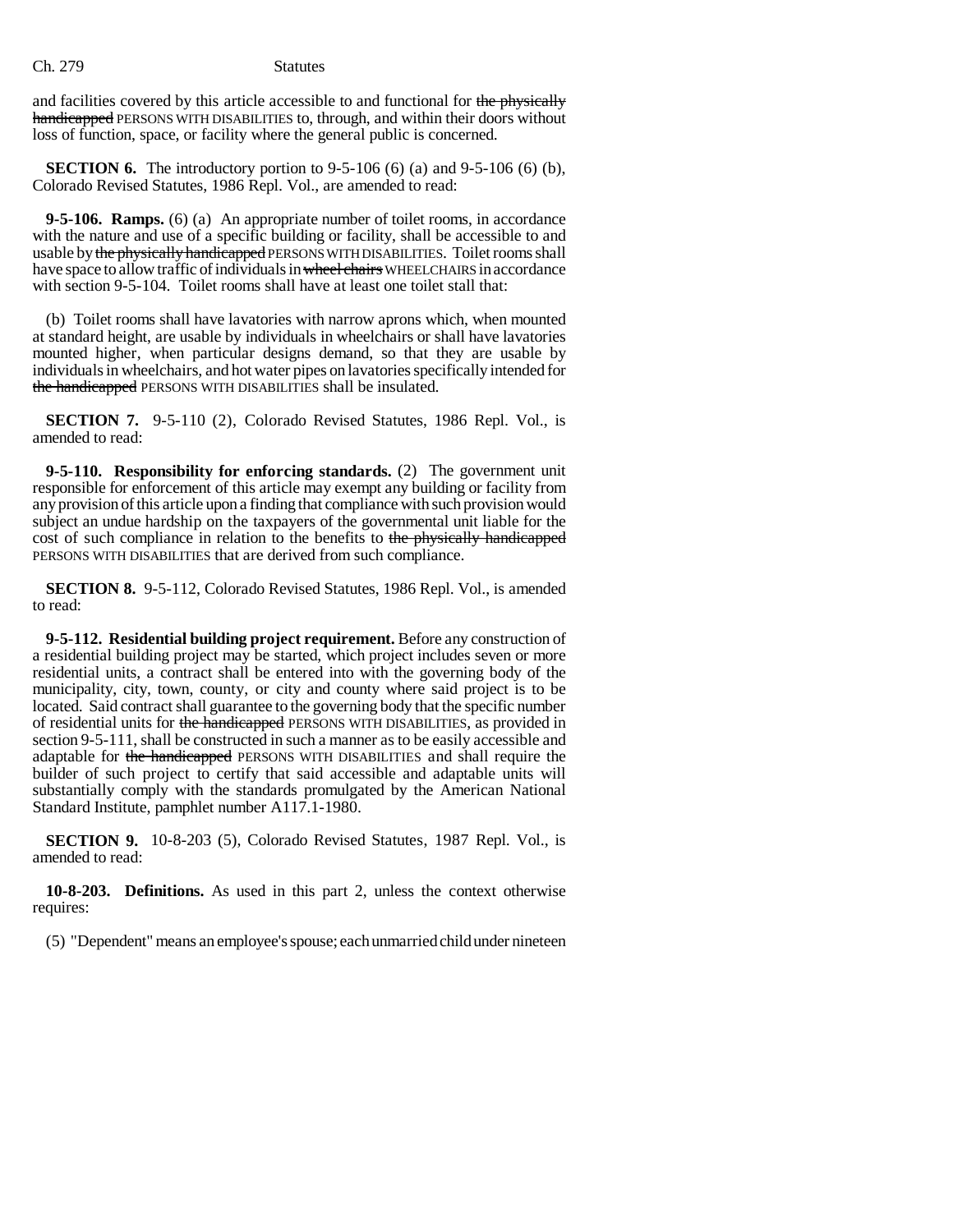years of age, including adopted children, stepchildren, and foster children; each unmarried child nineteen years of age and under twenty-three years of age who is a full-time student in an educational or vocational institution and for whom the employee is the major source of financial support; and each unmarried child over nineteen years of age who is HAS either physically or mentally handicapped A PHYSICAL OR MENTAL DISABILITY, as defined by the insurance carrier, not covered under other government programs, and for whom the employee is the major source of financial support.

**SECTION 10.** 12-8-121 (1) (b) (II), Colorado Revised Statutes, 1991 Repl. Vol., is amended to read:

**12-8-121. Exemptions.** (1) Nothing in this article shall prohibit services by:

(b) Licensed or unlicensed volunteers in the performance of charitable services for washing and setting the hair of:

(II) Persons confined to their homes by reason of age, physical or mental infirmity, or physical handicap DISABILITY.

**SECTION 11.** 12-39-101, Colorado Revised Statutes, 1991 Repl. Vol., is amended to read:

**12-39-101. Legislative declaration.** The general assembly declares that the intent of this article is to provide a measure of protection to the aged and handicapped residents of nursing homes in this state WHO ARE AGED OR WHO HAVE DISABILITIES by providing a means of regulation of nursing home administrators to insure quality administration and sound management of nursing homes. It is also the intent of the general assembly that the board of examiners of nursing home administrators be adequately funded to carry out the duties and functions specified by this article as well as the legislative intent expressed in this section.

**SECTION 12.** 12-47.1-517 (1), Colorado Revised Statutes, 1991 Repl. Vol., is amended to read:

**12-47.1-517. Buildings - accessible to persons with disabilities.** (1) All premises where limited gaming is conducted shall be accessible to and functional for the physically handicapped PERSONS WITH PHYSICAL DISABILITIES.

**SECTION 13.** 12-47.1-834 (1), Colorado Revised Statutes, 1991 Repl. Vol., is amended to read:

**12-47.1-834. Buildings - accessible to persons with disabilities.** (1) All premises where limited gaming is conducted shall be accessible to and functional for the physically handicapped PERSONS WITH PHYSICAL DISABILITIES.

**SECTION 14.** 16-1-104 (8.5) (a) (I) and (8.5) (b), Colorado Revised Statutes, 1986 Repl. Vol., as amended, are amended to read:

**16-1-104. Definitions.** (8.5) (a) (I) "Crime of violence" means a crime in which the defendant used, or possessed and threatened the use of, a deadly weapon during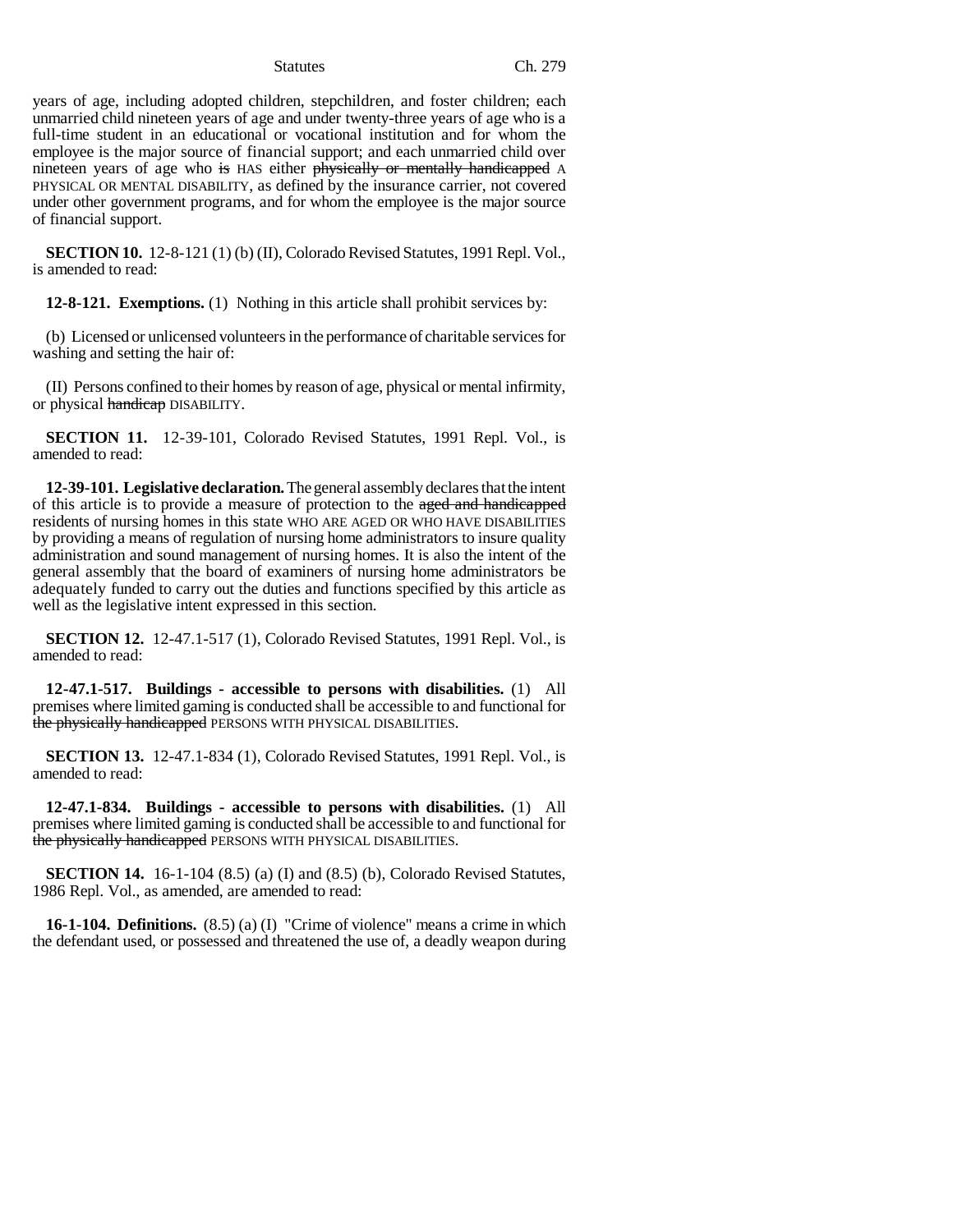the commission or attempted commission of any crime committed against an elderly PERSON or handicapped A person WITH A DISABILITY or a crime of murder, first or second degree assault, kidnapping, sexual assault, robbery, first degree arson, first or second degree burglary, escape, or criminal extortion, or during the immediate flight therefrom, or the defendant caused serious bodily injury or death to any person, other than himself OR HERSELF or another participant, during the commission or attempted commission of any such felony or during the immediate flight therefrom.

(b) As used in this subsection (8.5), "elderly person" means a person who is sixty years of age or older. "Handicapped person" "PERSON WITH A DISABILITY" means a person who is disabled because of the loss of or permanent loss of use of a hand or foot or because of blindness or the permanent impairment of vision in both eyes to such a degree as to constitute virtual blindness.

**SECTION 15.** 16-11-309 (1) (b), (2) (a) (I), and (2) (b), Colorado Revised Statutes, 1986 Repl. Vol., as amended, are amended to read:

**16-11-309. Mandatory sentences for violent crimes.** (1) (b) Any person convicted of a crime against an elderly PERSON, or handicapped A person WITH A DISABILITY, or AN at-risk adult in which he THE CONVICTED PERSON used, or possessed and threatened the use of, a deadly weapon shall be sentenced to a term of incarceration of at least the midpoint in the presumptive range provided for such offense in section 18-1-105 (1) (a), C.R.S., without suspension. Thereafter, the provisions of paragraph (a) of this subsection (1) shall apply.

(2) (a) (I) "Crime of violence" means a crime in which the defendant used, or possessed and threatened the use of, a deadly weapon during the commission or attempted commission of any crime committed against an elderly PERSON, or handicapped A person WITH A DISABILITY, or AN at-risk adult or a crime of murder, first or second degree assault, kidnapping, sexual assault, robbery, first degree arson, first or second degree burglary, escape, or criminal extortion, or during the immediate flight therefrom, or the defendant caused serious bodily injury or death to any person, other than himself OR HERSELF or another participant, during the commission or attempted commission of any such felony or during the immediate flight therefrom.

(b) As used in this section, "elderly person" means a person who is sixty years of age or older; "handicapped person" "PERSON WITH A DISABILITY" means a person who is disabled because of the loss of or permanent loss of use of a hand or foot or because of blindness or the permanent impairment of vision in both eyes to such a degree as to constitute virtual blindness; and "at-risk adult" has the same meaning as set forth in section 18-6.5-102 (1), C.R.S.

**SECTION 16.** 17-22.5-404 (2) (a) (VII), Colorado Revised Statutes, 1986 Repl. Vol., as amended, is amended to read:

**17-22.5-404. Parole guidelines.** (2) (a) In considering offenders for parole, the board shall consider, but need not be limited to, the following factors:

(VII) Whether the offender has diligently attempted but has been unable to obtain employment that provides the offender sufficient income, whether the offender has an employment handicap DISABILITY, or whether the offender's age prevents him OR HER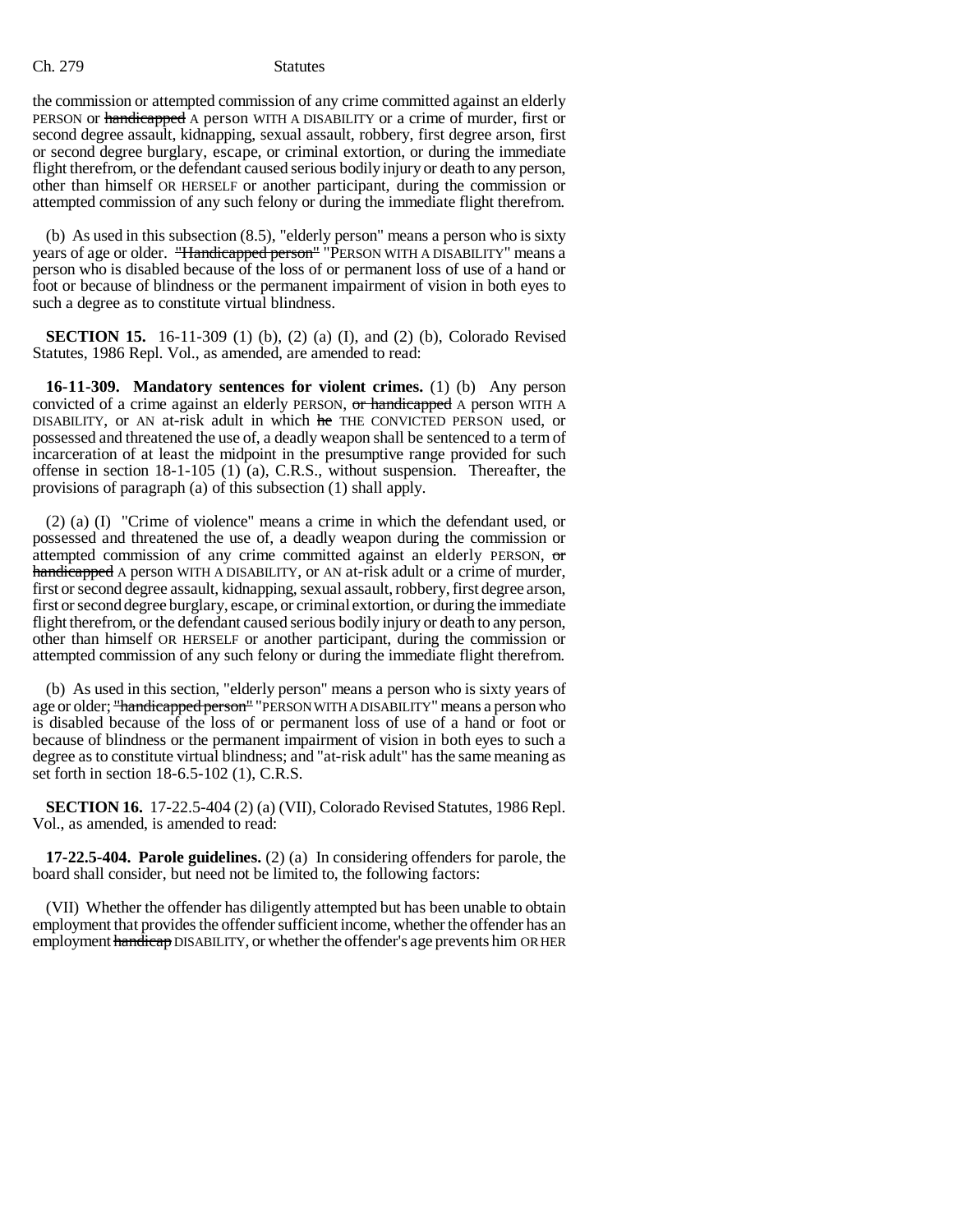from obtaining employment;

**SECTION 17.** 17-32-105 (3) (b) (V), Colorado Revised Statutes, 1986 Repl. Vol., as amended, is amended to read:

**17-32-105. Development of correctional education program - goals and objectives.** (3) (b) A person in a correctional facility who lacks basic and functional literacy skills shall be required to attend adult basic education instruction unless such person:

(V) Is, because of a handicapping condition DISABILITY, at a maximum level of proficiency;

**SECTION 18.** 18-3-209, Colorado Revised Statutes, 1986 Repl. Vol., is amended to read:

**18-3-209. Assault on the elderly or the disabled - legislative declaration.** (1) A person who commits second or third degree assault and the victim is a person who is sixty years of age or older or disabled because of the loss of or permanent loss of use of a hand or foot or because of blindness or the permanent impairment of vision in both eyes to such a degree as to constitute virtual blindness commits assault on the elderly or the handicapped ON PERSONS WITH DISABILITIES.

(2) If the assault on the elderly or the handicapped ON PERSONS WITH DISABILITIES is second degree assault and is committed without the circumstances provided in section 18-3-203 (2) (a) being present, it is a class 3 felony. If the assault on the elderly or the handicapped ON PERSONS WITH DISABILITIES is second degree assault as defined in section 18-3-203 (1) (b) or (1) (d), the court shall sentence the defendant in accordance with the provisions of section 16-11-309, C.R.S.

(3) If the assault on the elderly or the handicapped ON PERSONS WITH DISABILITIES is third degree assault, it is a class 5 felony.

(4) If the elderly ASSAULT VICTIM or handicapped assault victim WITH A DISABILITY has sustained monetary damages, the court may order the offender to provide restitution pursuant to section 16-11-204.5 and article 28 of title 17, C.R.S. If, after a reasonable period not to exceed one hundred eighty days, the offender has not initiated restitution, the offender's probation may be revoked.

(5) The general assembly recognizes that fear of crime is one of the major personal concerns of elderly persons and handicapped persons WITH DISABILITIES and that elderly persons and handicapped persons WITH DISABILITIES are more vulnerable to and disproportionately damaged by crime because they are less able to escape offenders and are more likely to receive serious injury. The elderly and the handicapped PERSONS WITH DISABILITIES are particularly impacted by crimes of assault because they tend to suffer the greatest relative deprivation - financially, physically, and psychologically - as a result of the crimes against them. Elderly persons and handicapped persons WITH DISABILITIES are seldom as physically or emotionally equipped to protect themselves or aid in their own security as are their younger or more physically able counterparts in society. At the same time, they are far more susceptible than other groups to the adverse long-term effects of assault. The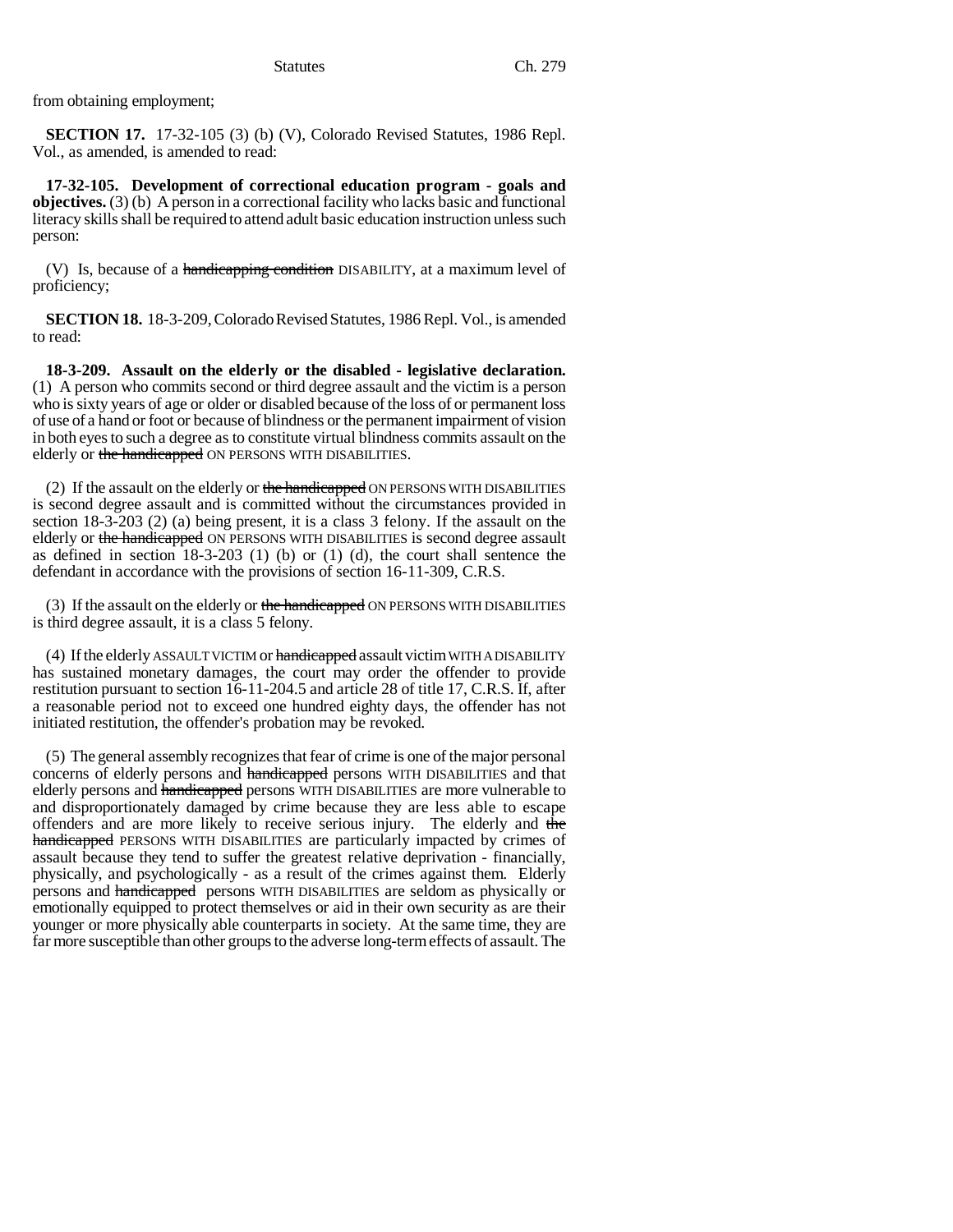general assembly therefore finds that the penalty for the crime of assault on an elderly PERSON or handicapped A person WITH A DISABILITY should be more severe than the penalty for assault on other members of society.

**SECTION 19.** 18-4-304, Colorado Revised Statutes, 1986 Repl. Vol., is amended to read:

**18-4-304. Robbery of the elderly or disabled - legislative declaration.** (1) A person who commits robbery of a person of advanced age or a handicapped person WITH A DISABILITY is guilty of robbery of the elderly or handicapped OF PERSONS WITH DISABILITIES.

(2) For the purpose of this section, "person of advanced age" means a person age sixty or older. "Handicapped person" "PERSON WITH A DISABILITY" means a person who is disabled because of the loss of or permanent loss of use of a hand or foot or because of blindness or the permanent impairment of vision in both eyes to such a degree as to constitute virtual blindness.

(3) Robbery of the elderly or handicapped OF PERSONS WITH DISABILITIES is a class 3 felony.

(4) If the offender is convicted of robbery of the elderly or handicapped OF PERSONS WITH DISABILITIES, the court shall impose at least the presumptive sentence under section  $18-1-105(1)$ . If the person of advanced age or the handicapped person WITH A DISABILITY robbed has sustained monetary damages, the court may order the offender to provide restitution pursuant to section 16-11-204.5 and article 28 of title 17, C.R.S. If, after a reasonable period not to exceed one hundred eighty days, the offender has not initiated restitution, the offender's probation shall be revoked.

(5) The general assembly recognizes that fear of crime is one of the major personal concerns of elderly PERSONS and handicapped persons WITH DISABILITIES and that elderly PERSONS and handicapped persons WITH DISABILITIES are more vulnerable to and disproportionately damaged by crime because they are less able to escape offenders and are more likely to receive serious injury. The elderly and handicapped PERSONS WITH DISABILITIES are particularly impacted by crimes of robbery because they tend to suffer the greatest relative deprivation - financially, physically, and psychologically - as a result of the crimes against them. Elderly persons and the handicapped PERSONS WITH DISABILITIES are seldom as physically or emotionally equipped to protect themselves or aid in their own security as are their younger counterparts in society. At the same time, they are far more susceptible than other age groups to the adverse long-term effects of robbery. The loss of money and material goods through strong arm robbery (by physical force) represents a substantial financial impact upon most elderly VICTIMS and handicapped victims WITH DISABILITIES. The general assembly therefore finds that the penalty for the crime of robbery against an elderly PERSON or handicapped A person WITH A DISABILITY should be more severe than the penalty for robbery of other members of society.

**SECTION 20.** 18-4-401 (7), Colorado Revised Statutes, 1986 Repl. Vol., as amended, is amended to read:

**18-4-401. Theft.** (7) (a) The general assembly recognizes that fear of crime is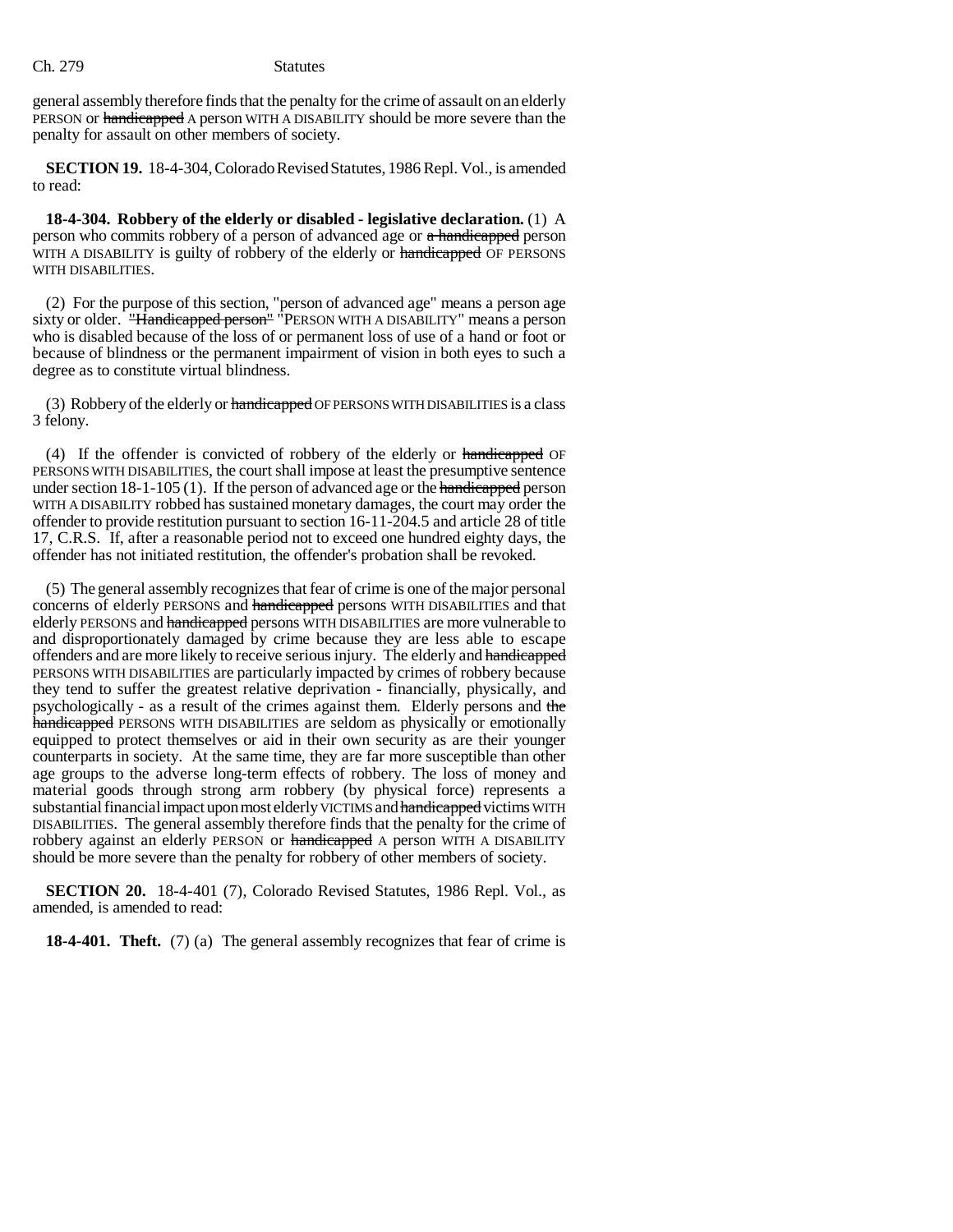one of the major personal concerns of elderly persons or handicapped persons WITH DISABILITIES and that elderly persons or handicapped persons WITH DISABILITIES are more vulnerable to and disproportionately damaged by crime. The elderly or the handicapped PERSONS WITH DISABILITIES are particularly impacted by the crime of theft because they tend to suffer the greatest relative deprivation - financially and psychologically - as a result of the crimes against them. Elderly persons or handicapped persons WITH DISABILITIES are seldom as physically or emotionally equipped to protect themselves or aid in their own security as are their younger or more physically able counterparts in society. At the same time, they are far more susceptible than other groups to the adverse long-term effects of theft. The loss of money and material goods through theft represents a substantial financial impact upon most elderly victims or handicapped victims WITH DISABILITIES. The general assembly therefore finds that the penalty for the crime of theft from an elderly PERSON or handicapped A person WITH A DISABILITY should be more severe than the penalty for theft from other members of society. A person commits theft from the elderly or the handicapped FROM PERSONS WITH DISABILITIES when such person commits theft under subsection (1) of this section and the victim is a person who is sixty years of age or older or disabled because of the loss of or permanent loss of use of a hand or foot or because of blindness or the permanent impairment of vision of both eyes to such a degree as to constitute virtual blindness and the defendant commits any element or portion of the offense in the presence of the victim. Theft from the elderly or the handicapped OF PERSONS WITH DISABILITIES is a class 5 felony if the value of the thing involved is less than four hundred dollars or a class 3 felony if the value of the thing involved is four hundred dollars or more. Theft from the person of the elderly or the handicapped OF PERSONS WITH DISABILITIES by means other than the use of force, threat, or intimidation is a class 4 felony without regard to the value of the thing taken.

(b) If the person is convicted of theft from the elderly or the handicapped FROM PERSONS WITH DISABILITIES, the court may order the offender to provide restitution pursuant to section 16-11-204.5 and article 28 of title 17, C.R.S. If, after a reasonable period not to exceed one hundred eighty days, the offender has not initiated restitution, the offender's probation shall be revoked.

**SECTION 21.** 18-6.5-102 (3) (a) and (3) (f), Colorado Revised Statutes, 1986 Repl. Vol., as amended, are amended to read:

**18-6.5-102. Definitions.** As used in this article, unless the context otherwise requires:

(3) A "person with a disability" means any person who:

(a) Is handicapped IMPAIRED because of the loss of or permanent loss of use of a hand or foot or because of blindness or the permanent impairment of vision of both eyes to such a degree as to constitute virtual blindness; or

(f) Is mentally impaired as the term is defined in section  $24-34-301$  (4) (b) (III), C.R.S. SECTION 24-34-301 (2.5) (b) (III), C.R.S.; or

**SECTION 22.** 18-13-107 (3), Colorado Revised Statutes, 1986 Repl. Vol., is amended to read: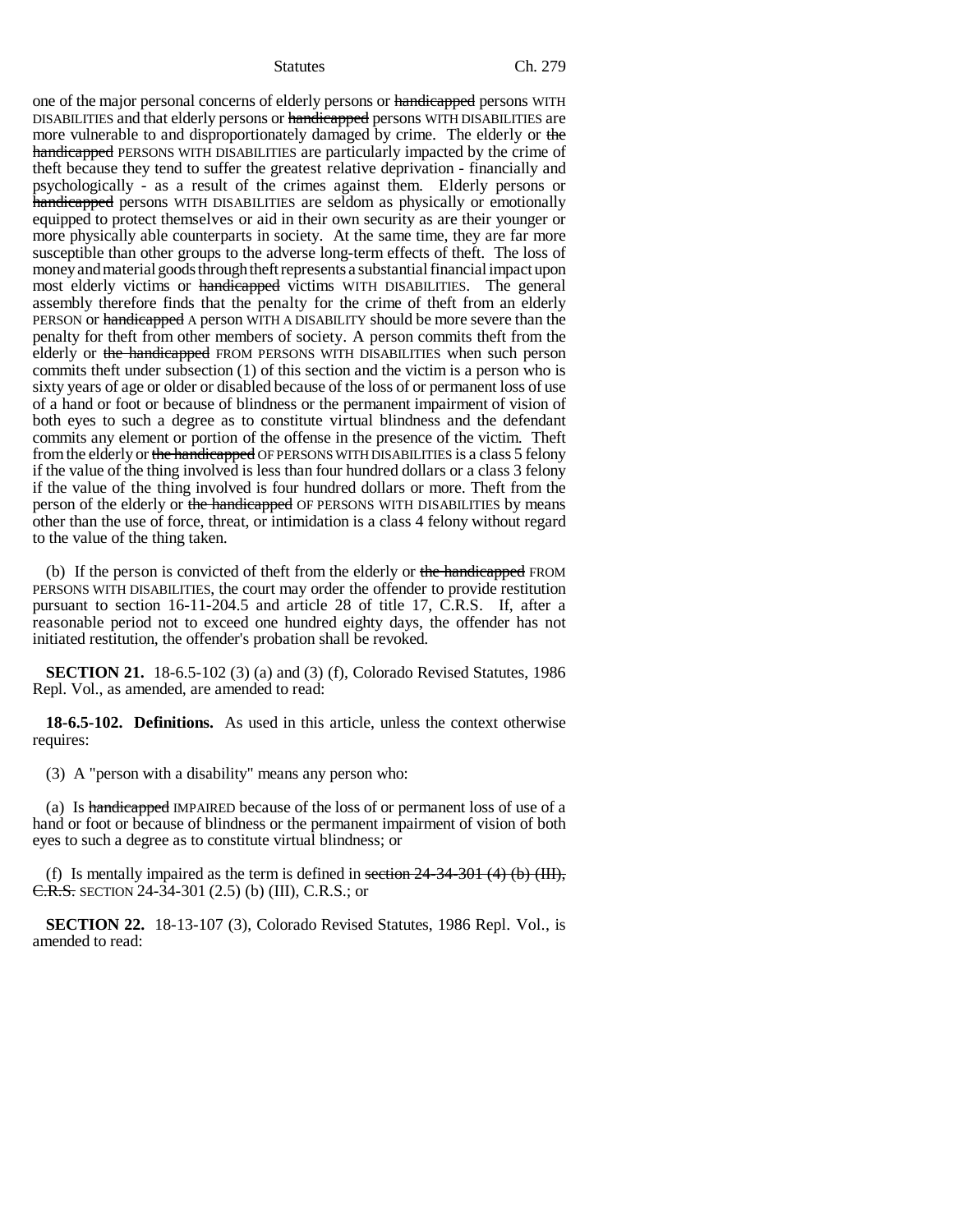### **18-13-107. Interference with persons with disabilities.**

(3) No person shall beat, harass, intimidate, entice, distract, or otherwise interfere with any dog on a blaze orange leash or accompanying a person carrying a white or white tipped with red or metallic colored cane or walking stick, or any dog accompanying a person when such dog is being controlled by or wearing a harness normally used for dogs accompanying or leading handicapped persons WITH DISABILITIES.

**SECTION 23.** 19-3-103 (1), Colorado Revised Statutes, 1986 Repl. Vol., as amended, is amended to read:

**19-3-103. Child not neglected - when.** (1) No child who in lieu of medical treatment is under treatment solely by spiritual means through prayer in accordance with a recognized method of religious healing shall, for that reason alone, be considered to have been neglected or dependent within the purview of this article. However, the religious rights of a parent, guardian, or legal custodian shall not limit the access of a child to medical care in a life-threatening situation or when the condition will result in serious handicap or disability. In order to make a determination as to whether the child is in a life-threatening situation or that the child's condition will result in serious handicap or disability, the court may, as provided under section 19-1-104 (3), order a medical evaluation of the child. If the court determines, on the basis of any relevant evidence before the court, including the medical evaluation ordered pursuant to this section, that the child is in a life-threatening situation or that the child's condition will result in serious handicap  $\sigma$ r disability, the court may, as provided under section 19-1-104 (3), order that medical treatment be provided for the child. A child whose parent, guardian, or legal custodian inhibits or interferes with the provision of medical treatment in accordance with a court order shall be considered to have been neglected or dependent for the purposes of this article and injured or endangered for the purposes of section 18-6-401, C.R.S.

**SECTION 24.** 19-3-701 (1), Colorado Revised Statutes, 1986 Repl. Vol., as amended, is amended to read:

**19-3-701. Petition for review of need for placement.** (1) Whenever it appears necessary that the placement of a child out of the home will be for longer than ninety days, which placement is voluntary and not court-ordered and which placement involves the direct expenditure of funds appropriated by the Colorado general assembly to the departments of social services or institutions, a petition for review of need for placement shall be filed by the department or agency with which the child has been placed before the expiration of ninety days in such placement. A decree providing for voluntary placement of a child with an agency in which public moneys are expended shall be renewable in circumstances where there is documentation that the child has an emotional, physical, or intellectual handicap DISABILITY which necessitates care and treatment of a longer duration than ninety days as provided pursuant to this subsection (1). The court shall not transfer or require relinquishment of legal custody of or otherwise terminate the parental rights with respect to a child with such an emotional, physical, or intellectual handicap DISABILITY who was voluntarily placed out of the home for the purposes of obtaining special treatment or care solely because the parent or legal guardian is unable to provide the treatment or care. Whenever a child fifteen years of age or older is consenting to placement in a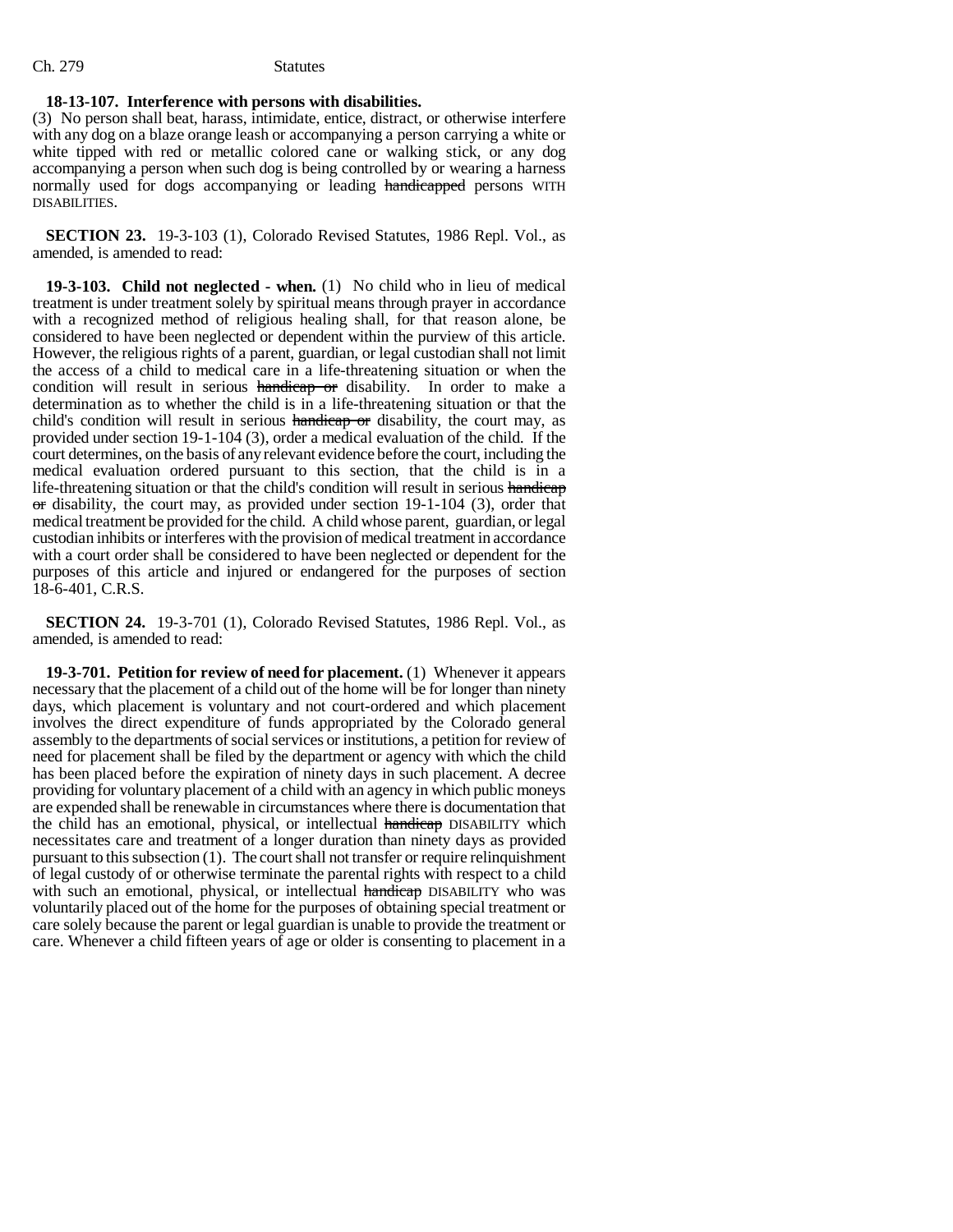mental health facility pursuant to section 27-10-103, C.R.S., the review under section 27-10-103 (3.3), C.R.S., shall be conducted in lieu of and shall fulfill the requirements for review under this subsection (1).

**SECTION 25.** 19-4-116 (8), Colorado Revised Statutes, 1986 Repl. Vol., as amended, is amended to read:

**19-4-116. Judgment or order.** (8) The court may order support to be continued after the child is twenty-one years of age if the child is unable to care for himself OR HERSELF by reason of mental or physical handicap DISABILITY or other reason justifiable in the opinion of the court.

**SECTION 26.** 19-5-211 (1.5), Colorado Revised Statutes, 1986 Repl. Vol., as amended, is amended to read:

**19-5-211. Legal effects of final decree.** (1.5) An employer who permits paternity or maternity time off for biological parents following the birth of a child shall, upon request, make such time off available for individuals adopting a child. If the employer has established a policy providing time off for biological parents, that period of time shall be the minimum period of leave available for adoptive parents. Requests for additional leave due to the adoption of an ill CHILD or handicapped A child WITH A DISABILITY shall be considered on the same basis as comparable cases of such complications accompanying the birth of such a child to an employee or employee's spouse. Any other benefits provided by the employer, such as job guarantee or pay, shall be available to both adoptive and biological parents on an equal basis. An employer shall not penalize an employee for exercising the rights provided by this subsection  $(1.5)$ . The provisions of this subsection  $(1.5)$  shall not apply to an adoption by the spouse of a custodial parent.

**SECTION 27.** 22-2-107 (1) (p) and (1) (q), Colorado Revised Statutes, 1988 Repl. Vol., are amended to read:

**22-2-107. State board - powers.** (1) The state board has the power:

(p) To maintain a list of facilities which it has approved to receive reimbursement for the provision of educational services to handicapped children WITH DISABILITIES placed outside of their districts of residence but within Colorado;

(q) To promulgate rules and regulations to define the types and amounts of costs in excess of applicable revenues that a school district of residence of a handicapped child WITH A DISABILITY shall pay as tuition to educate that child elsewhere within Colorado at a facility, as defined by the department in its regulations, approved by the state board pursuant to paragraph (p) of this subsection (1), or at an administrative unit as defined in section 22-20-103 (1) other than the administrative unit of residence; however, a school district may pay a higher amount, as provided in section 22-20-109 (1).

**SECTION 28.** 22-20-102, Colorado Revised Statutes, 1988 Repl. Vol., is amended to read:

**22-20-102. Legislative declaration.** The general assembly, recognizing the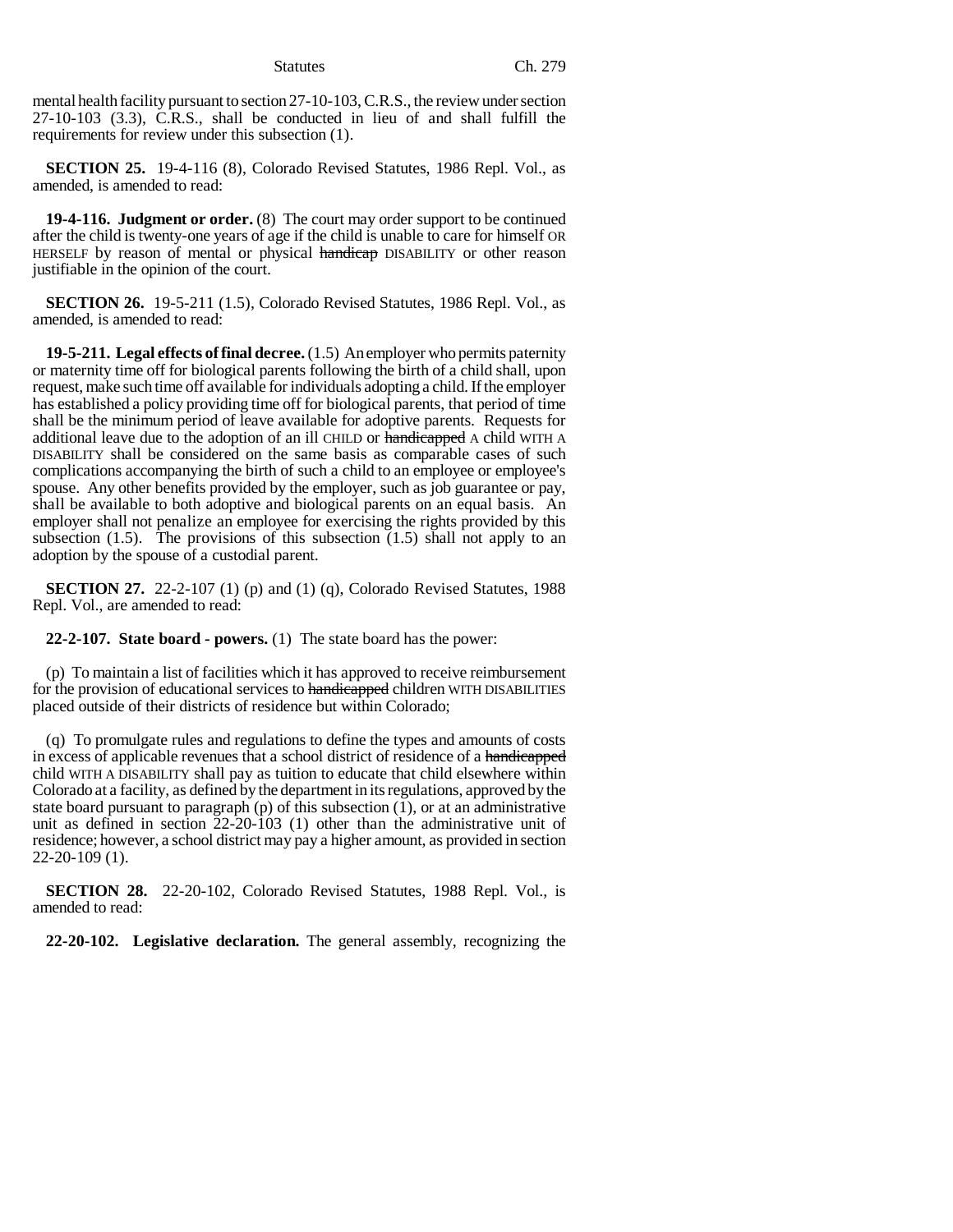obligation of the state of Colorado to provide educational opportunities to all children which will enable them to lead fulfilling and productive lives, declares that the purpose of this article is to provide means for educating those children who are exceptional. To this end, it is necessary to establish a continuum of services which recognizes the capabilities of all state agencies, including special classes in public schools and the establishment of special schools, programs for handicapped children WITH DISABILITIES who are confined to their homes or hospitals, and instruction in institutions of the state for exceptional children. The final determination for the placement in a special education program of any eligible exceptional child shall be made by the board of education of the school district of the child's residence, subject to the provisions of this article. It is the intent of the general assembly, in keeping with accepted educational principles, that handicapped children WITH DISABILITIES shall be educated in the least restrictive environment. To this end, the services of special education personnel shall be utilized within the regular school programs to the maximum extent permitted by good educational practices, both in rendering services directly to children and in providing consultative services to regular classroom teachers. It is further the intent of this article to assure that there is a coordination of all services available to handicapped children WITH DISABILITIES and to promote the entering into agreements or contracts between school districts and other public agencies and nonprofit organizations and residential child care facilities for the provision of appropriate services for handicapped children WITH DISABILITIES. Also, nothing in this article shall be construed to affect the placement of children out of the home or alternatives to such placements as provided in section 19-1-116, C.R.S.

**SECTION 29.** 22-20-102.5, Colorado Revised Statutes, 1988 Repl. Vol., is amended to read:

**22-20-102.5. Legislative declaration - identification of gifted children.** The general assembly hereby finds and declares that traditional assessment methods currently used do not adequately identify some gifted children, including those who are economically and culturally disadvantaged and those who are handicapped WITH DISABILITIES; and that the state board, the department, and every administrative unit are encouraged to give the highest priority to the identification of such gifted children and to the development of educational programs which include such gifted children.

**SECTION 30.** 22-20-103 (3), (3.4), (4), and (5.5), Colorado Revised Statutes, 1988 Repl. Vol., as amended, are amended, and the said 22-20-103 is further amended BY THE ADDITION OF A NEW SUBSECTION, to read:

**22-20-103. Definitions.** As used in this article, unless the context otherwise requires:

(1.5) "CHILDREN WITH DISABILITIES" MEANS THOSE PERSONS BETWEEN THE AGES OF FIVE AND TWENTY-ONE AND, ON AND AFTER JANUARY 1,1992, BETWEEN THE AGES OF THREE AND TWENTY-ONE WHO BY REASON OF ONE OR MORE OF THE FOLLOWING CONDITIONS ARE UNABLE TO RECEIVE REASONABLE BENEFIT FROM ORDINARY EDUCATION: LONG-TERM PHYSICAL IMPAIRMENT OR ILLNESS; SIGNIFICANT LIMITED INTELLECTUAL CAPACITY; SIGNIFICANT IDENTIFIABLE EMOTIONAL DISORDER OR IDENTIFIABLE PERCEPTUAL OR COMMUNICATIVE DISORDERS; OR SPEECH DISORDERS. "CHILDREN WITH DISABILITIES" ALSO MEANS THOSE PERSONS BETWEEN THE AGES OF FIVE AND TWENTY-ONE AND, ON AND AFTER JANUARY 1, 1992, BETWEEN THE AGES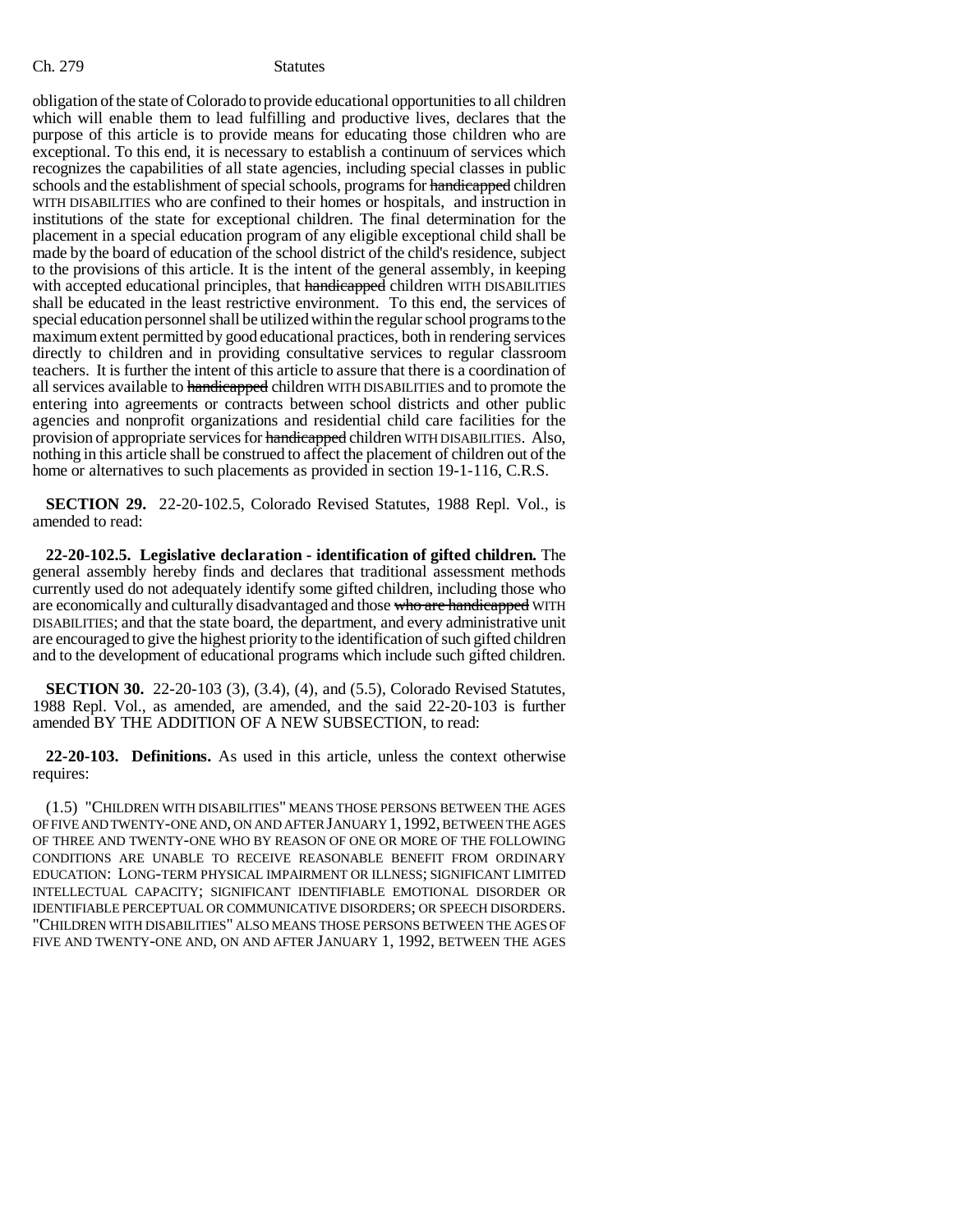OF THREE AND TWENTY-ONE WHOSE PRESENCE IN THE ORDINARY EDUCATIONAL PROGRAM IS DETRIMENTAL TO THE EDUCATION OF OTHERS AND WHO MUST THEREFORE RECEIVE MODIFIED OR SUPPLEMENTARY ASSISTANCE AND SERVICES IN ORDER TO FUNCTION AND LEARN.

(3) "Equipment" means that equipment used especially for the instruction or assessment of handicapped children WITH DISABILITIES which is approved by the state board. The state board shall publish a list of the types of approved equipment.

 $(3.4)$  "Exceptional children" means those children defined in subsection  $(4)$ SUBSECTION (1.5) of this section as handicapped children WITH DISABILITIES and those children defined in subsection (3.7) of this section as gifted children. An administrative unit shall serve every handicapped child WITH A DISABILITY but may provide voluntary programs for the gifted. An administrative unit may make special educational programs and services available to handicapped children WITH DISABILITIES under age five and, on and after January 1, 1992, under age three and gifted children under age five who would otherwise qualify as exceptional children under this subsection (3.4), and such persons enrolled in special educational programs or receiving special educational services shall be deemed to be "exceptional children" for all purposes of this article. The state board shall develop guidelines for the identification of exceptional children who may become eligible for special educational services under the provisions of this article.

(4) "Handicapped children" means those persons between the ages of five and twenty-one and, on and after January 1, 1992, between the ages of three and twenty-one who by reason of one or more of the following conditions are unable to receive reasonable benefit from ordinary education: Long-term physical impairment or illness; significant limited intellectual capacity; significant identifiable emotional disorder or identifiable perceptual or communicative disorders; or speech disorders. "Handicapped children" also means those persons between the ages of five and twenty-one and, on and after January 1, 1992, between the ages of three and twenty-one whose presence in the ordinary educational program is detrimental to the education of others and who must therefore receive modified or supplementary assistance and services in order to function and learn.

(5.5) "Least restrictive environment" means programs used to educate a handicapped child WITH A DISABILITY using the delivery system most appropriately meeting the needs of the child, and, to the extent possible, as determined by the local board of education, subject to the appeals procedures outlined in section 22-20-108 (3), the term means an environment in which a handicapped child WITH A DISABILITY is educated with children who are not handicapped WITHOUT DISABILITIES, unless the nature or severity of the handicap DISABILITY is such that education in regular classes with the use of supplementary aids and services cannot be achieved satisfactorily.

**SECTION 31.** 22-20-104 (1), (2) (a), (3), (5), and (6), Colorado Revised Statutes, 1988 Repl. Vol., as amended, are amended to read:

**22-20-104. Administration.** (1) This article shall be administered by the department. Administration of this article shall include the recommendation to the state board of reasonable criteria, rules, and regulations; recommended minimum standards for facilities, materials, equipment, and personnel; and recommended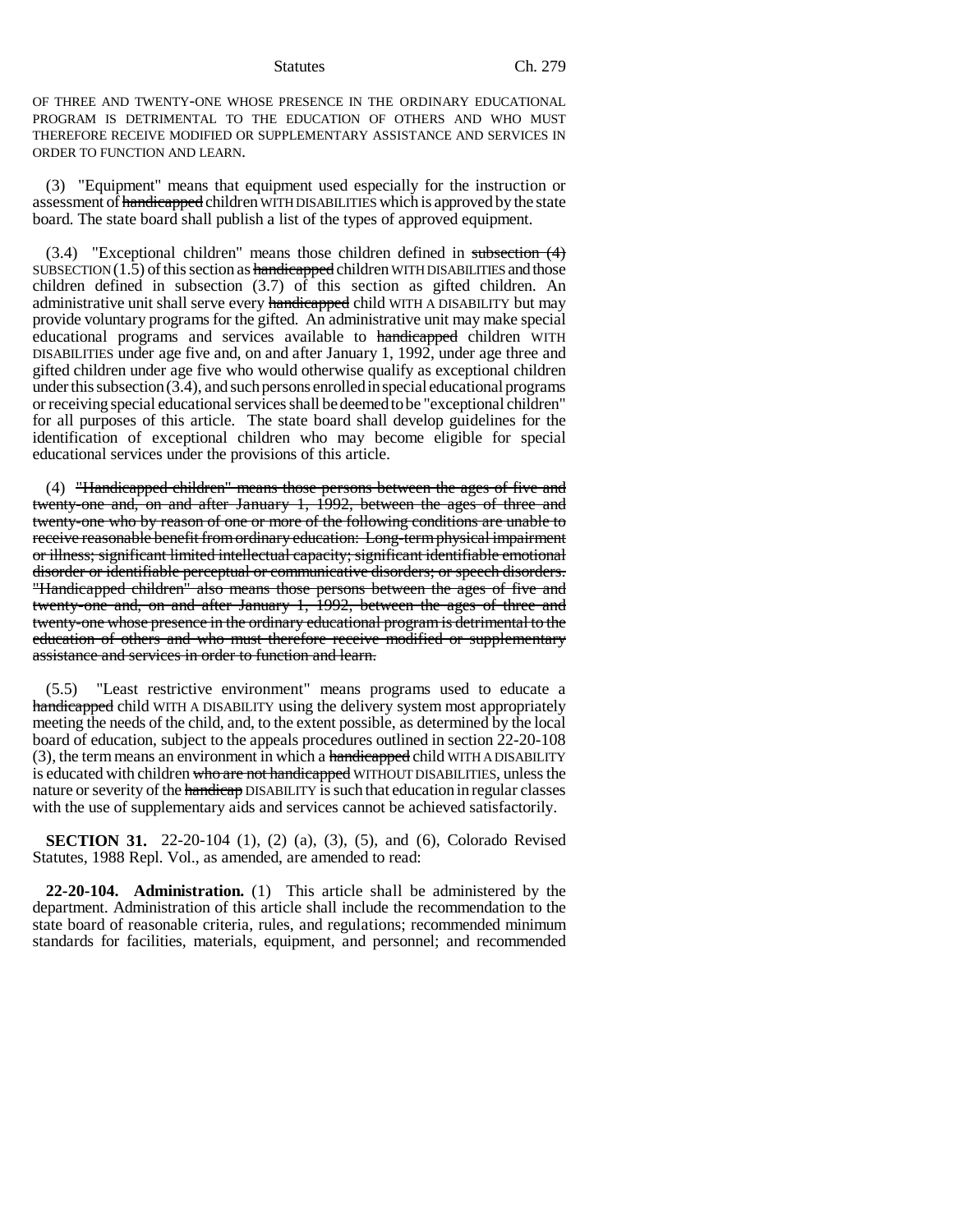assessment criteria for identifying exceptional children, their level of handicap DISABILITY or exception, and the special services needed. The state board shall adopt appropriate recommendations following public hearings in several locations throughout the state with respect to the suggested criteria, rules, regulations, and standards. Recommendations adopted by the state board shall be in accord with the legislative declaration set forth in section 22-20-102. Any school district which provides plans, programs, or services which do not reasonably satisfy the criteria, rules, regulations, and standards recommended by the state board will be provided by the department of education with a detailed analysis of any discrepancies noted along with specific recommendations for their correction. Funding will be provided or continued for a reasonable period of time, as determined by the department, to allow the local district opportunity to satisfy the recommended criteria, rules, regulations, and standards, or to establish a claim for variance based upon conditions indigenous to a local district.

(2) (a) In order to assist the state board in the performance of its responsibilities for the implementation of this article, a state special education advisory committee of an appropriate size shall be appointed by the state board. The members of the advisory committee shall include at least one special education teacher from each of the handicapped conditions DISABILITIES set forth in section 22-20-103 (4) SECTION 22-20-103 (1.5), at least two administrators with experience in special education, at least two parents of children presently or formerly enrolled in special education programs, one representative from the department of institutions, at least one handicapped adult WITH A DISABILITY eighteen years of age or older, at least one faculty member from the Colorado school for the deaf and the blind or a parent of a student attending the Colorado school for the deaf and the blind, and at least one regular classroom teacher. Members shall be appointed for one-year or two-year terms. Any additions to the composition of the advisory committee shall be made pursuant to the rules and regulations of the state board.

(3) The department shall submit to the governor and the education committees and the joint budget committee of the general assembly an annual report of the type and number of handicapped children WITH DISABILITIES served and not served, what educational services are provided to them, and the total costs incurred for the services, whether state-funded or federally, locally, or privately funded. The report shall include a measurable qualitative evaluation of the educational services rendered. The audit performed by the school district shall certify the number of pupils enrolled in special education programs and the numbers and salaries of reimbursable personnel.

(5) This article will be administered so that the total number of handicapped children WITH DISABILITIES of all ages in programs to be funded by this article shall not exceed eleven percent of the total number of children in Colorado ages five through seventeen and, on and after January 1, 1992, shall not exceed eleven percent of the total number of children in Colorado ages three through seventeen.

(6) The state board of education shall be responsible for developing such priorities and standards as may be required for apportioning the number of handicapped children WITH DISABILITIES in programs to be funded by this article to administrative units and for assuring that those children whose handicap DISABILITY is the most severe are served.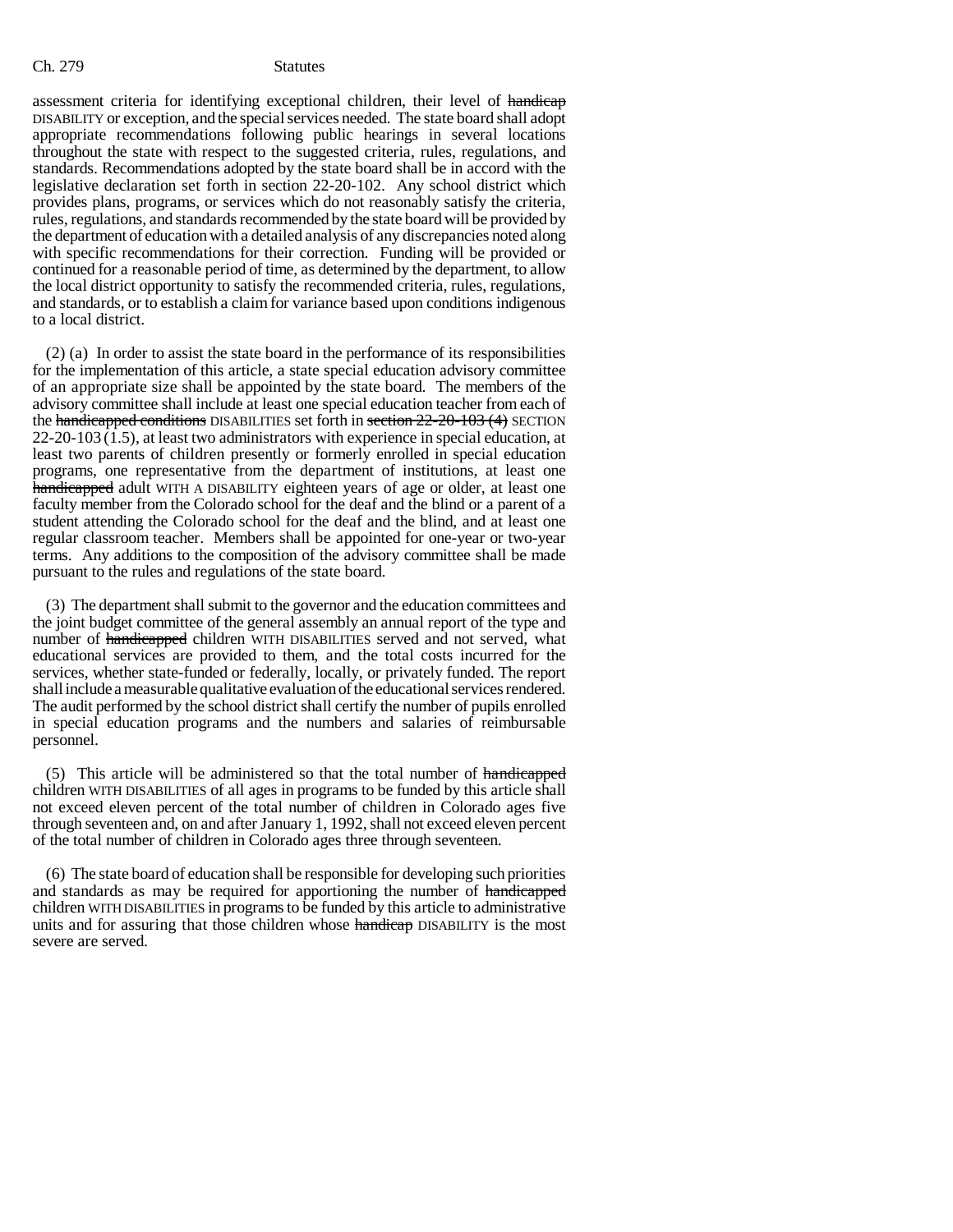**SECTION 32.** 22-20-105, Colorado Revised Statutes, 1988 Repl. Vol., is amended to read:

**22-20-105. Depository and retrieval network for visually and hearing impaired children.** The department will maintain a production, inventory, and depository system for those textbooks, equipment, and instructional and resource materials used in the education of visually and hearing handicapped IMPAIRED children or in the in-service training of professional personnel. The services of said system shall be available to those administrative units which find it more economical to employ materials from a central depository than to maintain their own.

**SECTION 33.** 22-20-106 (2), (3), (6), (7), and (9), Colorado Revised Statutes, 1988 Repl. Vol., as amended, are amended to read:

**22-20-106. Special educational programs.** (2) Each administrative unit shall submit a plan to the department indicating how the school district will provide for education of all handicapped children WITH DISABILITIES between the ages of five and twenty-one and, on and after January 1, 1992, between the ages of three and twenty-one. Each unit plan shall include the type and number of handicapped children WITH DISABILITIES in the unit based upon the department's criteria of incidence, the services to be provided, and the estimated resources necessary. An addendum to the administrative unit's plan to cover gifted children may be submitted by January 1, 1980.

(3) Administrative units shall make available special educational services for the education of any handicapped child WITH A DISABILITY between the ages of five and twenty-one and, on and after January 1, 1992, between the ages of three and twenty-one under jurisdiction of the administrative unit and may serve gifted students. Special education services may be provided by community centers for the mentally retarded and the seriously handicapped PERSONS WITH SERIOUS DISABILITIES in cooperation with administrative units and school districts.

(6) By July 1, 1977, and thereafter, each administrative unit shall employ a sufficient number of school psychologists, school registered nurses, school social workers, and other personnel certified by the department, pursuant to article 60 of this title, or contract for department-approved services with department-approved agencies to adequately carry out those functions that provide for case finding and assessment of children who may be handicapped HAVE DISABILITIES, staffing of the special committee as provided in section 22-20-108, teacher and parent counseling and consultation, in-service education for school staff and volunteers, and necessary supporting services approved by the department. The department shall require administrative units to submit such a contract for services to the department for review and approval before such contract qualifies for reimbursements pursuant to section 22-20-114 (1) (b) (VII). In the case of school registered nurses, such persons as were registered nurses prior to July 1, 1978, and were employed as school registered nurses prior to July 1, 1978, need not be certified by the department pursuant to article 60 of this title in order to qualify for employment under this section. Such persons need not be so certified in order for the administrative unit by which they are employed to receive reimbursement under section 22-20-114. The provision relating to school registered nurses employed prior to July 1, 1978, applies only during continuous employment of the school registered nurse who is not so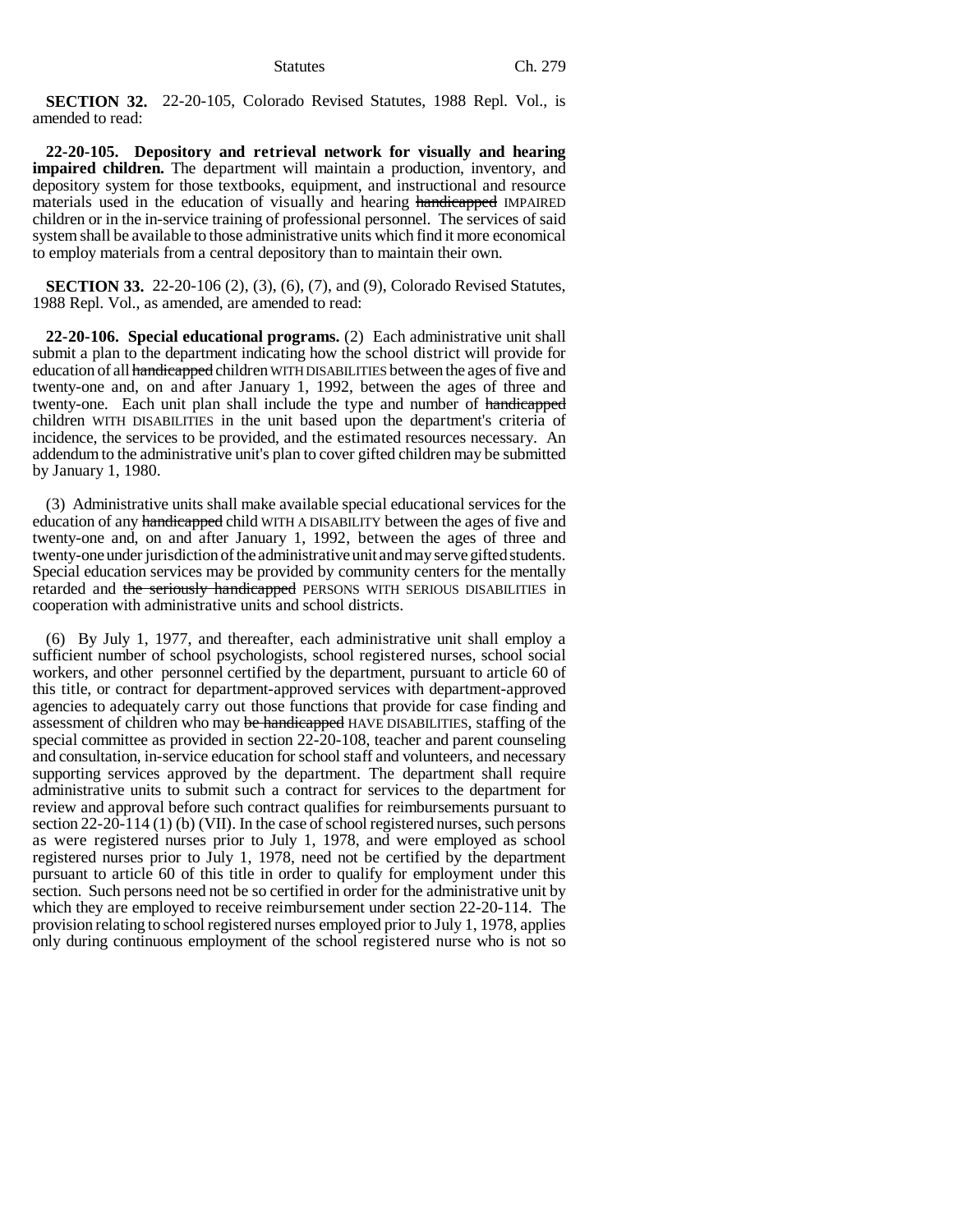### certified.

(7) Any administrative unit planning to utilize federal funds from any source for the education of handicapped children WITH DISABILITIES as provided in this article shall obtain prior approval from the department for the use of such funds. The use of such funds in the administrative unit shall be in accordance with rules and regulations as established by the department, which are not in conflict with federal law or regulations.

(9) Behavior disordered pupils shall receive appropriate individualized services as part of their regular educational programs unless a handicapping condition DISABILITY exists as defined under this article. It is the intent of the general assembly that there be no additional out-of-home placement of behavior disordered pupils except after a unanimous determination by an evaluation team that out-of-home placement is the only practicable alternative.

**SECTION 34.** 22-20-107, Colorado Revised Statutes, 1988 Repl. Vol., is amended to read:

**22-20-107. Authority to contract with institutions of higher education or community centered boards.** (1) An administrative unit may contract with an institution of higher education, or a community centered board, as provided in section 27-10.5-104, C.R.S., for the provision by the administrative unit of an education and training program for handicapped children WITH DISABILITIES. If such agreement is arrived at by the two agencies, the administrative unit shall place the responsibility for administering the program with the director of special education.

(2) The two agencies shall agree to an amount per child that the institution of higher education or community centered board shall pay to the administrative unit for providing such services. No school district providing an education and training program for handicapped children WITH DISABILITIES under contract with an institution of higher education or a community centered board shall count the resources necessary to serve such children under section 22-20-114. The institution of higher education or community centered board shall pay to the administrative unit providing the program an amount per child as agreed upon by the institution or board and the administrative unit, but such amount shall not be less than the amount per child provided to the institution or board by the department of institutions for educational purposes pursuant to section 27-10.5-104 (7), C.R.S. Any school district providing an education and training program for **handicapped** children WITH DISABILITIES domiciled in that district shall not be required to provide to an institution of higher education or a community centered board the amount required by section 27-10.5-104 (7), C.R.S., on behalf of those children; but each such school district shall expend out of its own funds at least the amount required by the said section 27-10.5-104 (7), C.R.S., in providing the program.

**SECTION 35.** 22-20-107.5, Colorado Revised Statutes, 1988 Repl. Vol., as amended, is amended to read:

**22-20-107.5. District of residence of disabled child - jurisdiction.** Notwithstanding the provisions of section 22-1-102 (2), for the purposes of this article the district of residence of a handicapped child WITH A DISABILITY is the school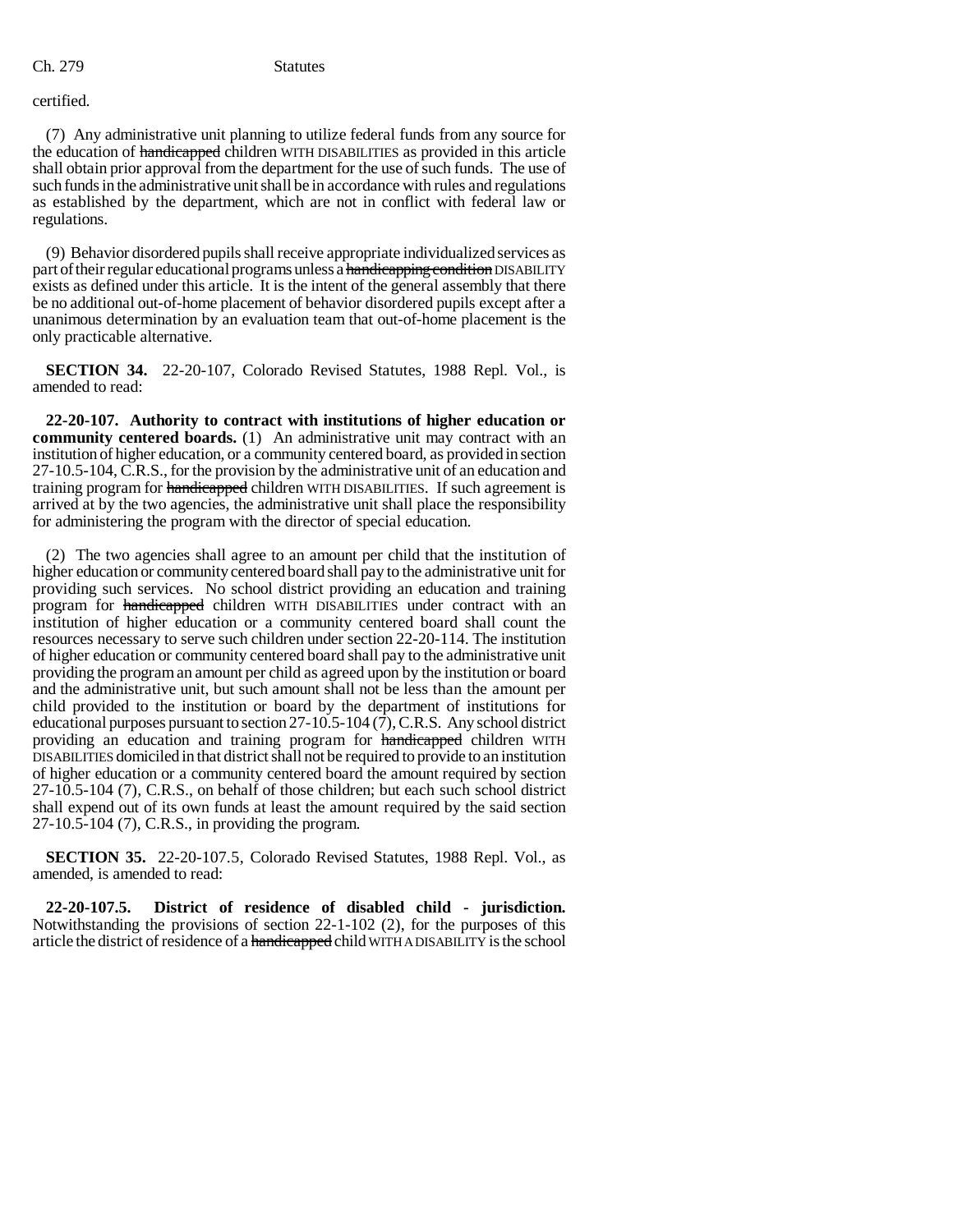district in which such child lives on a day-to-day basis; except that, if a handicapped child WITH A DISABILITY is homeless, as defined by section 22-1-102.5, the provisions of section 22-1-102 (2) (h) shall apply, and except that, when a child is living at one of the regional centers including satellite homes of such centers operated by the department of institutions, the Colorado mental health institute at Pueblo or Fort Logan, a group care facility or home, or the school for the deaf and the blind, such child shall be deemed to reside where the parent or guardian of such child resides; except that, when a child lives in such facility and the district of residence cannot be determined due to the inability to locate a parent or guardian, the child shall be considered a resident of the school district in which such facility is located. If there is a dispute as to which school district constitutes the district of residence, the commissioner of education shall have the authority to determine questions of residency and thus jurisdiction after reviewing necessary details involved in the determination of residency.

**SECTION 36.** 22-20-108 (1), (3) (a), (4), (5), and (7) (b), Colorado Revised Statutes, 1988 Repl. Vol., are amended to read:

**22-20-108. Determination of disability - enrollment.** (1) The determination that a child is handicapped HAS A DISABILITY and the recommendation for placement of that child in a special educational program shall be made by a committee of professionally qualified personnel designated by the board of education of the school district or by the governing board of the board of cooperative services if the administrative unit encompasses more than a single school district. The composition of the committee shall be prescribed by the state board and may be composed of but not limited to the following: The director of special education for the administrative unit, a psychologist, a social worker, a physician, a school administrator, and a teacher of the handicapped CHILDREN WITH DISABILITIES. In the event that placement in a community center for the retarded and seriously handicapped FOR PERSONS WITH SERIOUS DISABILITIES is considered appropriate for the needs of a handicapped child WITH A DISABILITY, a joint placement committee composed of professional personnel, as described in this section, representing the administrative unit and the community center for the retarded and seriously handicapped FOR PERSONS WITH SERIOUS DISABILITIES, may recommend placement in such center. The committee shall give parents of an allegedly handicapped A child WITH AN ALLEGED DISABILITY an opportunity to consult with the committee or representative thereof prior to determination that their child is handicapped HAS A DISABILITY.

(3) (a) In the event of an appeal of the determination of  $\theta$  handicap THE DISABILITY or of the placement of a child in an educational program pursuant to subsection (1) of this section, or an appeal of the program to be offered, the local school district shall first appoint an administrative law judge to make findings of fact and a recommendation concerning the matter at issue. The findings of fact and recommendation shall be delivered to the local board of education.

(4) Each child determined to be handicapped HAVE A DISABILITY by the committee pursuant to subsection (1) of this section shall be provided with an individual educational program which shall be developed in accordance with requirements established by the state board of education and shall be reviewed annually. When a handicapped child WITH A DISABILITY is to be placed outside of the district of residence, the receiving agency, institution, or school district providing the services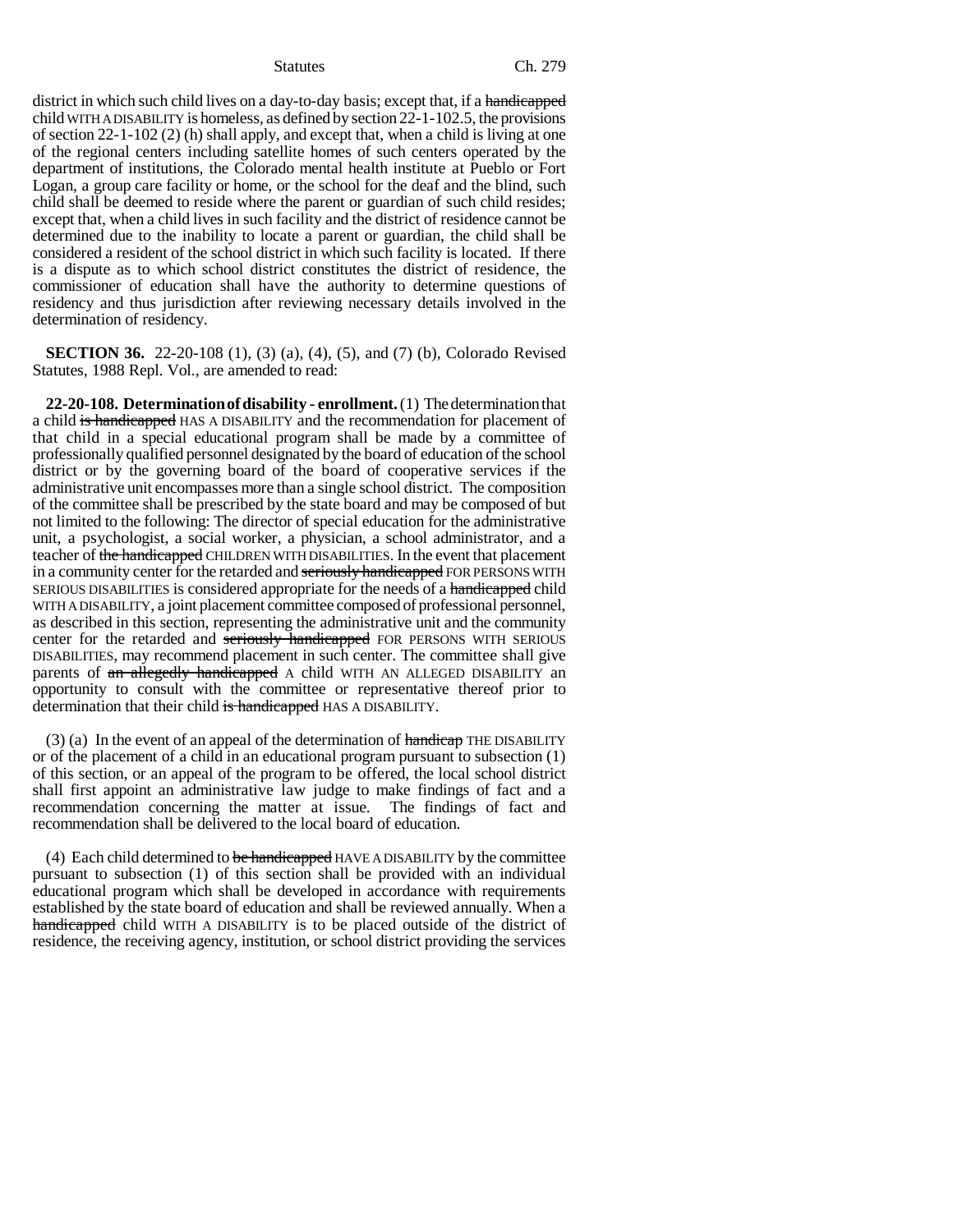shall cooperate in the development of the individual education program. The individual education program shall be coordinated with all individual plans required by other federal or state programs in order to provide for maximum coordination of service to the handicapped child WITH A DISABILITY, which may include the provision of appropriate services for the handicapped child WITH A DISABILITY, by agreement or contract with public agencies or nonprofit organizations or residential child care facilities. For children placed without the prior written approval of the school district of residence, the individual education program shall be the responsibility of the facility providing the educational program.

(5) In formulating recommendations for placement of a handicapped child WITH A DISABILITY, the committee shall work cooperatively with the department of institutions, when applicable, and shall be guided by the legislative declaration contained in section 22-20-102.

(7) (b) The agency responsible for out-of-home placement of a handicapped child WITH A DISABILITY, prior to the placement of such child, shall work cooperatively with the administrative unit of attendance in which the agency wishes to place the child to ensure that the appropriate educational and residential services are available. In no event shall a child be placed in an administrative unit which is unable to ensure the provision of educational and residential services which are appropriate for said child. The costs of educating such children shall be the responsibility of the school district of residence, and such school district shall pay to the administrative unit of attendance the tuition cost approved by the state board pursuant to section 22-20-109.

**SECTION 37.** 22-20-109 (1) and (2), Colorado Revised Statutes, 1988 Repl. Vol., are amended to read:

**22-20-109. Tuition.** (1) Upon approval by the department, an administrative unit of residence may contract with another administrative unit, with a community centered board, or with a facility, as defined by the department in its regulations, approved by the state board pursuant to section 22-2-107 (1) (p) to provide a special education program for a handicapped child WITH A DISABILITY. In such an instance, the administrative unit of attendance, the community centered board, or the facility where the child receives a special education program shall document to the department a list of costs of providing such special education program, and the applicable revenues. Notwithstanding any provision of section 22-32-115 to the contrary, the tuition charge for educating a handicapped child WITH A DISABILITY shall be established by the department and approved by the state board. Such tuition charge shall be the maximum amount the school district of residence shall be obligated to pay for the special educational program; except that the school district of residence may pay a higher tuition charge than the charge established and approved pursuant to this subsection (1) for students in need of specialized services, which services were included in the individual education plan but which were not included in the tuition charge established pursuant to this subsection (1).

(2) The state board shall promulgate rules and regulations to define the contract approval process, the types and amounts of costs in excess of the state average per pupil operating revenues, as defined in section 22-53-103 (8), or the per pupil operating revenues of the district of residence, as defined in section 22-53-103 (6), whichever is appropriate, as determined by the department pursuant to its regulations,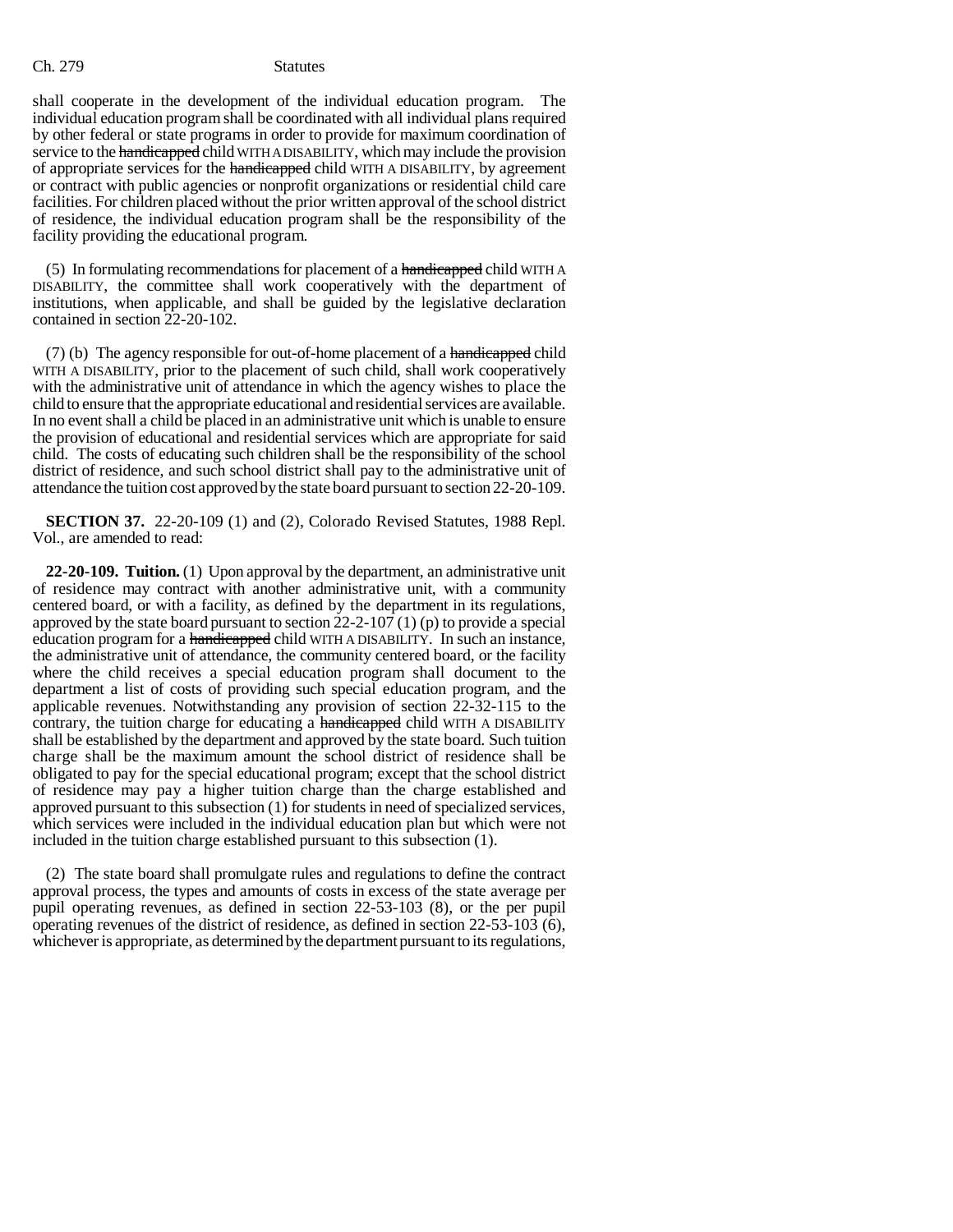and to define other applicable revenues that a school district of residence of a handicapped child WITH A DISABILITY shall pay as tuition to educate that child elsewhere at an administrative unit, or at a facility approved by the state board pursuant to section 22-2-107 (1) (p). These rules and regulations shall include, but shall not be limited to, the limitations on the number of staff members per number of students, the amount of equipment necessary for classroom instruction of the child, the number of days of school, and any other expenses involved in the provision of educational services as determined by the child's individualized education program. The school district of residence shall be responsible for paying as tuition any excess costs above the applicable per pupil operating revenues as determined by the department pursuant to its regulations to provide these services.

**SECTION 38.** 22-20-111, Colorado Revised Statutes, 1988 Repl. Vol., is amended to read:

**22-20-111. Equipment.** An administrative unit may purchase and be reimbursed for equipment for the instruction or assessment of handicapped children WITH DISABILITIES. To be eligible for reimbursement, the administrative unit shall maintain a special education instructional materials center and may employ a special education instructional materials specialist. A qualifying center may be operated as a part of an existing instructional materials center, but such portion shall be specifically accounted for.

**SECTION 39.** 22-20-114 (1) (b) (V), (1) (d), (3) (c), and (5), Colorado Revised Statutes, 1988 Repl. Vol., as amended, are amended to read:

**22-20-114. Reimbursable costs of programs.** (1) An administrative unit which maintains and operates special educational programs approved by the department for the education of exceptional children, except as provided in paragraph (c) of subsection (3) of this section, shall be entitled to reimbursement for:

(b) Eighty percent of the costs of:

(V) For each child so accepted, the average cost per pupil of educating children with similar handicaps DISABILITIES in any unit which accepts a child from another administrative unit in one or more of its special education programs, in any group care facility or home, as defined by the department in its regulations and as approved by the state board pursuant to section 22-2-107 (1) (p), which accepts a child from an administrative unit in one or more of its special education programs, or in any community centered board, as provided for in section 27-10.5-104, C.R.S., and as approved by the state board pursuant to section 22-2-107 (1) (p), which accepts a child from an administrative unit in one or more of its special education programs, such reimbursement to be made to the administrative unit of the child's residence. State reimbursement under this subparagraph (V) shall be based upon the amount of the tuition charge under the provisions of section 22-20-109 in excess of the district of residence's per pupil operating revenues, as defined in section 22-53-103 (6); except that, for a group care facility or home or for a community centered board, reimbursement shall be based on the amount of the tuition charge under the provisions of section 22-20-109 in excess of the state average per pupil operating revenues, as defined in section 22-53-103 (8).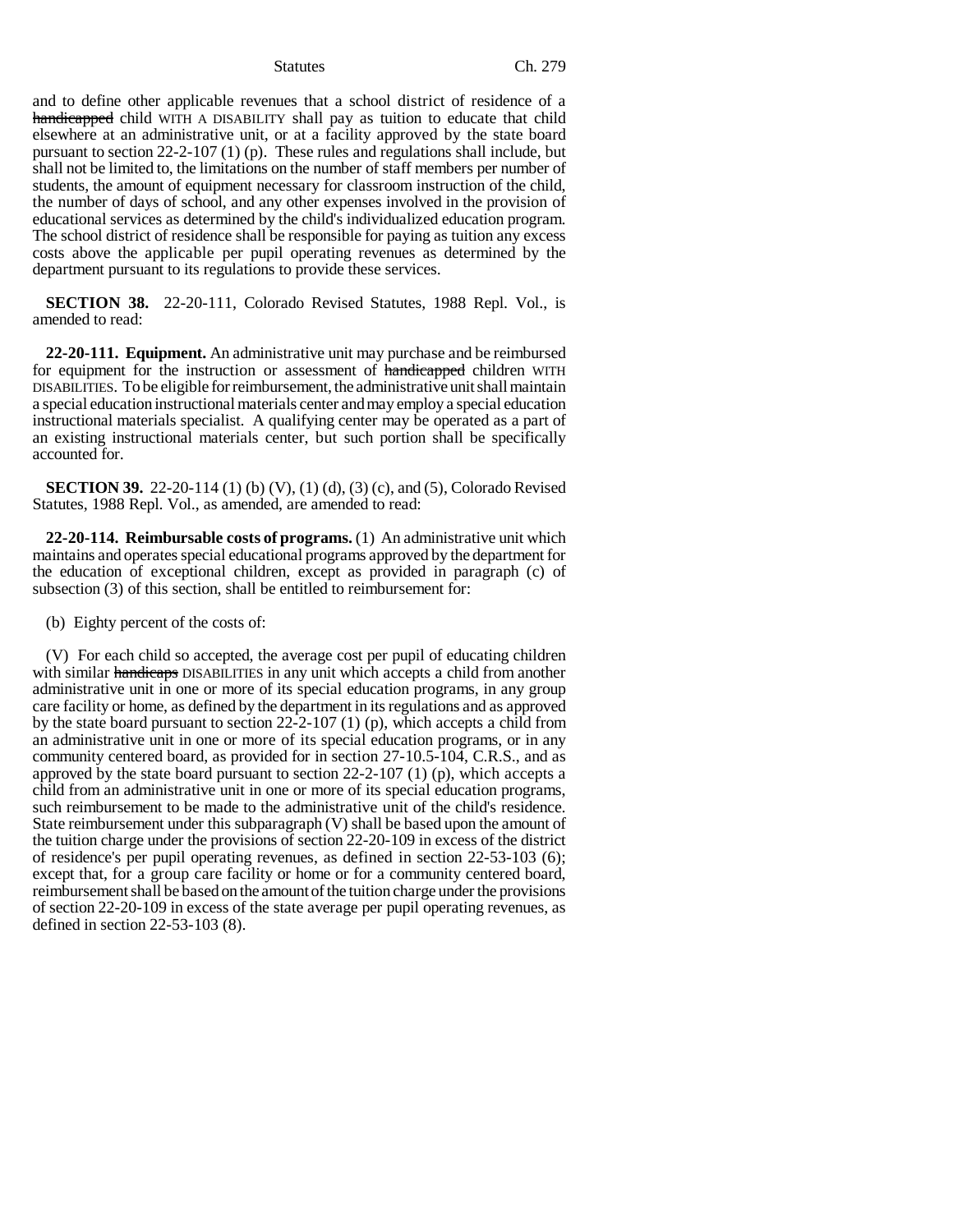(d) Eighty percent of the expenses of any individual item of equipment which exceeds five hundred dollars and is used exclusively for the instruction or assessment of handicapped children WITH DISABILITIES;

(3) (c) Funding for the gifted shall be for teachers of special classes, teachers of special resource rooms, teachers of special itinerant programs, and for educational equipment and materials. Funding for gifted programs shall supplement, not supplant, programs for the handicapped STUDENTS WITH DISABILITIES.

(5) Reimbursements to any administrative unit under the provisions of this article shall in no instance exceed one hundred percent of the direct costs of providing special education services, after deduction of any other state funds and any local, private, and federal funds received for special education purposes, including the amounts specified in subsection (6) of this section. On and after January 1, 1992, a separate calculation shall be made for the provision of services to three- and four-year-old handicapped children WITH DISABILITIES and the maximum reimbursement shall be determined after deduction of other state funds available for the education of such children, including funds received for such children pursuant to the "Public School Finance Act of 1988", article 53 of this title, and all other local, private, and federal funds received for the education of such children. This provision does not affect the calculation of tuition or excess costs.

**SECTION 40.** 22-20-115, Colorado Revised Statutes, 1988 Repl. Vol., is amended to read:

**22-20-115. Study - report to general assembly.** A study shall be supervised by the department, within existing revenues, regarding all out-of-home placed handicapped children WITH DISABILITIES. The department shall report to the general assembly by January 1, 1988, on the results of this study and their recommendations for the financing of handicapped education programs FOR CHILDREN WITH DISABILITIES.

**SECTION 41.** 22-32-115 (5), Colorado Revised Statutes, 1988 Repl. Vol., is amended to read:

**22-32-115. Tuition for resident school-age children.** (5) The tuition limitations prescribed by subsection (2) (a) of this section shall not be applicable to the amount of tuition which may be charged by a district of attendance to a nonresident parent or guardian for attendance of his OR HER child at a school outside his THE PARENT OR GUARDIAN'S district of residence contrary to a determination of the board of education of his OR HER district of residence made pursuant to subsection (1) of this section; nor shall such tuition limitation be applicable to the amount of tuition which a district of attendance may charge for a nonresident educable mentally or physically handicapped child WITH A DISABILITY.

**SECTION 42.** 22-32-122 (1), Colorado Revised Statutes, 1988 Repl. Vol., is amended to read:

**22-32-122. Contract services, equipment, and supplies.** (1) Any school district has the power to contract with another district or with the governing body of a state college or university, with the tribal corporation of any Indian tribe or nation, with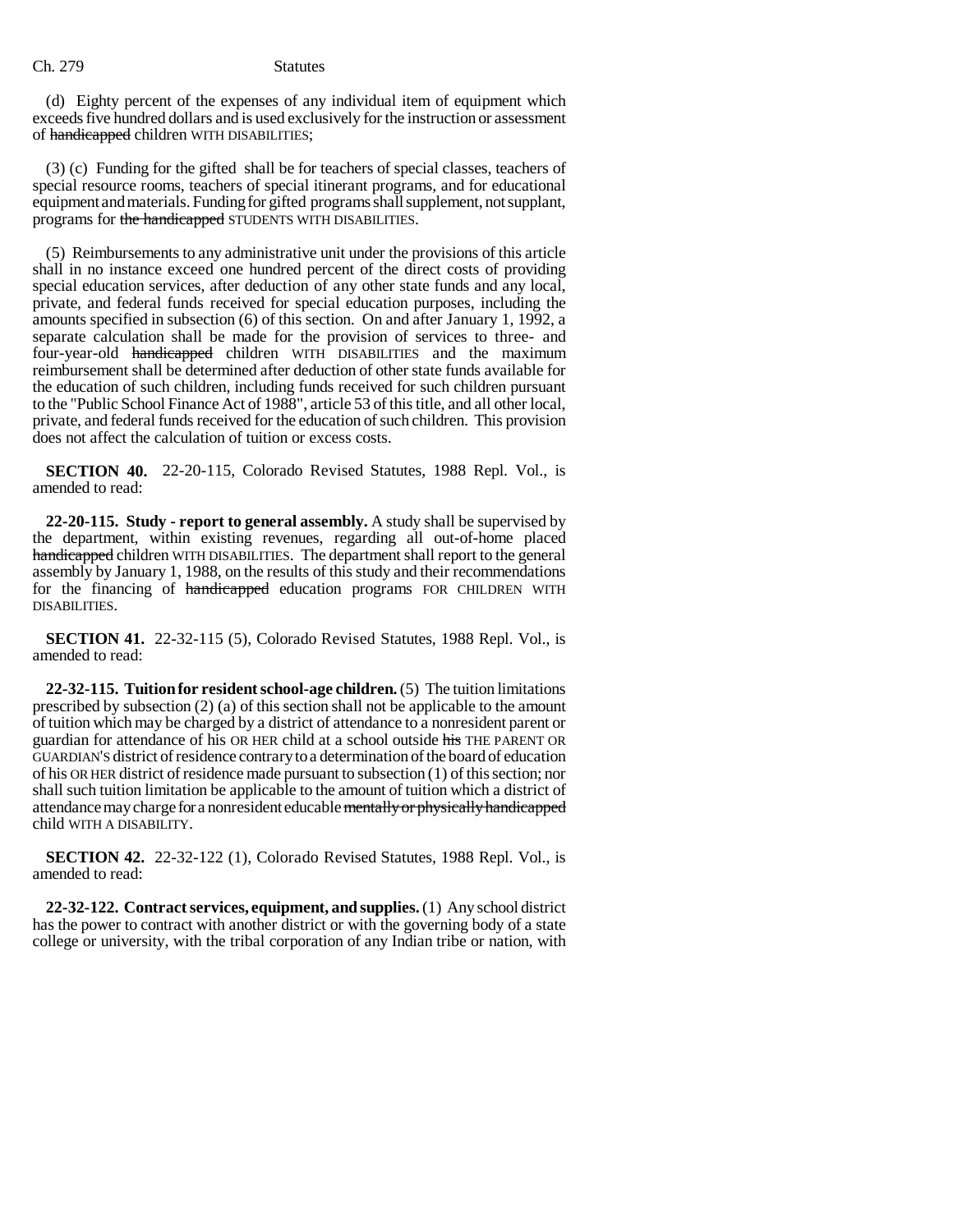any federal agency or officer or any county, city, or city and county, or with any natural person, body corporate, or association for the performance of any service, activity, or undertaking which any school may be authorized by law to perform or undertake. Such contract shall set forth fully the purposes, powers, rights, obligations, and responsibilities, financial or otherwise, of the parties so contracting and shall provide that the service, activity, or undertaking be of comparable quality and meet the same requirements and standards as would be necessary if performed by the school district; but nothing in this subsection (1) shall apply to adult education programs or programs for the mentally retarded and for the seriously handicapped PERSONS WITH SERIOUS DISABILITIES. A contract executed pursuant to this section may include, among other things, the purchase (outright or by installment sale) or renting or leasing, with or without an option to purchase, of necessary building facilities, equipment, supplies, and employee services. Any state or federal financial assistance which shall accrue to a contracting school district, if said district were to perform such service, activity, or undertaking individually, shall, if the state board finds the service, activity, or undertaking is of comparable quality and meets the same requirements and standards as would be necessary if performed by a school district, be apportioned by the state board of education on the basis of the contractual obligations and paid separately to each contracting school district in the manner prescribed by law; such finding of comparable quality and of meeting the same requirements and standards shall not be required in the case of adult education programs or programs for the mentally retarded and for the seriously handicapped PERSONS WITH SERIOUS DISABILITIES.

**SECTION 43.** 22-44-103.5 (1) and (2) (a), Colorado Revised Statutes, 1988 Repl. Vol., as amended, are amended to read:

**22-44-103.5. Budget for 1992 transitional fiscal year.** (1) In order to implement the change in the school district fiscal year on July 1, 1992, the six-month period beginning on January 1, 1992, and ending on June 30, 1992, shall be the 1992 transitional fiscal year. The board of education of each school district shall adopt a budget and an appropriation resolution for such transitional fiscal year in the manner provided by this part 1; except that the total amount that may be budgeted and appropriated from revenues in the general fund generated pursuant to the "Public School Finance Act of 1988", article 53 of this title, for expenditure during such transitional fiscal year shall not exceed the equalization program funding of such district as determined pursuant to section 22-53-107 (5), the preschool program funding as determined pursuant to section 22-53-115.5 (1.5), if any, and the PROGRAM FUNDING FOR three- and four-year-old handicapped program funding CHILDREN WITH DISABILITIES as determined pursuant to section 22-53-116.5 (2), if any.

(2) (a) Notwithstanding the provisions of section 39-1-112, C.R.S., revenues generated pursuant to the "Public School Finance Act of 1988" to fund the equalization program funding, the preschool program funding, and the PROGRAM FUNDING FOR three- and four-year-old handicapped program funding CHILDREN WITH DISABILITIES of the district for the transitional fiscal year and any additional funds generated pursuant to the provisions of section 22-53-114 (10) of said act, including property tax revenues collected during the 1992 calendar year which are in excess of the funding for such programs during such fiscal year, shall not be expended during such fiscal year but shall be carried forward in the general fund to the 1992-93 fiscal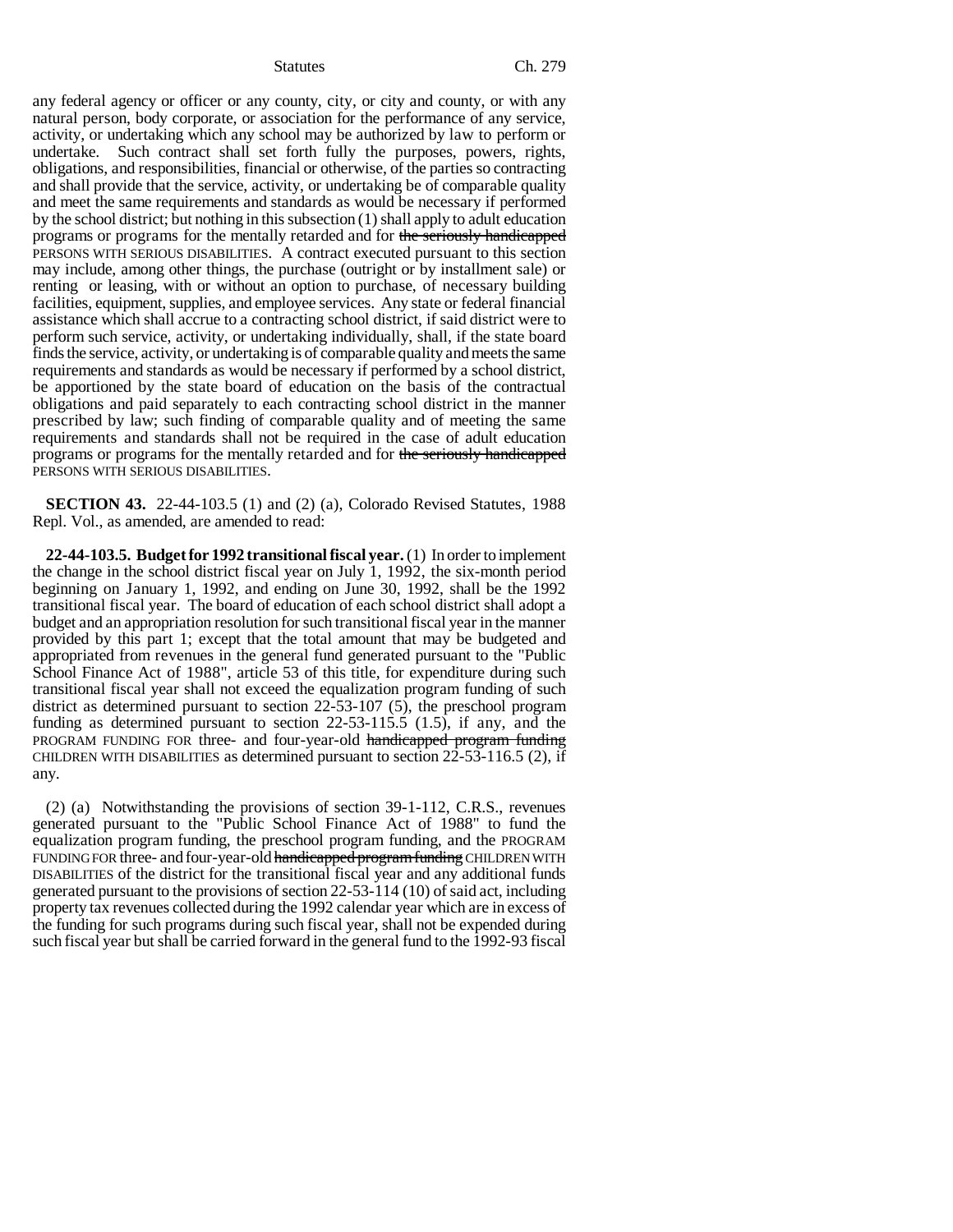year.

**SECTION 44.** 22-53-103 (7) (b), (7) (c), and (10), Colorado Revised Statutes, 1988 Repl. Vol., as amended, are amended, and the said 22-53-103 is further amended BY THE ADDITION OF A NEW SUBSECTION, to read:

**22-53-103. Definitions.** As used in this part 1, unless the context otherwise requires:

(4.3) "ENROLLMENT OF THREE- AND FOUR-YEAR-OLD CHILDREN WITH DISABILITIES" MEANS THE NUMBER OF THREE- AND FOUR-YEAR-OLD CHILDREN WITH DISABILITIES RECEIVING SPECIAL EDUCATIONAL SERVICES UNDER THE "EXCEPTIONAL CHILDREN'S EDUCATIONAL ACT", ARTICLE 20 OF THIS TITLE, WITH EACH CHILD RECEIVING SERVICES COUNTED AS ONE-HALF PUPIL.

(7) (b) A pupil enrolled in kindergarten class and a handicapped child WITH A DISABILITY receiving an educational program under the "Exceptional Children's Educational Act", article 20 of this title, who would be in kindergarten but for such handicap DISABILITY, shall be counted as one half-day pupil. A handicapped child WITH A DISABILITY receiving a full-day educational program under said act, who would be in a grade beyond kindergarten but for such handicap DISABILITY, shall be counted as a full-day pupil.

(c) Children determined to be handicapped HAVE DISABILITIES in accordance with section 22-20-108 and placed in a program outside of the district of residence shall be considered enrolled in the district of residence for the purposes of this subsection (7).

(10) "Three- and four-year-old handicapped enrollment" means the number of three- and four-year-old handicapped children receiving special educational services under the "Exceptional Children's Educational Act", article 20 of this title, with each child receiving services counted as one-half pupil.

**SECTION 45.** 22-53-104 (4), Colorado Revised Statutes, 1988 Repl. Vol., as amended, is amended to read:

**22-53-104. Attendance in district other than district of residence.** (4) For handicapped children WITH DISABILITIES residing in a particular school district but receiving an education in another school district, a state institution or facility, a residential child care facility, or an eligible nonprofit organization within Colorado, the state average per pupil operating revenues shall be the district of residence's total responsibility under this part 1 for the education of that child. The provisions of this subsection (4) shall not apply to handicapped children WITH DISABILITIES enrolled in an interdistrict participating school district pursuant to the provisions of article 36 of this title.

**SECTION 46.** 22-53-107 (6), Colorado Revised Statutes, 1988 Repl. Vol., as amended, is amended to read:

**22-53-107. Equalization program funding of a district.** (6) For purposes of sections 22-53-114 (1), (2), (3), and (7), 22-53-121.5, and 22-53-122, "equalization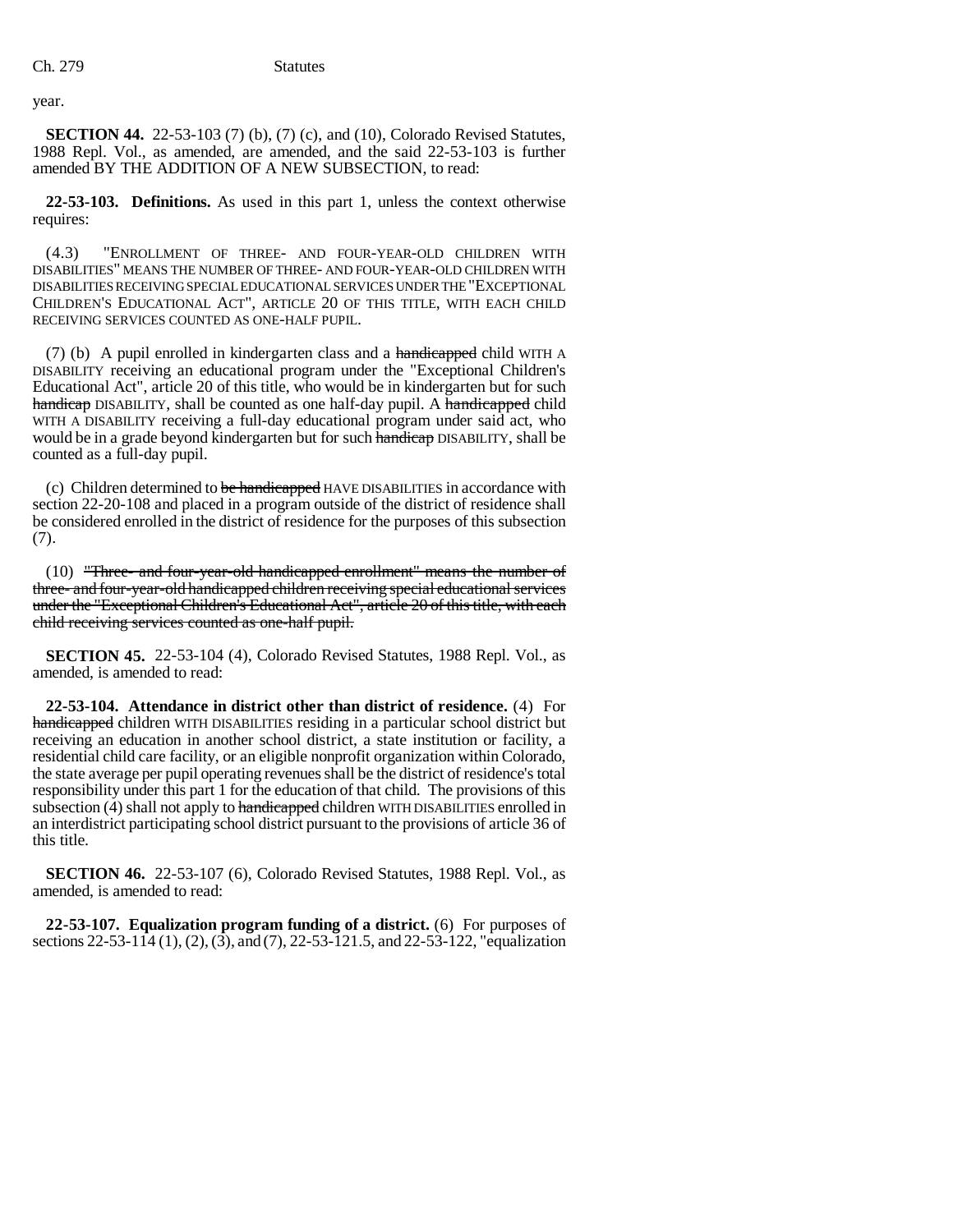program funding" shall include preschool program funding as determined pursuant to section 22-53-115.5 and PROGRAM FUNDING FOR three- and four-year-old handicapped program funding CHILDREN WITH DISABILITIES as determined pursuant to section 22-53-116.5.

**SECTION 47.** The introductory portion to 22-53-114 (2) (b) and 22-53-114 (4) (a) and (4) (b) (II.5), Colorado Revised Statutes, 1988 Repl. Vol., as amended, are amended to read:

**22-53-114. Local and state shares of equalization program funding.** (2) (b) For the 1988 and 1989 property tax years, the department of education shall determine and the state board shall certify the number of mills to be levied on the taxable property in each district in order to assure that the state's percentage share of the equalization program funding and the PROGRAM FUNDING FOR three- and four-year-old handicapped program funding CHILDREN WITH DISABILITIES of all districts in the state is as follows:

(4) (a) If the amount of property tax revenue which a district is entitled to receive from the levy required by subsections (1) and (2) of this section during the budget year, assuming one hundred percent collection, exceeds the equalization program funding of the district, such excess amount shall be used to replace, on a pro rata basis, any categorical program support funds which such district would otherwise be eligible to receive from the state. If the amount of property tax revenue exceeds the equalization program funding of the district and the total amount of categorical program support funds which the district would otherwise be eligible to receive from the state, the tax levy shall be reduced so that the property tax revenue received from such tax levy equals the total of said two amounts. For the purposes of this subsection (4), "categorical program support funds which the district would otherwise be eligible to receive from the state" means amounts which the district would have received from the state but which will be received instead from property tax revenues by reason of this section and includes funds pursuant to section 22-53-115.5 for a preschool program established pursuant to article 28 of this title, funds pursuant to section 22-53-116 due to increased enrollment, funds pursuant to section 22-53-116.5 for three- and four-year-old handicapped children WITH DISABILITIES, funds pursuant to the "Exceptional Children's Educational Act", article 20 of this title, funds pursuant to the "English Language Proficiency Act", article 24 of this title, transportation aid pursuant to article 51 of this title, and vocational education aid pursuant to article 8 of title 23, C.R.S. Funds received by an administrative unit under the "Exceptional Children's Educational Act", article 20 of this title, as reimbursement for services provided to children counted in the pupil enrollment of a district shall be considered as funds which a district would otherwise be eligible to receive for purposes of this subsection (4).

(b) The amount of categorical program support funds replaced by property tax revenue pursuant to the provisions of paragraph (a) of this subsection (4) shall be used to make payments of categorical program support funds to eligible districts and, in the event that the appropriations for categorical programs are less than the total categorical program support funds to which districts are entitled under applicable provisions of law, such funds shall be applied to categorical programs in the following order: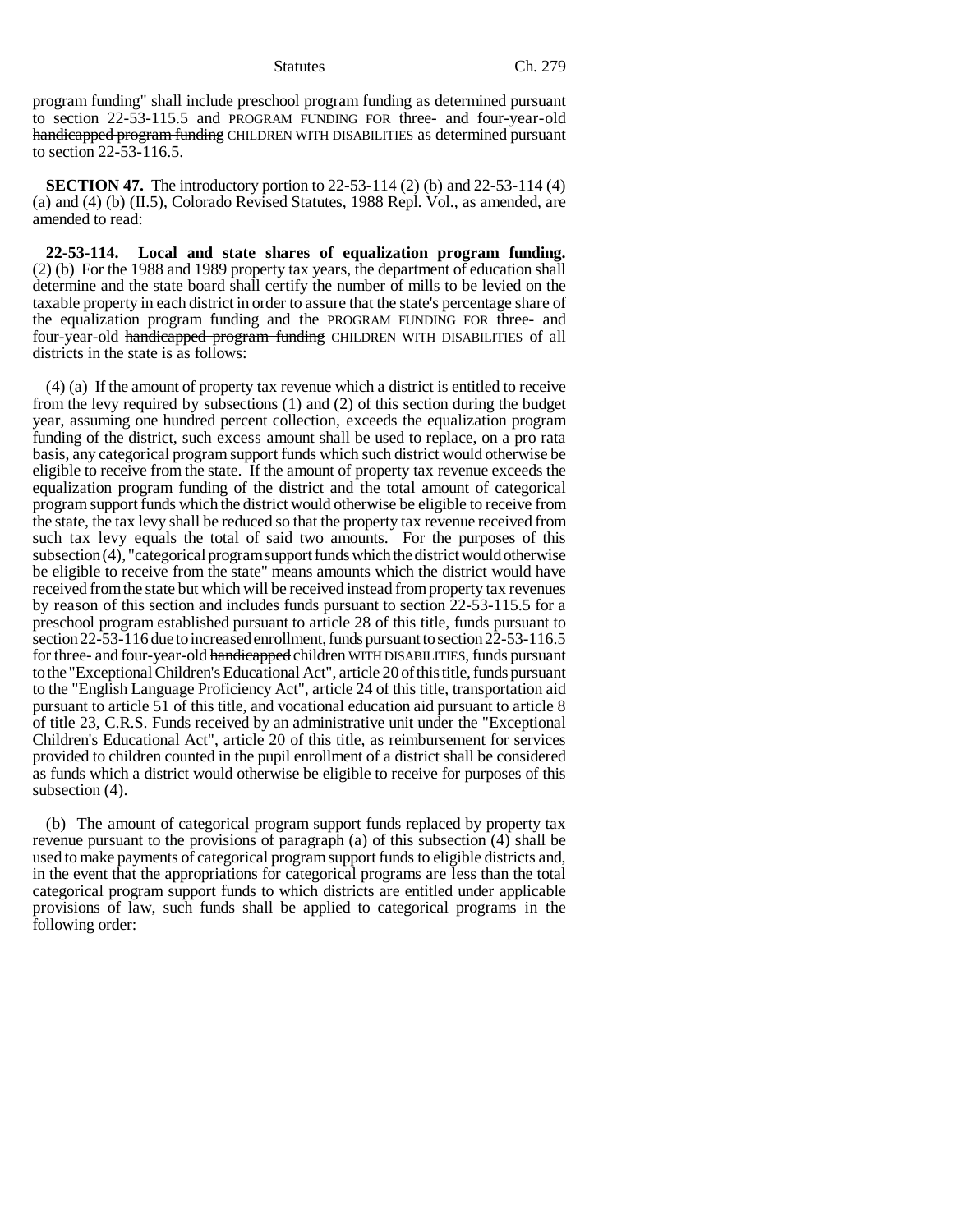(II.5) Third, funds pursuant to section 22-53-116.5 for three- and four-year-old handicapped children WITH DISABILITIES;

**SECTION 48.** 22-53-115 (5) (c) (II), Colorado Revised Statutes, 1988 Repl. Vol., as amended, is amended to read:

**22-53-115. Phase-in of equalization program funding and uniform mill levy.** (5) (c) (II) A district's pupil enrollment shall not include the district's ENROLLMENT OF three- and four-year-old handicapped enrollment CHILDREN WITH DISABILITIES.

**SECTION 49.** 22-53-116 (5) (b), Colorado Revised Statutes, 1988 Repl. Vol., as amended, is amended to read:

**22-53-116. Additional aid to districts with increased enrollment during the budget year.** (5) (b) A district's pupil enrollment or funded pupil count shall not include the district's ENROLLMENT OF three- and four-year-old handicapped enrollment CHILDREN WITH DISABILITIES.

**SECTION 50.** The introductory portion to 22-53-116.5 (1) and 22-53-116.5 (2), Colorado Revised Statutes, 1988 Repl. Vol., as amended, are amended to read:

**22-53-116.5. Program funding for districts with programs for three- and four-year-old children with disabilities.** (1) For the 1991 budget year and budget years thereafter, any school district providing special educational services to threeand four-year-old handicapped children WITH DISABILITIES pursuant to the "Exceptional Children's Educational Act", article 20 of this title, shall be entitled to PROGRAM FUNDING FOR three- and four-year-old handicapped program funding CHILDREN WITH DISABILITIES in an amount equal to its ENROLLMENT FOR three- and four-year-old handicapped enrollment CHILDREN WITH DISABILITIES multiplied by the sum of the following:

(2) Notwithstanding the provisions of subsection (1) of this section, for the 1992 transitional budget year only, the PROGRAM FUNDING FOR three- and four-year-old handicapped program funding CHILDREN WITH DISABILITIES of a district shall be fifty percent of the amount calculated pursuant to said subsection (1).

**SECTION 51.** 22-53-203 (1) (d), Colorado Revised Statutes, 1988 Repl. Vol., is amended to read:

**22-53-203. Educational achievement - powers and duties of state board.** (1) The state board shall have the following powers and duties relating to educational achievement:

(d) To analyze whether the educational system addresses the diverse learning needs of various student populations, including but not limited to the gifted and the handicapped TO STUDENTS WITH DISABILITIES;

**SECTION 52.** 22-80-113 (1), (2), and (3), Colorado Revised Statutes, 1988 Repl. Vol., are amended to read:

**22-80-113. Educational training - expenditures.** (1) The superintendent of the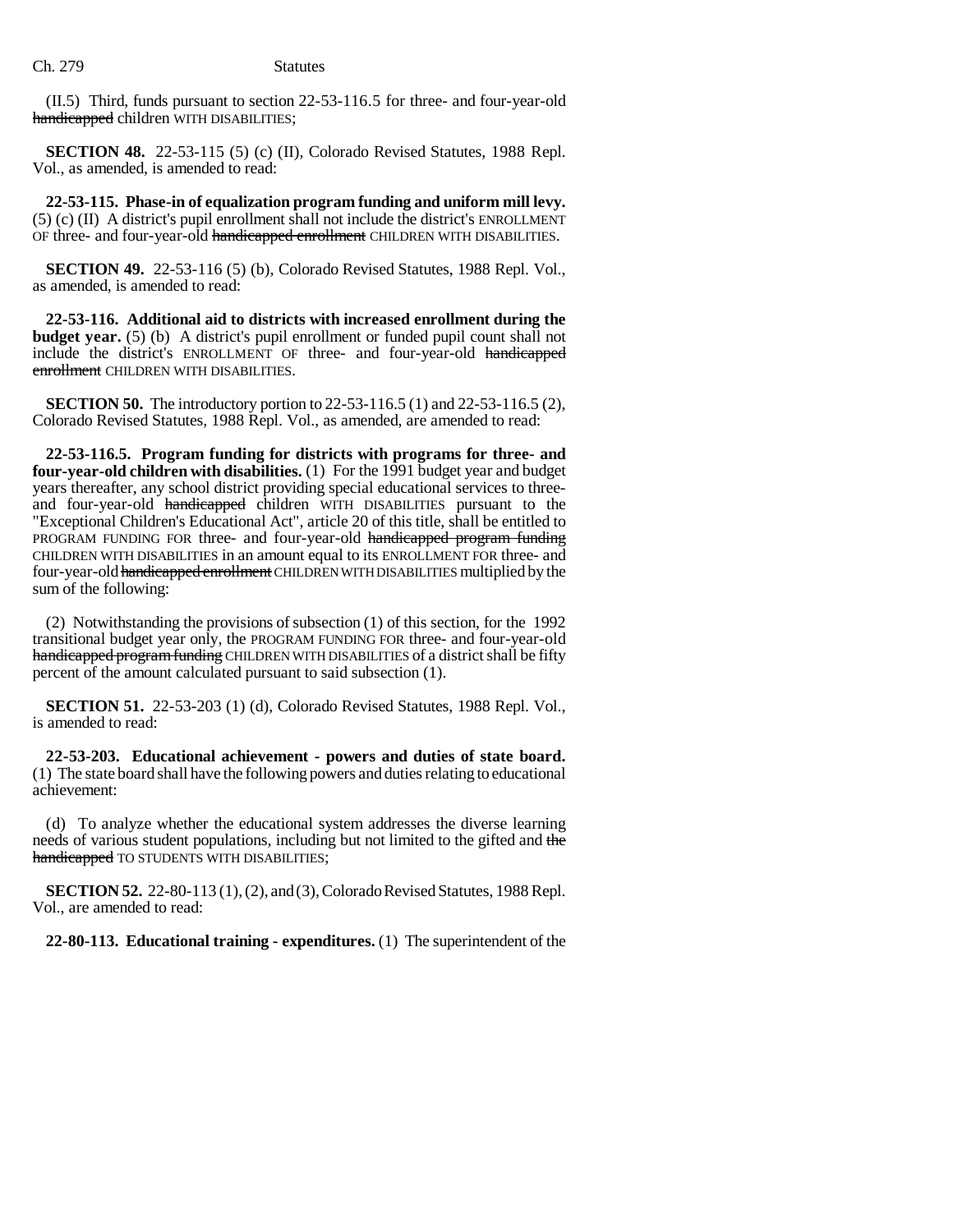Colorado school for the deaf and the blind is authorized to expend any moneys necessary, out of the appropriation for the support of the Colorado school for the deaf and the blind, to provide for the educational training of eligible deaf-blind students or students who have a multiple physical handicap DISABILITY of hearing, sight, and speech who are residents of the state of Colorado in institutions located outside of the state of Colorado which are equipped to provide for the educational training of such students or by the employment of a skilled person, as a home teacher, trained in the work of teaching deaf-blind students or students who have a multiple physical handicap DISABILITY of hearing, sight, and speech; except that the compensation of any such skilled person as a home teacher shall not be greater, in any one instance, than the expense of the education of any such deaf-blind pupil or pupil who has a multiple physical handicap DISABILITY of hearing, sight, and speech if resident in any named institution located outside of the state of Colorado.

(2) In each instance, the institution selected or the skilled person employed for the educational training of such deaf-blind student or student who has a multiple physical handicap DISABILITY of hearing, sight, and speech shall be approved by the commissioner of education.

(3) Such deaf-blind students or students who have a multiple physical handicap DISABILITY of hearing, sight, and speech who are unable to receive instruction in a special class in a public school may be provided an education in a special class at the Colorado school for the deaf and the blind if there are a sufficient number of such students to warrant the establishment of a class.

**SECTION 53.** 24-4.1-302 (1) (k) and (1) (w), Colorado Revised Statutes, 1988 Repl. Vol., as amended, are amended to read:

**24-4.1-302. Definitions.** As used in this part 3, and for no other purpose, including the expansion of the rights of any defendant:

(1) "Crime" means any of the following acts or omissions in violation of the statutes of the state of Colorado:

(k) Assault on the elderly or handicapped ON PERSONS WITH DISABILITIES, in violation of section 18-3-209, C.R.S.;

(w) Robbery of the elderly or handicapped OF PERSONS WITH DISABILITIES, in violation of section 18-4-304, C.R.S.;

**SECTION 54.** 24-4.2-105 (4) (h), Colorado Revised Statutes, 1988 Repl. Vol., is amended to read:

**24-4.2-105. Allocation of moneys from fund - application for grants disbursements.** (4) The board is authorized to enter into contracts for the purchase and coordination of victims and witnesses assistance services with persons or agencies which the board deems appropriate. Victims and witnesses assistance services may be used for the following:

(h) Assistance to the elderly and the handicapped TO PERSONS WITH DISABILITIES in arranging transportation to and from court;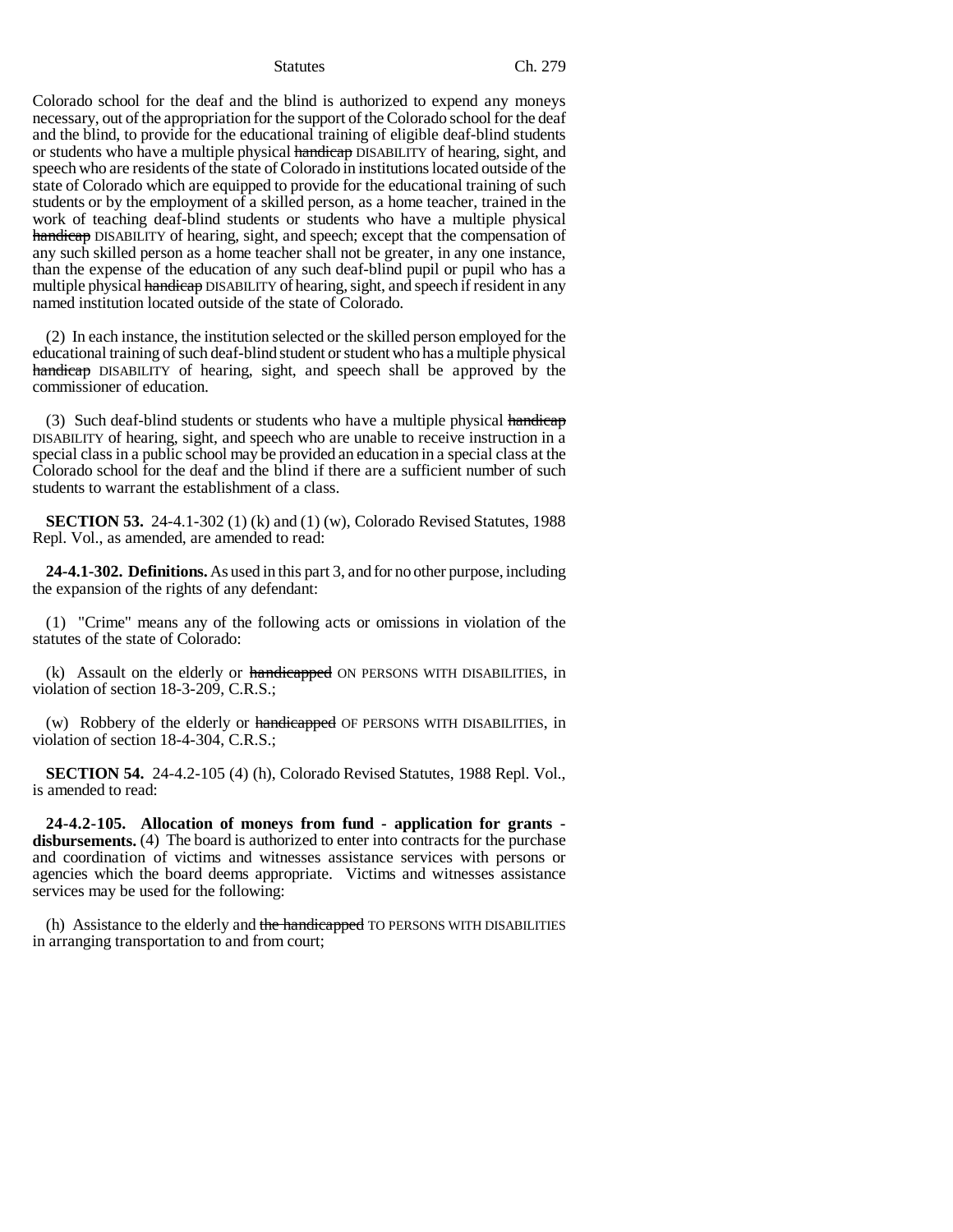**SECTION 55.** 24-30-1201 (2) and (4), Colorado Revised Statutes, 1988 Repl. Vol., are amended to read:

**24-30-1201. Definitions.** As used in this part 12, unless the context otherwise requires:

(2) "Nonprofit agency for the severely handicapped" "NONPROFIT AGENCY FOR PERSONS WITH SEVERE DISABILITIES" means a private nonprofit organization established under the laws of the United States or this state which is operated in the interest of individuals who are severely handicapped IMPAIRED, the net income of which does not inure in whole or in part to the benefit of any shareholder, officer, or other individual, and which, in the production of commodities and in the provision of services, employs during its fiscal year severely handicapped IMPAIRED individuals for not less than seventy-five percent of the man-hours of direct labor required for the production of commodities or for the provision of services.

(4) "Severely handicapped" "SEVERE DISABILITY" means an individual or class of individuals with one or more physical or mental disabilities which constitute a substantial handicap IMPAIRMENT to employment and which are of such a nature as to require multiple vocational rehabilitation services over an extended period of time.

**SECTION 56.** 24-30-1203 (1), Colorado Revised Statutes, 1988 Repl. Vol., is amended to read:

**24-30-1203. Purchasing requirements.** (1) In order to provide preferential treatment to the products and services of nonprofit agencies for the severely handicapped PERSONS WITH SEVERE DISABILITIES, public agencies shall purchase such products and services directly from said agencies in accordance with applicable specifications of the division of purchasing for state agencies and of local purchasing officials for other public agencies. Whenever such products and services are available at a price determined to be reasonable by the appropriate purchasing official, the price shall recover for the nonprofit agency for the severely handicapped PERSONS WITH SEVERE DISABILITIES the cost of all materials, labor, and overhead, including delivery expenses, incurred in the production of products or the provision of services by such nonprofit agency.

**SECTION 57.** 24-30-1303 (1) (v), Colorado Revised Statutes, 1988 Repl. Vol., is amended to read:

**24-30-1303. Department of administration - responsibilities.** (1) The department shall:

(v) Enforce standards for the handicapped PERSONS WITH DISABILITIES, as provided in section 9-5-110, C.R.S.;

**SECTION 58.** 24-32-717 (4) (a), Colorado Revised Statutes, 1988 Repl. Vol., is amended to read:

**24-32-717. Home investment trust fund - short-term loans.** (4) For the purposes of this section, unless the context otherwise requires, the following definitions shall apply: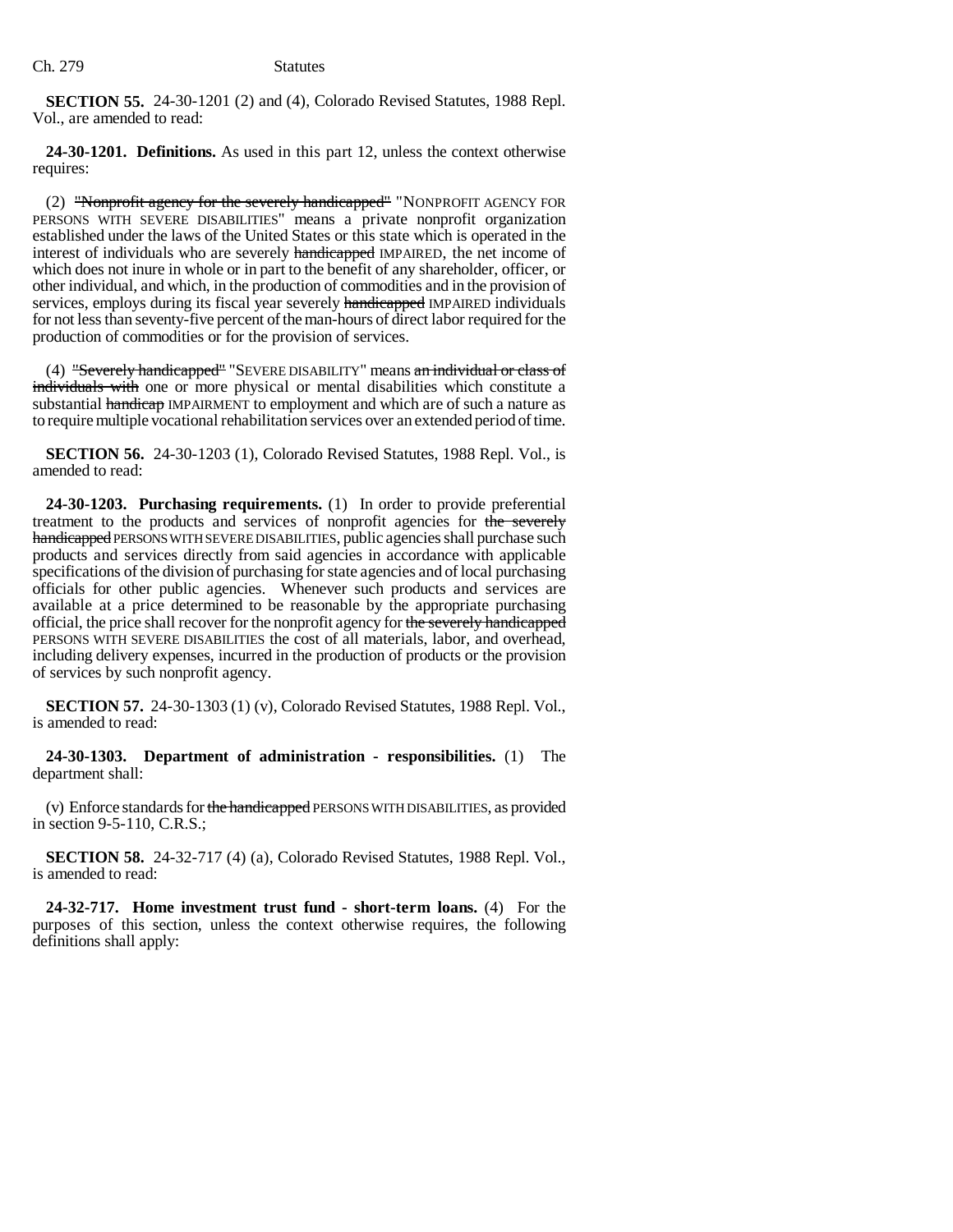(a) "Family" means two or more persons related by blood, marriage, or adoption who live or expect to live together as a single household in the same home, a single person who is either at least sixty-two years of age or handicapped HAS A DISABILITY, or a single person whom the board may by regulation determine to be eligible for assistance under this part 7.

**SECTION 59.** 24-34-301 (4), Colorado Revised Statutes, 1988 Repl. Vol., as amended, is amended, and the said 24-34-301 is further amended BY THE ADDITION OF A NEW SUBSECTION, to read:

**24-34-301. Definitions.** As used in parts 3 to 7 of this article, unless the context otherwise requires:

(2.5) (a) "DISABILITY" MEANS A PHYSICAL IMPAIRMENT WHICH SUBSTANTIALLY LIMITS ONE OR MORE OF A PERSON'S MAJOR LIFE ACTIVITIES AND INCLUDES A RECORD OF SUCH AN IMPAIRMENT AND BEING REGARDED AS HAVING SUCH AN IMPAIRMENT.

(b) (I) ON AND AFTER JULY 1, 1990, AS TO PART 5 OF THIS ARTICLE, "DISABILITY" SHALL ALSO INCLUDE SUCH A PERSON WHO HAS A MENTAL IMPAIRMENT, BUT SUCH TERM DOES NOT INCLUDE ANY PERSON CURRENTLY INVOLVED IN THE ILLEGAL USE OF OR ADDICTION TO A CONTROLLED SUBSTANCE.

(II) ON AND AFTER JULY 1, 1992, AS TO PARTS 4, 6, AND 7 OF THIS ARTICLE, "DISABILITY" SHALL ALSO INCLUDE SUCH A PERSON WHO HAS A MENTAL IMPAIRMENT.

(III) THE TERM "MENTAL IMPAIRMENT" AS USED IN SUBPARAGRAPHS (I) AND (II) OF THIS PARAGRAPH (b) SHALL MEAN ANY MENTAL OR PSYCHOLOGICAL DISORDER SUCH AS DEVELOPMENTAL DISABILITY, ORGANIC BRAIN SYNDROME, MENTAL ILLNESS, OR SPECIFIC LEARNING DISABILITIES.

 $(4)$  (a) "Handicap" means a physical impairment which substantially limits one or more of a person's major life activities and includes a record of such an impairment and being regarded as having such an impairment.

(b) (I) On and after July 1, 1990, as to part 5 of this article, "handicap" shall also include such a person who has a mental impairment, but such term does not include any person currently involved in the illegal use of or addiction to a controlled substance.

(II) On and after July 1, 1992, as to parts 4, 6, and 7 of this article, "handicap" shall also include such a person who has a mental impairment.

(III) The term "mental impairment" as used in subparagraphs (I) and (II) of this paragraph (b) shall mean any mental or psychological disorder such as developmental disability, organic brain syndrome, mental illness, or specific learning disabilities.

(c) Prior to October 1, 1991, the commission shall file with the committee for sunrise and sunset review a report showing how many cases have been handled as a result of the inclusion of persons with a mental impairment within the definition of "handicap" in accordance with paragraph (b) (I) of this subsection (4). The committee for sunrise and sunset review shall consider such report and make a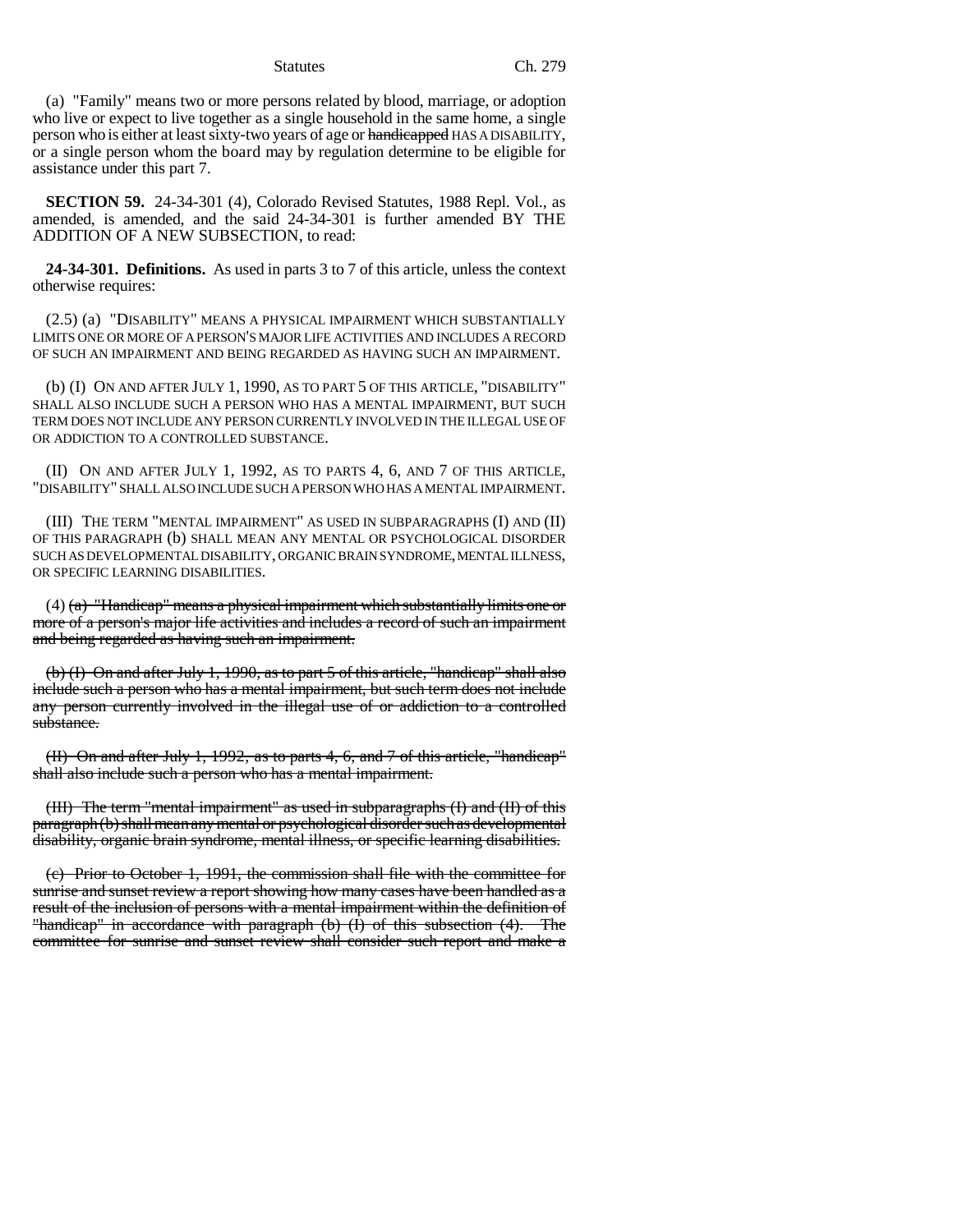recommendation to the general assembly for consideration during the 1992 regular session as to what revisions in the law are necessary for the commission's authority to enforce prohibitions against discrimination against persons who have a handicap which results from a mental impairment.

**SECTION 60.** 24-34-303, Colorado Revised Statutes, 1988 Repl. Vol., as amended, is amended to read:

**24-34-303. Civil rights commission - membership.** There is hereby created, within the division, the Colorado civil rights commission. The commission shall consist of seven members, who shall be appointed by the governor, with the consent of the senate, for terms of four years; except that, of the first members appointed, two shall be appointed for terms of two years and two shall be appointed for terms of three years. In making the first two appointments to the commission on or after July 1, 1981, whether such appointments are for a full term or to fill a vacancy, the governor shall appoint one member to represent the business community and one member to represent state or local government entities. In making the next two appointments to the commission, whether such appointments are for a full term or to fill a vacancy, the governor shall appoint one member to represent small business and one member to represent state or local government entities. The governor shall make all subsequent appointments in such a manner that there are at all times two members of the commission representing the business community, at least one of which shall be a representative of small business, two members of the commission representing state or local government entities, and three members of the commission from the community at large. The membership of the commission shall at all times be comprised of at least four members who are members of groups of people who have been or who might be discriminated against because of handicap DISABILITY, race, creed, color, sex, national origin, or ancestry as defined in section 24-34-402 or because of marital status, religion, or age. Appointments shall be made to provide geographical area representation insofar as may be practicable, and no more than four members shall belong to the same political party. Vacancies shall be filled by the governor by appointment, with the consent of the senate, and the term of a commissioner so appointed shall be for the unexpired part of the term for which he THE COMMISSIONER is appointed. Any commissioner may be removed from office by the governor for misconduct, incompetence, or neglect of duty. Commissioners shall receive a per diem allowance and shall be reimbursed for actual and necessary expenses incurred by them while on official commission business, as provided in section 24-34-102 (13). The commission may adopt, amend, or rescind rules for governing its meetings, and four commissioners shall constitute a quorum.

**SECTION 61.** 24-34-402 (1) (a), (1) (b), (1) (c), (1) (d), (1) (f), (2), and (3), Colorado Revised Statutes, 1988 Repl. Vol., are amended to read:

**24-34-402. Discriminatory or unfair employment practices.** (1) It shall be a discriminatory or unfair employment practice:

(a) For an employer to refuse to hire, to discharge, to promote or demote, or to discriminate in matters of compensation against any person otherwise qualified because of handicap DISABILITY, race, creed, color, sex, age, national origin, or ancestry; but, with regard to a handicap DISABILITY, it is not a discriminatory or an unfair employment practice for an employer to act as provided in this paragraph (a)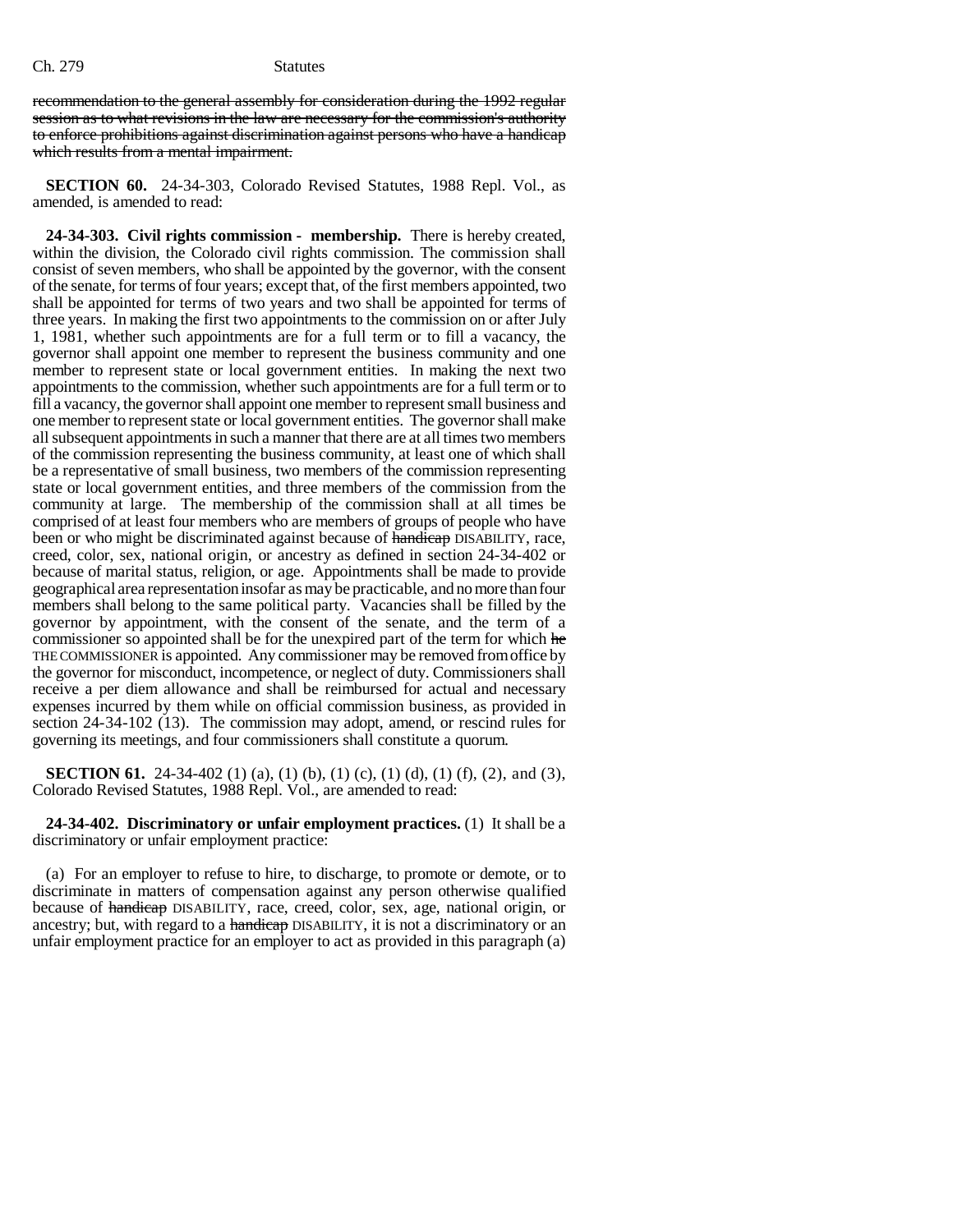if there is no reasonable accommodation that the employer can make with regard to the handicap DISABILITY, the handicap DISABILITY actually disqualifies the person from the job, and the handicap DISABILITY has a significant impact on the job;

(b) For an employment agency to refuse to list and properly classify for employment or to refer an individual for employment in a known available job for which such individual is otherwise qualified because of handicap DISABILITY, race, creed, color, sex, age, national origin, or ancestry or for an employment agency to comply with a request from an employer for referral of applicants for employment if the request indicates either directly or indirectly that the employer discriminates in employment on account of handicap DISABILITY, race, creed, color, sex, age, national origin, or ancestry; but, with regard to a handicap DISABILITY, it is not a discriminatory or an unfair employment practice for an employment agency to refuse to list and properly classify for employment or to refuse to refer an individual for employment in a known available job for which such individual is otherwise qualified if there is no reasonable accommodation that the employer can make with regard to the handicap DISABILITY, the handicap DISABILITY actually disqualifies the applicant from the job, and the handicap DISABILITY has a significant impact on the job;

(c) For a labor organization to exclude any individual otherwise qualified from full membership rights in such labor organization, or to expel any such individual from membership in such labor organization, or to otherwise discriminate against any of its members in the full enjoyment of work opportunity because of handicap DISABILITY, race, creed, color, sex, age, national origin, or ancestry;

(d) For any employer, employment agency, or labor organization to print or circulate or cause to be printed or circulated any statement, advertisement, or publication, or to use any form of application for employment or membership, or to make any inquiry in connection with prospective employment or membership which expresses, either directly or indirectly, any limitation, specification, or discrimination as to handicap DISABILITY, race, creed, color, sex, age, national origin, or ancestry or intent to make any such limitation, specification, or discrimination, unless based upon a bona fide occupational qualification or required by and given to an agency of government for security reasons;

(f) For any employer, labor organization, joint apprenticeship committee, or vocational school providing, coordinating, or controlling apprenticeship programs or providing, coordinating, or controlling on-the-job training programs or other instruction, training, or retraining programs:

(I) To deny to or withhold from any qualified person because of handicap DISABILITY, race, creed, color, sex, age, national origin, or ancestry the right to be admitted to or participate in an apprenticeship training program, an on-the-job training program, or any other occupational instruction, training, or retraining program; but, with regard to a handicap DISABILITY, it is not a discriminatory or an unfair employment practice to deny or withhold the right to be admitted to or participate in any such program if there is no reasonable accommodation that can be made with regard to the handicap DISABILITY, the handicap DISABILITY actually disqualifies the applicant from the program, and the handicap DISABILITY has a significant impact on participation in the program;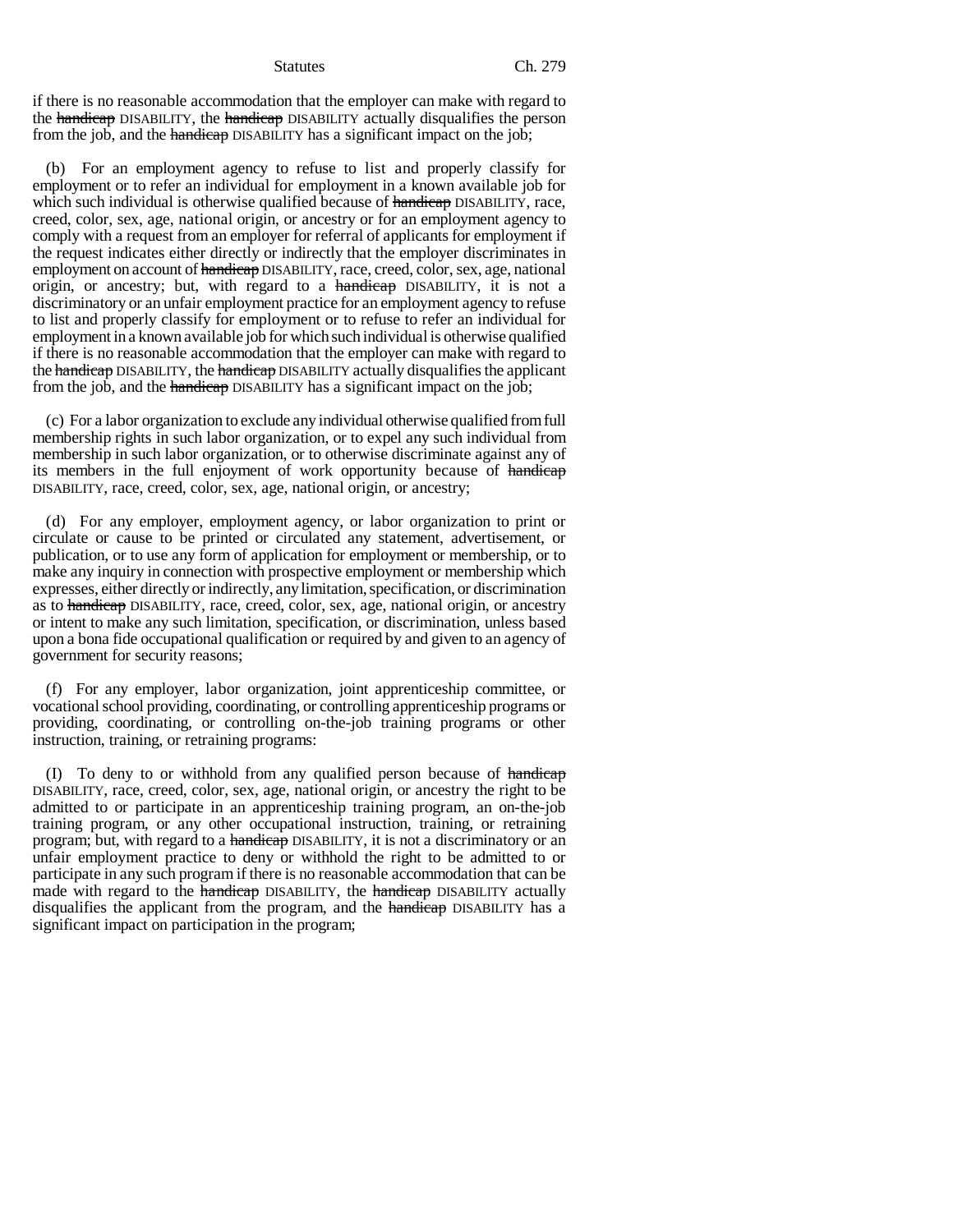(II) To discriminate against any qualified person in pursuit of such programs or to discriminate against such a person in the terms, conditions, or privileges of such programs because of handicap DISABILITY, race, creed, color, sex, age, national origin, or ancestry;

(III) To print or circulate or cause to be printed or circulated any statement, advertisement, or publication, or to use any form of application for such programs, or to make any inquiry in connection with such programs which expresses, directly or indirectly, any limitation, specification, or discrimination as to handicap DISABILITY, race, creed, color, sex, age, national origin, or ancestry or any intent to make any such limitation, specification, or discrimination, unless based on a bona fide occupational qualification;

(2) Notwithstanding any provisions of this section to the contrary, it is not a discriminatory or an unfair employment practice for the division of employment and training of the department of labor and employment to ascertain and record the handicap DISABILITY, sex, age, race, creed, color, or national origin of any individual for the purpose of making such reports as may be required by law to agencies of the federal or state government only. Said records may be made and kept in the manner required by the federal or state law, but no such information shall be divulged by said division or department to prospective employers as a basis for employment, except as provided in this subsection (2).

(3) Nothing in this section shall prohibit any employer from making individualized agreements with respect to compensation or the terms, conditions, or privileges of employment for persons suffering a handicap DISABILITY if such individualized agreement is part of a therapeutic or job-training program of no more than twenty hours per week and lasting no more than eighteen months.

**SECTION 62.** 24-34-501 (3) and (4), Colorado Revised Statutes, 1988 Repl. Vol., as amended, are amended to read:

**24-34-501. Definitions.** As used in this part 5, unless the context otherwise requires:

(3) "Person" has the meaning ascribed to such term in section 24-34-301 (5) and includes any owner, lessee, proprietor, manager, employee, or any agent of a person; but, for purposes of this part 5, "person" does not include any private club not open to the public, which as an incident to its primary purpose or purposes provides lodgings which it owns or operates for other than a commercial purpose unless such club has the purpose of promoting discrimination in the matter of housing against any person because of handicap DISABILITY, race, creed, color, marital status, familial status, national origin, or ancestry.

(4) "Restrictive covenant" means any specification limiting the transfer, rental, or lease of any housing because of handicap DISABILITY, race, creed, color, sex, marital status, familial status, national origin, or ancestry.

**SECTION 63.** 24-34-502 (1) (a), (1) (b), (1) (d), (1) (g), (1) (h), (1) (i), (1) (j), and (5), Colorado Revised Statutes, 1988 Repl. Vol., as amended, are amended to read: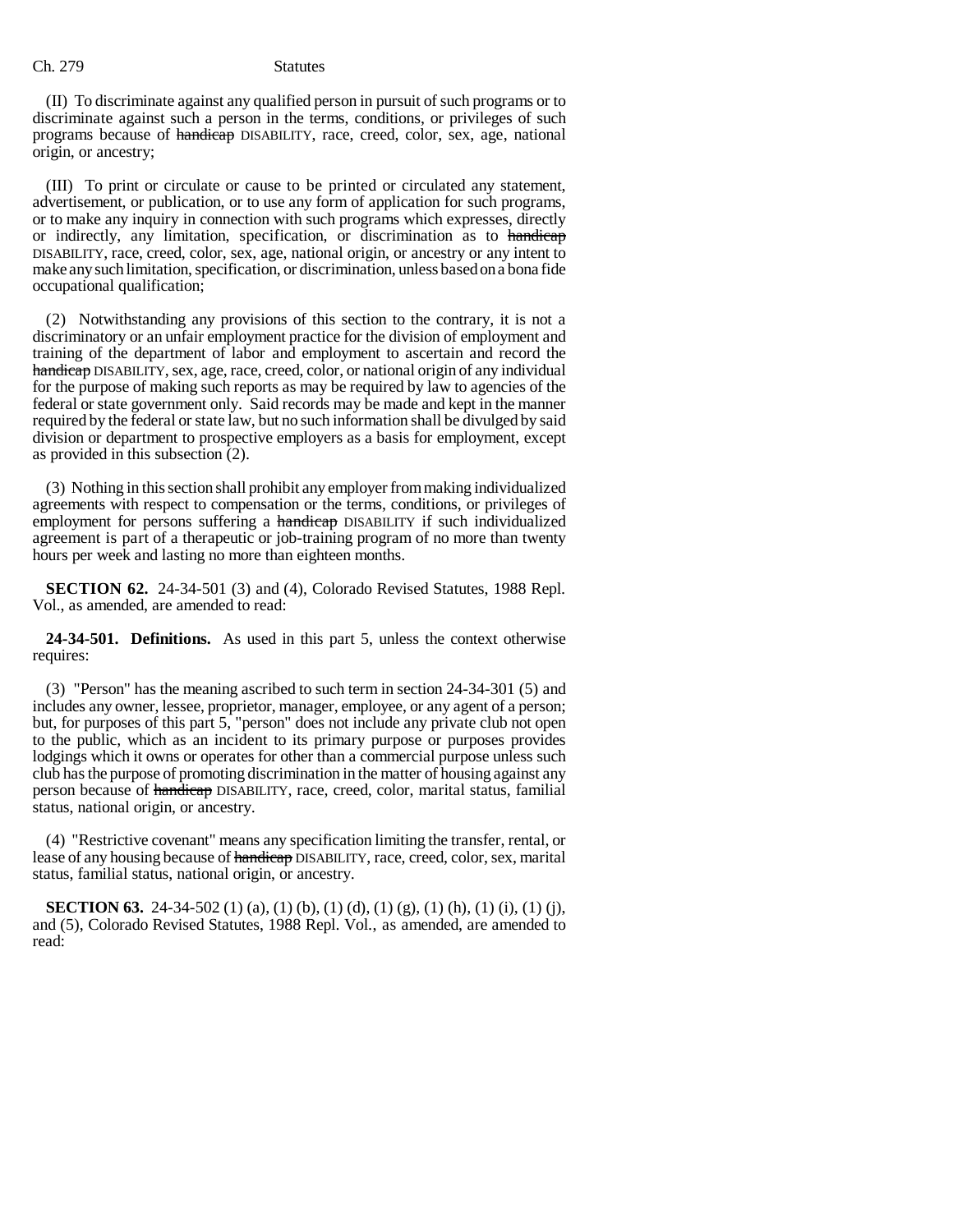### **24-34-502. Unfair housing practices prohibited.** (1) It shall be an unfair housing practice and unlawful and hereby prohibited:

(a) For any person to refuse to show, sell, transfer, rent, or lease, or to refuse to receive and transmit any bona fide offer to buy, sell, rent, or lease, or otherwise make unavailable or deny or withhold from any person such housing because of handicap DISABILITY, race, creed, color, sex, marital status, familial status, religion, national origin, or ancestry; to discriminate against any person because of handicap DISABILITY, race, creed, color, sex, marital status, familial status, religion, national origin, or ancestry in the terms, conditions, or privileges pertaining to any housing or the transfer, sale, rental, or lease thereof or in the furnishing of facilities or services in connection therewith; or to cause to be made any written or oral inquiry or record concerning the handicap DISABILITY, race, creed, color, sex, marital status, familial status, religion, national origin, or ancestry of a person seeking to purchase, rent, or lease any housing; however, nothing in this paragraph (a) shall be construed to require a dwelling to be made available to an individual whose tenancy would constitute a direct threat to the health or safety of other individuals or whose tenancy would result in substantial physical damage to the property of others;

(b) For any person to whom application is made for financial assistance for the acquisition, construction, rehabilitation, repair, or maintenance of any housing to make or cause to be made any written or oral inquiry concerning the handicap DISABILITY, race, creed, color, sex, marital status, familial status, religion, national origin, or ancestry of a person seeking such financial assistance or concerning the handicap DISABILITY, race, creed, color, sex, marital status, familial status, religion, national origin, or ancestry of prospective occupants to tenants of such housing, or to discriminate against any person because of the handicap DISABILITY, race, creed, color, sex, marital status, familial status, religion, national origin, or ancestry of such person or prospective occupants or tenants in the terms, conditions, or privileges relating to the obtaining or use of any such financial assistance;

(d) For any person to make, print, or publish or cause to be made, printed, or published any notice or advertisement relating to the sale, transfer, rental, or lease of any housing which indicates any preference, limitation, specification, or discrimination based on handicap DISABILITY, race, creed, color, sex, marital status, familial status, national origin, or ancestry;

(g) For any person whose business includes residential real estate-related transactions, which transactions involve the making or purchasing of loans secured by residential real estate or the provisions of other financial assistance for purchasing, constructing, improving, repairing, or maintaining a dwelling or the selling, brokering, or appraising of residential real property, to discriminate against any person in making available such a transaction or in fixing the terms or conditions of such a transaction because of race, creed, color, religion, sex, marital status, handicap DISABILITY, familial status, or national origin or ancestry;

(h) For any person to deny another person access to or membership or participation in any multiple-listing service, real estate brokers' organization or other service, organization, or facility related to the business of selling or renting dwellings or to discriminate against such person in the terms or conditions of such access, membership, or participation on account of race, creed, color, religion, sex, handicap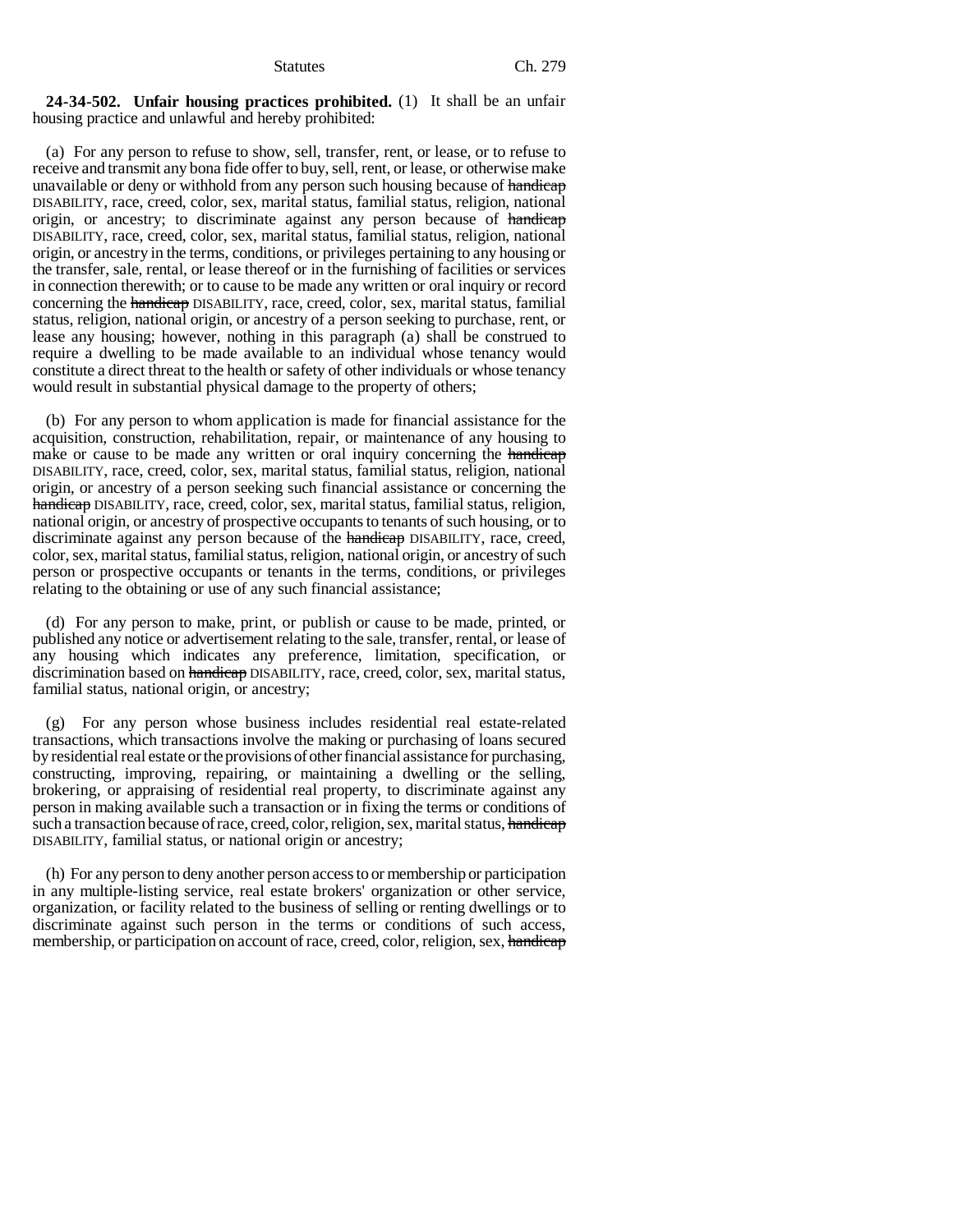DISABILITY, marital status, familial status, or national origin or ancestry.

(i) For any person, for profit, to induce or attempt to induce any person to sell or rent any dwelling by representations regarding the entry or prospective entry into the neighborhood of a person or persons of a particular race, color, religion, sex, handicap DISABILITY, familial status, creed, national origin, or ancestry;

(j) For any person to represent to any other person that any dwelling is not available for inspection, sale, or rental, when such dwelling is in fact available, for the purpose of discriminating against another person on the basis of race, color, religion, sex, handicap DISABILITY, familial status, creed, national origin, or ancestry.

(5) Nothing in this section shall be construed to prevent or restrict the sale, lease, rental, transfer, or development of housing designed or intended for the use of the handicapped PERSONS WITH DISABILITIES.

**SECTION 64.** 24-34-502.2 (1) and (2) (a), the introductory portion to 24-34-502.2 (2) (c), and 24-34-502.2 (3), Colorado Revised Statutes, 1988 Repl. Vol., as amended, are amended to read:

**24-34-502.2. Unfair or discriminatory housing practices against persons with disabilities prohibited.** (1) It shall be an unfair or discriminatory housing practice and unlawful and hereby prohibited:

(a) For any person to discriminate in the sale or rental of, or to otherwise make unavailable or deny, a dwelling to any buyer or renter because of a handicap DISABILITY of the buyer or renter, or of any person who will reside in the dwelling after it is sold, rented, or made available, or of any person associated with such buyer or renter.

(b) For any person to discriminate against another person in the terms, conditions, or privileges of sale or rental of a dwelling or in the provision of services or facilities in connection with such dwelling because of a handicap DISABILITY of that person, of any person residing in or intending to reside in that dwelling after it is so sold, rented, or made available, or of any person associated with that person.

(2) For purposes of this section, "discrimination" includes, but is not limited to:

(a) A refusal to permit, at the expense of the handicapped person WITH A DISABILITY, reasonable modifications of existing premises occupied or to be occupied by such person if such modifications are necessary to afford such person full enjoyment of the premises; except that, in the case of a rental, the landlord may, where it is reasonable to do so, condition permission for a modification on the renter agreeing to restore the interior of the premises to the condition that existed before the modification, reasonable wear and tear excepted;

(c) In connection with the design and construction of covered multifamily dwellings for first occupancy after the date that is thirty months after the date of enactment of the federal "Fair Housing Amendments Act of 1988", a failure to design and construct those dwellings in such a manner that the public use and common use portions of such dwellings are readily accessible to and usable by handicapped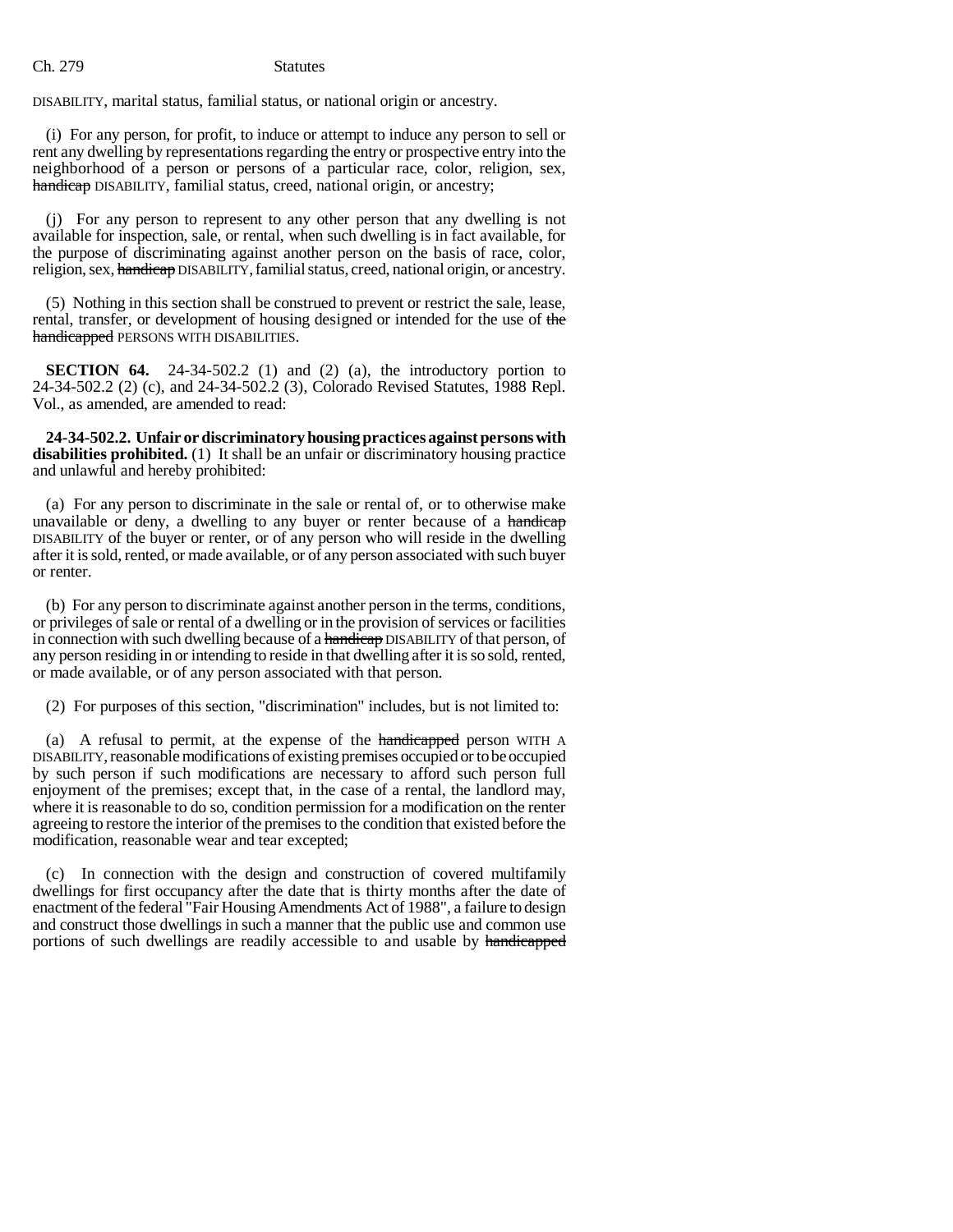persons WITH DISABILITIES. At least one building entrance shall be on an accessible route unless it is impractical to do so because of the terrain or the unusual characteristics of the site. All doors designed to allow passage into and within all premises within such dwellings shall be sufficiently wide to allow passage by handicapped persons WITH DISABILITIES in wheelchairs, and all premises within such dwellings shall contain the following features of adaptive design:

(3) Compliance with the appropriate requirements of the American national standard for buildings and facilities providing accessibility and usability for physically handicapped people PERSONS WITH PHYSICAL DISABILITIES (commonly cited as ANSI A117.1) suffices to satisfy the requirements of paragraph (c) of subsection (2) of this section.

**SECTION 65.** 24-34-601 (2), Colorado Revised Statutes, 1988 Repl. Vol., is amended to read:

**24-34-601. Discrimination in places of public accommodation.** (2) It is a discriminatory practice and unlawful for a person, directly or indirectly, to refuse, withhold from, or deny to an individual or a group, because of handicap DISABILITY, race, creed, color, sex, marital status, national origin, or ancestry, the full and equal enjoyment of the goods, services, facilities, privileges, advantages, or accommodations of a place of public accommodation or, directly or indirectly, to publish, circulate, issue, display, post, or mail any written or printed communication, notice, or advertisement which indicates that the full and equal enjoyment of the goods, services, facilities, privileges, advantages, or accommodations of a place of public accommodation will be refused, withheld from, or denied an individual or that his AN INDIVIDUAL'S patronage or presence at a place of public accommodation is unwelcome, objectionable, unacceptable, or undesirable because of handicap DISABILITY, race, creed, color, sex, marital status, national origin, or ancestry.

**SECTION 66.** 24-34-602, Colorado Revised Statutes, 1988 Repl. Vol., is amended to read:

**24-34-602. Penalty and civil liability.** Any person who violates any of the provisions of section 24-34-601 by denying to any citizen, except for reasons applicable alike to all citizens of every handicap DISABILITY, race, creed, color, sex, marital status, national origin, or ancestry, and regardless of handicap DISABILITY, race, creed, color, sex, marital status, national origin, or ancestry, the full enjoyment of any of the accommodations, advantages, facilities, or privileges in said section enumerated or by aiding or inciting such denial, for every such offense, shall forfeit and pay a sum of not less than fifty dollars nor more than five hundred dollars to the person aggrieved thereby to be recovered in any court of competent jurisdiction in the county where said offense was committed; and also for every such offense such person is guilty of a misdemeanor and, upon conviction thereof, shall be punished by a fine of not less than ten dollars nor more than three hundred dollars, or by imprisonment in the county jail for not more than one year, or by both such fine and imprisonment. A judgment in favor of the party aggrieved or punishment upon an indictment or information shall be a bar to either prosecution, respectively; but the relief provided by this section shall be an alternative to that authorized by section 24-34-306 (9), and a person who seeks redress under this section shall not be permitted to seek relief from the commission.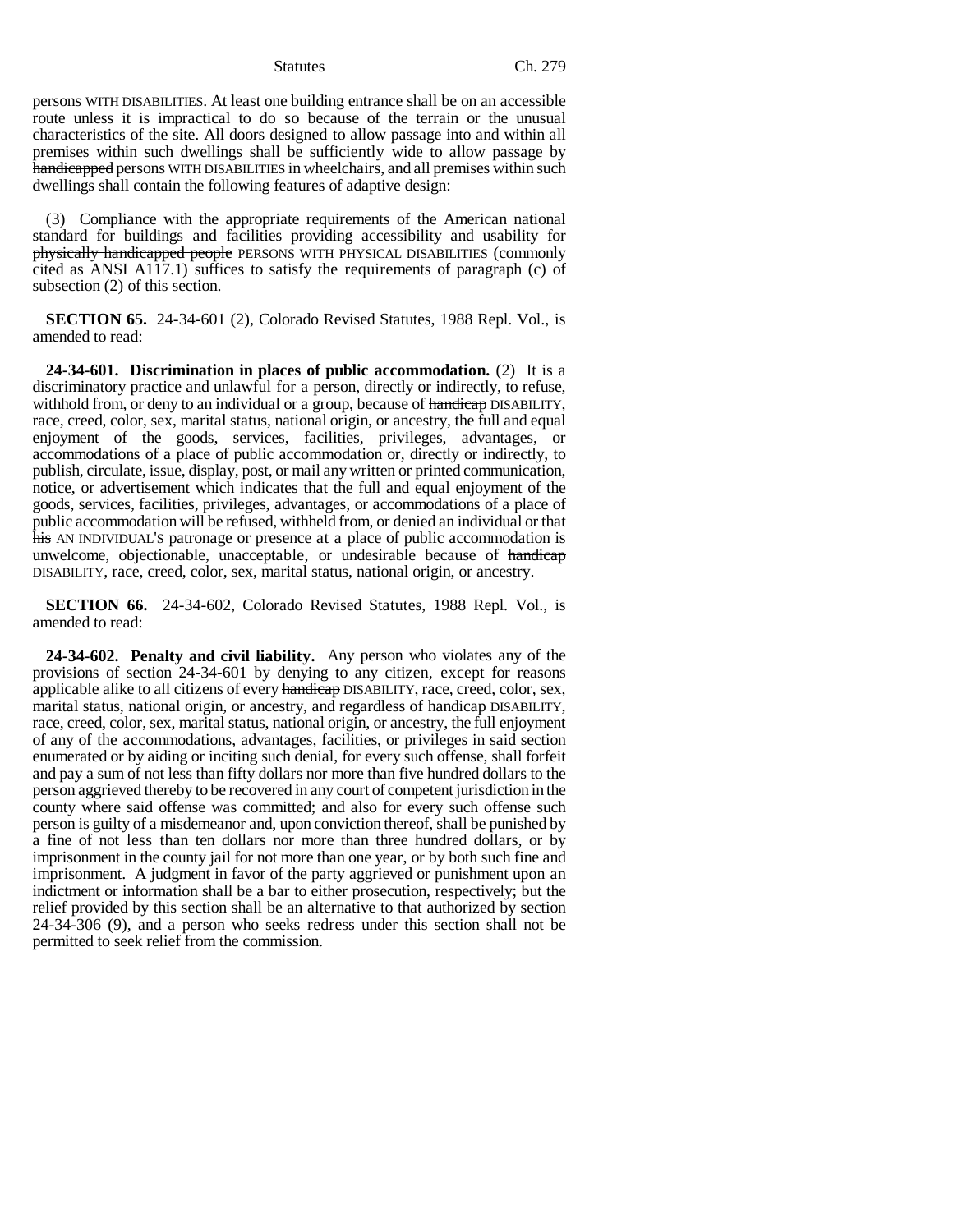**SECTION 67.** 24-34-701, Colorado Revised Statutes, 1988 Repl. Vol., is amended to read:

**24-34-701. Publishing of discriminative matter forbidden.** No person, being the owner, lessee, proprietor, manager, superintendent, agent, or employee of any place of public accommodation, resort, or amusement, directly or indirectly, by himself OR HERSELF or through another person shall publish, issue, circulate, send, distribute, give away, or display in any way, manner, or shape or by any means or method, except as provided in this section, any communication, paper, poster, folder, manuscript, book, pamphlet, writing, print, letter, notice, or advertisement of any kind, nature, or description which is intended or calculated to discriminate or actually discriminates against any handicap DISABILITY, race, creed, color, sex, marital status, national origin, or ancestry or against any of the members thereof in the matter of furnishing or neglecting or refusing to furnish to them or any one of them any lodging, housing, schooling, or tuition or any accommodation, right, privilege, advantage, or convenience offered to or enjoyed by the general public or which states that any of the accommodations, rights, privileges, advantages, or conveniences of any such place of public accommodation, resort, or amusement shall or will be refused, withheld from, or denied to any person or class of persons on account of handicap DISABILITY, race, creed, color, sex, marital status, national origin, or ancestry or that the patronage, custom, presence, frequenting, dwelling, staying, or lodging at such place by any person or class of persons belonging to or purporting to be of any particular handicap DISABILITY, race, creed, color, sex, marital status, national origin, or ancestry is unwelcome or objectionable or not acceptable, desired, or solicited.

**SECTION 68.** 24-34-801 (1) (a), (1) (b), (1) (c), and (1) (d), Colorado Revised Statutes, 1988 Repl. Vol., are amended to read:

**24-34-801. Legislative declaration.** (1) The general assembly hereby declares that it is the policy of the state:

(a) To encourage and enable the blind, the visually handicapped IMPAIRED, the deaf, the partially deaf, and the otherwise physically disabled to participate fully in the social and economic life of the state and to engage in remunerative employment;

(b) That the blind, the visually handicapped IMPAIRED, the deaf, the partially deaf, and the otherwise physically disabled shall be employed in the state service, the service of the political subdivisions of the state, the public schools, and in all other employment supported in whole or in part by public funds on the same terms and conditions as the able-bodied unless it is shown that the particular disability prevents the performance of the work involved;

(c) That the blind, the visually handicapped IMPAIRED, the deaf, the partially deaf, and the otherwise physically disabled have the same rights as the able-bodied to the full and free use of the streets, highways, sidewalks, walkways, public buildings, public facilities, and other public places;

(d) That the blind, the visually handicapped IMPAIRED, the deaf, the partially deaf, and the otherwise physically disabled are entitled to full and equal housing and full and equal accommodations, advantages, facilities, and privileges of all common carriers, airplanes, motor vehicles, railroad trains, motor buses, streetcars, boats, or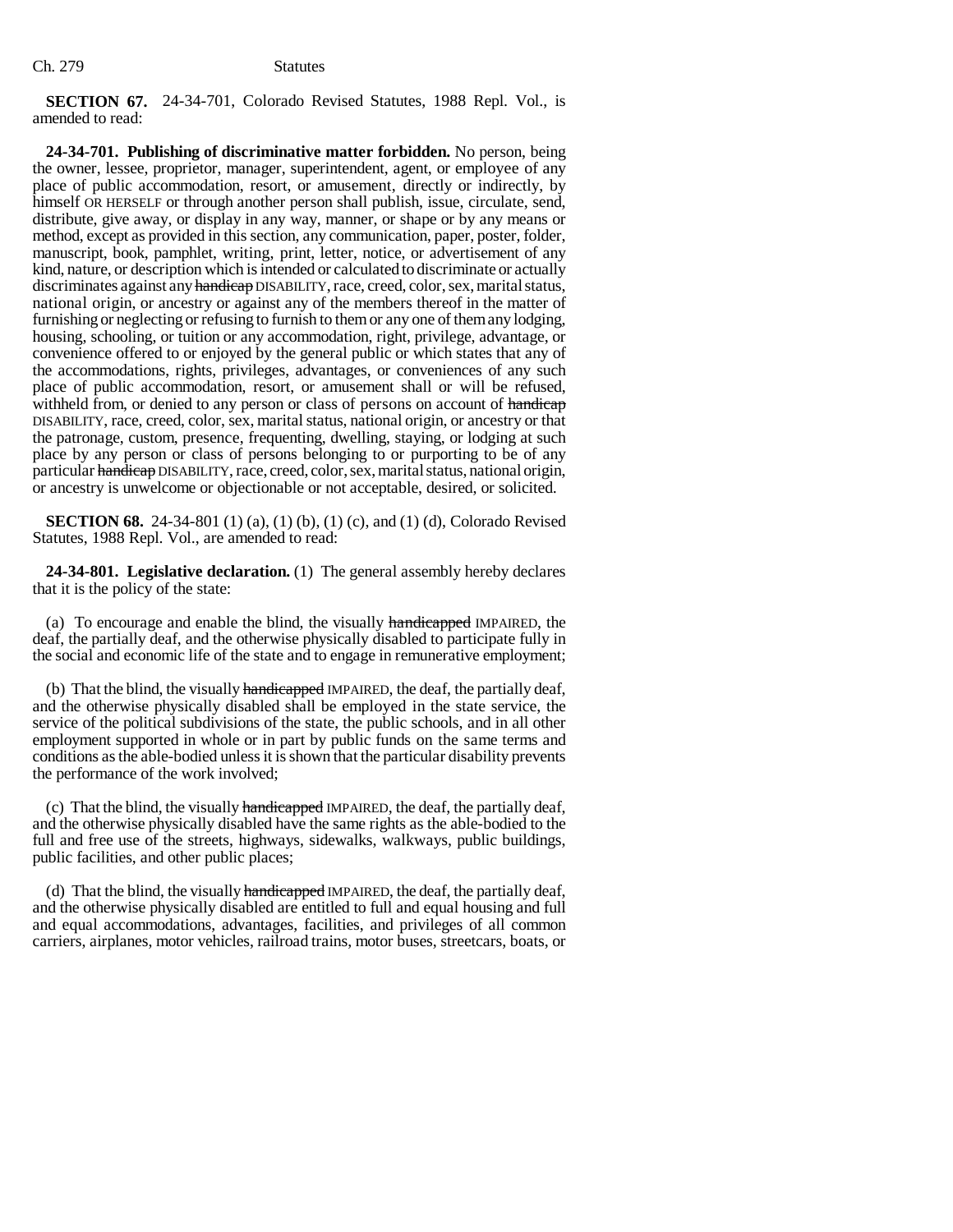any other public conveyances or modes of transportation, hotels, motels, lodging places, places of public accommodation, amusement, or resort, and other places to which the general public is invited, including restaurants and grocery stores; and that the blind, the visually handicapped IMPAIRED, the deaf, the partially deaf, or the otherwise physically disabled person assume the liability for any injury that he OR SHE might sustain which is attributable solely to causes originating with the nature of the particular disability involved and otherwise subject only to the conditions and limitations established by law and applicable alike to all persons;

**SECTION 69.** 24-90-105.5 (2), Colorado Revised Statutes, 1988 Repl. Vol., as amended, is amended to read:

**24-90-105.5. Radio reading services.** (2) In addition to any other powers granted to the state librarian under this article, the state librarian shall have the power with respect to the state library to contract with entities for the furnishing of radio reading services to individuals who are blind or visually impaired or who have physical handicaps DISABILITIES which impair their use of printed materials.

**SECTION 70.** 24-111-102 (1) (c), Colorado Revised Statutes, 1988 Repl. Vol., is amended to read:

**24-111-102. Priorities among preferences.** (1) When two or more socioeconomic procurement programs are applicable to the same procurement, businesses benefitting from such programs shall be considered in the following order of precedence:

(c) Industries for the severely handicapped PERSONS WITH SEVERE DISABILITIES.

**SECTION 71.** 25-1-107 (1) (aa), Colorado Revised Statutes, 1989 Repl. Vol., is amended to read:

**25-1-107. Powers and duties of the department.** (1) The department has, in addition to all other powers and duties imposed upon it by law, the following powers and duties:

(aa) To operate and maintain a handicapped children's program FOR CHILDREN WITH DISABILITIES to provide and expedite provision of health care services to children who have congenital birth defects or who are the victims of burns or trauma or children who have acquired handicaps DISABILITIES;

**SECTION 72.** 25-1-709 (1) (a), Colorado Revised Statutes, 1989 Repl. Vol., is amended to read:

**25-1-709. Regional health departments - services - programs.** (1) The program and services of regional health departments shall include to the greatest extent possible, but not be limited to:

(a) Personal health services, including: Communicable disease control; tuberculosis control; venereal disease control; alcohol and drug dependence control; chronic disease control; injury control; nutritional services; social services; multiphasic screening program (mobile prediagnostic case finding); and other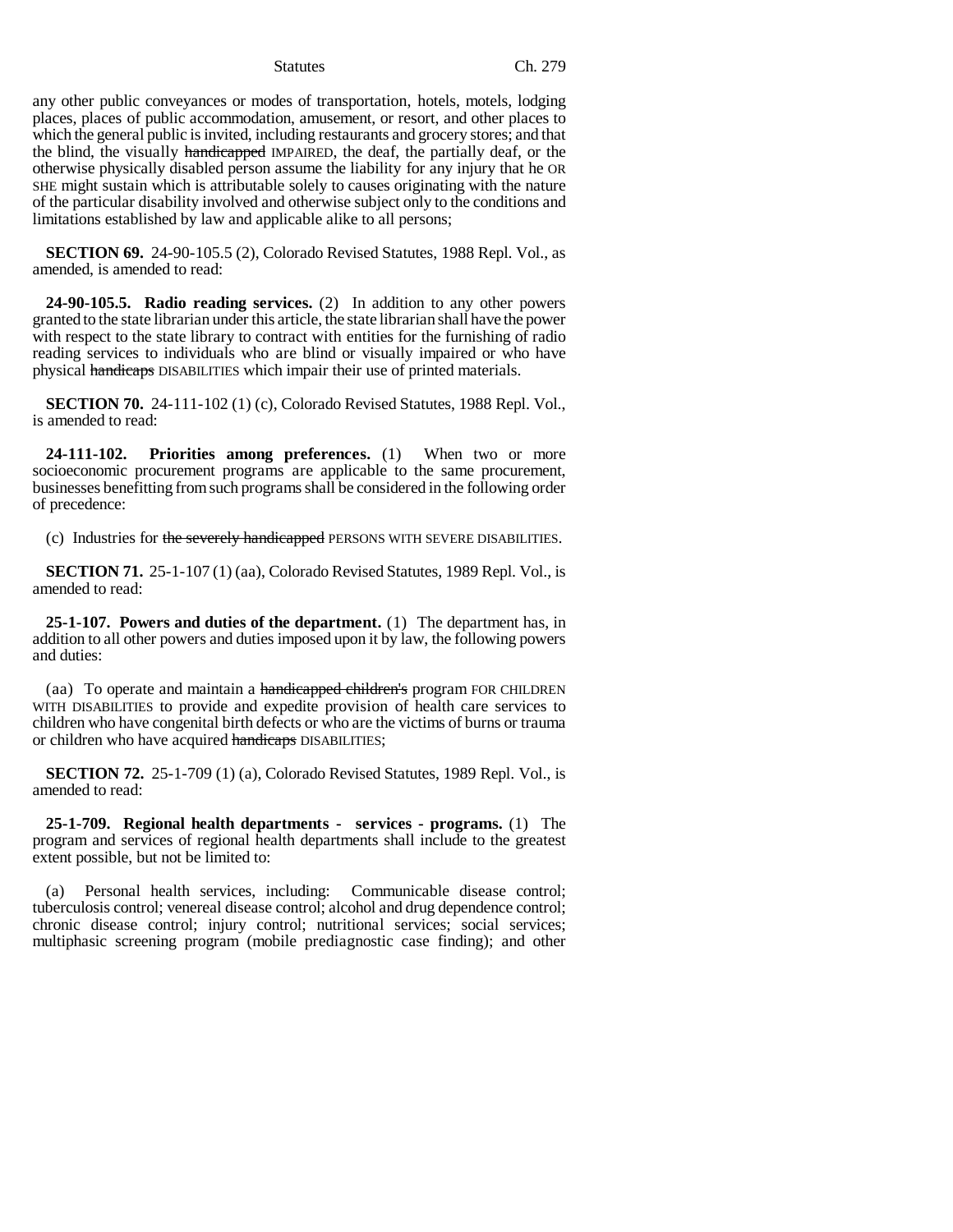services such as medical care, mental health, mental retardation, and rehabilitation as may be assigned to the department; bedside home nursing care; maternal and child health services; handicapped and crippled children's program PROGRAM FOR CHILDREN WITH DISABILITIES; prevention of congenital defects; evaluation services for delayed development; family planning; school health; cooperative aftercare services for mental health; migratory labor health services; vision care; vision and hearing conservation program; and well oldster clinic service;

**SECTION 73.** 25-3.5-301 (5) (d), Colorado Revised Statutes, 1989 Repl. Vol., is amended to read:

**25-3.5-301. License required - exceptions.** (5) The provisions of subsections (1) to (3) of this section shall not apply to the following:

(d) Vehicles used or designed for the scheduled transportation of convalescent patients, handicapped individuals WITH DISABILITIES, or persons who would not be expected to require skilled treatment or care while in the vehicle;

**SECTION 74.** 26-2-103 (11), Colorado Revised Statutes, 1989 Repl. Vol., as amended, is amended to read:

**26-2-103. Definitions.** As used in this article, unless the context otherwise requires:

(11) "Social services" means services and payments for services (other than medical services covered by the "Colorado Medical Assistance Act") available, directly or indirectly, through the social services staff of the state and county departments or through state designated agencies, where applicable, for the benefit of eligible persons, which services are provided pursuant to rules and regulations adopted by the state department. "Social services" may include but need not be limited to day care, homemaker services, foster care, and other services to individuals or families for the purpose of attaining or retaining capabilities for maximum self-care, self-support, and personal independence and services to families or members of families for the purpose of preserving, rehabilitating, reuniting, or strengthening the family. At such time as Title XX of the social security act becomes effective with respect to federal reimbursements, "social services" may include but need not be limited to child care services, protective services for children and adults, services for children and adults in foster care, services related to the management and maintenance of the home, day care services for adults, transportation services, training and related services, employment services, information, referral, and counseling services, the preparation and delivery of meals, health support services, and appropriate combinations of services designed to meet the special needs of children, the aged, the mentally retarded, the blind, the emotionally disturbed, the physically handicapped PERSONS WITH PHYSICAL DISABILITIES, and alcoholics and drug addicts.

**SECTION 75.** 26-7-101 (2), Colorado Revised Statutes, 1989 Repl. Vol., is amended to read:

**26-7-101. Definitions.** As used in this article, unless the context otherwise requires: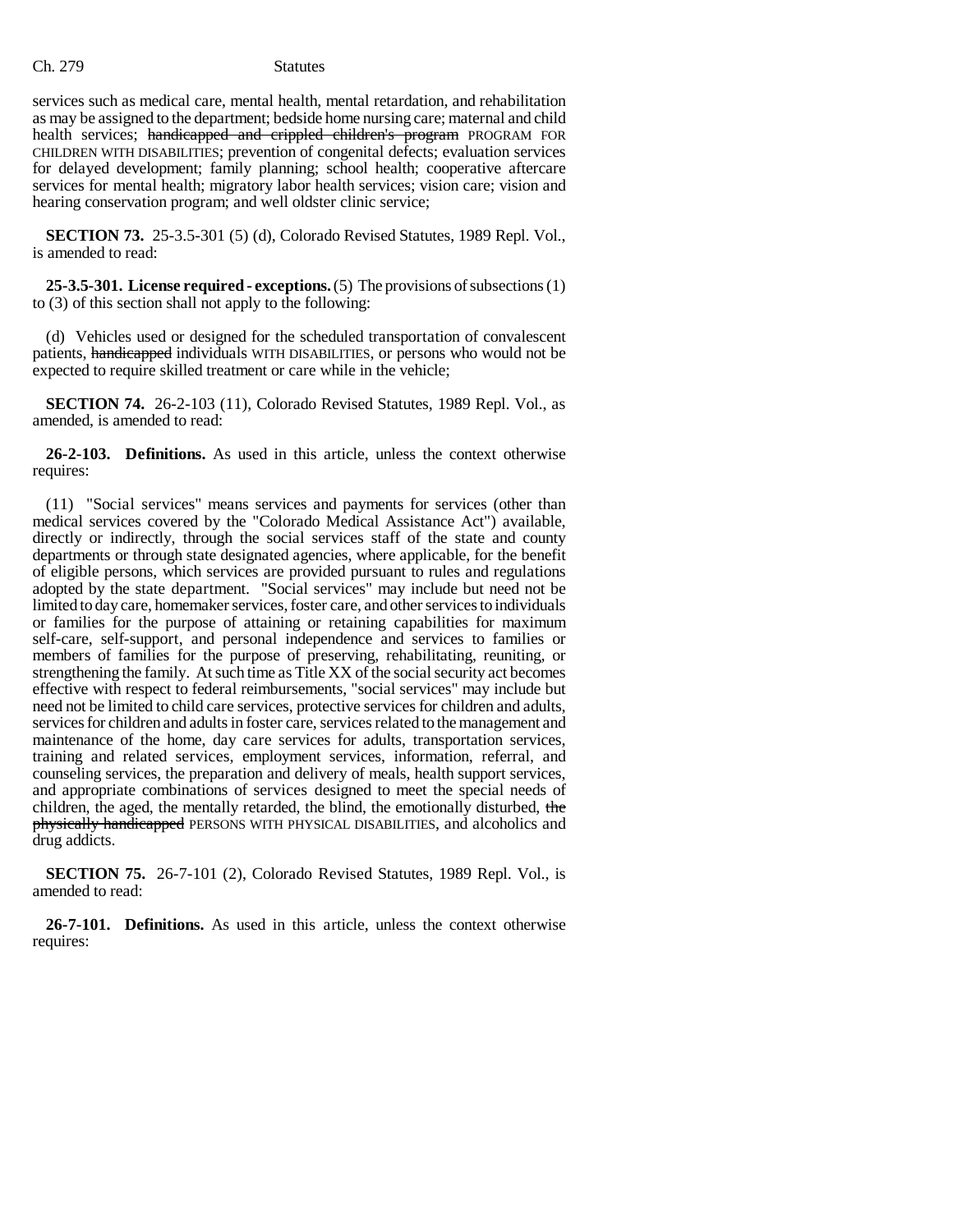(2) "Child with special needs" means a child with a special, unusual, or significant physical or mental handicap DISABILITY, or emotional disturbance, or such other condition which acts as a serious barrier to his THE CHILD'S adoption.

**SECTION 76.** 26-8-105 (1), the introductory portion to 26-8-105 (2), and 26-8-105 (2) (a), (2) (c), (3) (a), (3) (d), and (4), Colorado Revised Statutes, 1989 Repl. Vol., are amended to read:

**26-8-105. Rehabilitation of persons with disabilities.** (1) Except as otherwise provided by law, the state department shall provide rehabilitation services to handicapped persons WITH DISABILITIES determined to be eligible therefor.

(2) For the purposes of this article,  $\frac{m}{2}$  mandicapped person  $\frac{m}{2}$  "PERSON WITH A DISABILITY" means any one or more of the following:

(a) Any individual who has a physical or mental condition which materially limits, contributes to limiting, or, if not corrected, will probably result in limiting his THE INDIVIDUAL'S activities or functioning and which constitutes a substantial handicap DISABILITY to employment but which is of such nature that vocational rehabilitation services may reasonably be expected to render him THE INDIVIDUAL fit to engage in a remunerative occupation;

(c) An individual who does not have substantial physical or mental handicap DISABILITY who is receiving aid from public funds and who otherwise may be expected to remain a public charge of the county or state; who is "vocationally handicapped" HAS A VOCATIONAL DISABILITY because of lack of training, experience, skills, or other factors which, if corrected, would lead to self-support instead of dependency; who is either responsible for his THE INDIVIDUAL'S own maintenance or is the responsible head of a household; and who has a potential capacity which would warrant development with a reasonable chance for employment after rehabilitation services.

(3) The state department shall:

(a) Cooperate with other departments, agencies, and institutions, both public and private, in providing the services authorized by this article to handicapped persons WITH DISABILITIES, in studying the problems involved therein, and in establishing, developing, and providing, in conformity with the purposes of this article, such programs, facilities, and services as may be necessary or desirable;

(d) Operate through contract and supervise the operation of vending stands and other small businesses, established pursuant to this article and in accordance with the requirements of the federal government for the receipt of federal funds, to be conducted by severely handicapped individuals WITH SEVERE DISABILITIES, particularly the blind;

(4) (a) Vocational rehabilitation services, as defined by the federal "Vocational Rehabilitation Act", shall be provided directly or through public or private instrumentalities to or for the benefit of any handicapped individual WITH DISABILITIES who is residing in the state at the time of filing his AN application therefor, and whose rehabilitation the state department determines after full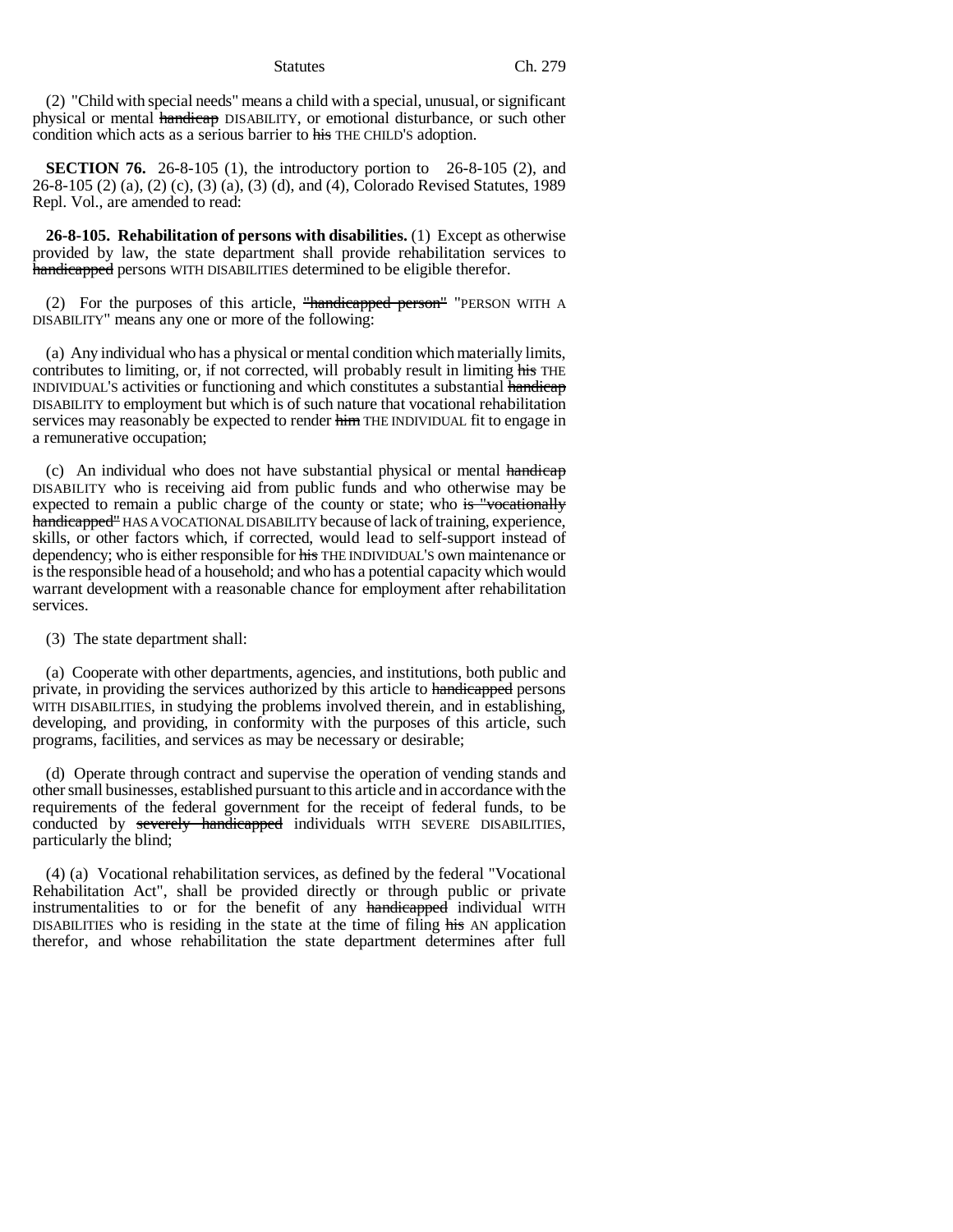investigation can be satisfactorily achieved, or who is eligible therefor under the terms of an agreement with another state or with the federal government.

(b) Any goods or services other than diagnostic and related services (including transportation) required for the determination of eligibility for service and of the nature and scope of the services to be provided, guidance, training, and placement shall be provided at the public cost only to the extent that the handicapped individual WITH DISABILITIES is found to require financial assistance in accordance with the rules and regulations of the state department.

**SECTION 77.** 26-8.1-101, Colorado Revised Statutes, 1989 Repl. Vol., is amended to read:

**26-8.1-101. Legislative declaration.** The general assembly hereby determines and declares that it recognizes omissions in the delivery of independent living services to severely handicapped persons WITH SEVERE DISABILITIES and desires to remedy such inadequacies in the delivery system through services at the community level. To advance the independence of those handicapped persons WITH DISABILITIES who are otherwise dependent on governmental assistance and to assist such persons to live outside of institutions, the general assembly hereby enacts this article.

**SECTION 78.** 26-8.1-102, Colorado Revised Statutes, 1989 Repl. Vol., is amended to read:

**26-8.1-102. Definitions.** As used in this article, unless the context otherwise requires:

(1) "Handicapped person" means a person as defined in section  $26-8-105$  (2) (a) and  $(2)$   $(b)$ .

(2) "Independent living rehabilitation center" means a private, nonprofit or for-profit corporation receiving funding from multiple sources which is community-based, which provides independent living rehabilitation services to handicapped persons WITH DISABILITIES pursuant to a program designed to help such persons achieve maximum social, vocational, economic, and personal independence, and which is staffed by persons trained to assist handicapped persons WITH DISABILITIES to achieve such independence.

(3) "Independent living rehabilitation services" means services which are provided in accordance with a written, individualized independent living plan which is designed to assist a handicapped person WITH A DISABILITY to achieve an independent living lifestyle. Such services include, but are not limited to, peer counseling, teaching daily living and socialization skills, coordinating recreational and community activities, assisting in the development of prevocational skills, helping to locate appropriate housing, maintaining equipment, providing service referral, including attendant, reader, and employment referral, and providing case management.

(4) "PERSON WITH A DISABILITY" MEANS A PERSON AS DEFINED IN SECTION 26-8-105 (2) (a) AND (2) (b).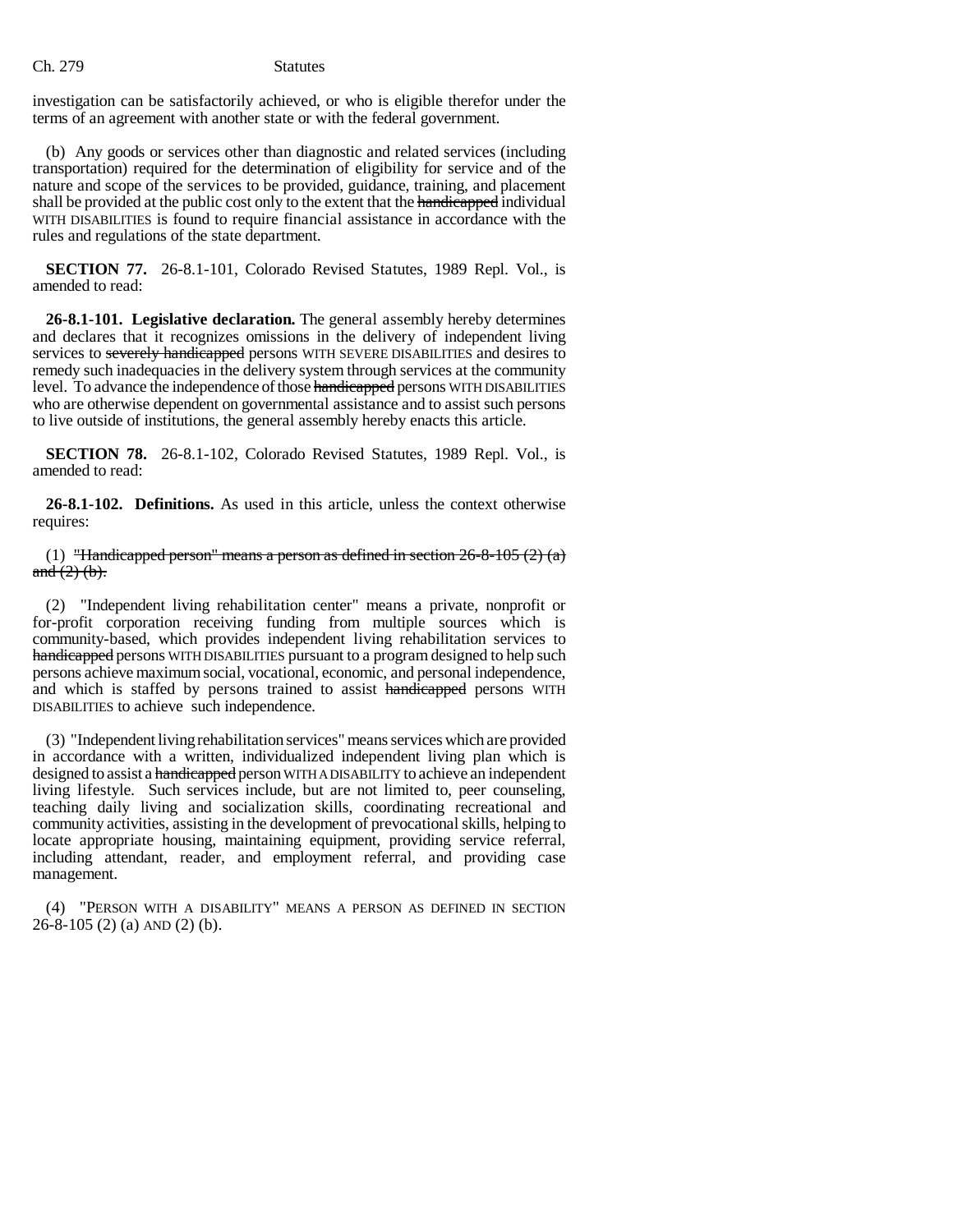**SECTION 79.** 26-8.1-103 (1) (a) and (1) (c), Colorado Revised Statutes, 1989 Repl. Vol., as amended, are amended to read:

**26-8.1-103. Functions of the state department - appropriation - purchase of** services. (1) (a) The state department is hereby authorized, subject to annual appropriations by the general assembly, to purchase independent living rehabilitation services from independent living rehabilitation centers for handicapped persons WITH DISABILITIES when such services are provided pursuant to a program approved by the state department. The annual appropriation shall in no case exceed one hundred percent of the approved program costs as determined by the general assembly.

(c) No independent living rehabilitation services shall be purchased for a handicapped person WITH A DISABILITY which duplicate services provided to such person pursuant to article 10.5 of title 27, C.R.S., or pursuant to part 6 of article 4 of this title.

**SECTION 80.** 26-8.1-105 (1) (b), (2), and (4), Colorado Revised Statutes, 1989 Repl. Vol., are amended to read:

**26-8.1-105. Approval of independent living rehabilitation programs.** (1) In approving or rejecting the purchase of services from independent living rehabilitation centers, the state department shall consider the following factors:

(b) General community interest and participation in the delivery of independent living rehabilitation services to severely handicapped persons WITH SEVERE DISABILITIES.

(2) The following requirements shall be met by each independent living rehabilitation center as a condition of the approval of its program:

(a) The program shall be under the control and direction of a board of directors or trustees of a nonprofit or for-profit corporation, the members of which shall be persons with a demonstrated interest in programs for handicapped persons WITH DISABILITIES and no less than half the membership of which shall be comprised of handicapped persons WITH DISABILITIES;

(b) The independent living rehabilitation center shall be staffed with as large a proportion of handicapped persons WITH DISABILITIES as is practicable.

(4) Each independent living rehabilitation center board shall apply annually to the state department for approval of its independent living rehabilitation program for handicapped persons WITH DISABILITIES.

**SECTION 81.** 27-10.5-102 (11) (a), Colorado Revised Statutes, 1989 Repl. Vol., as amended, is amended to read:

**27-10.5-102. Definitions.** As used in this article, unless the context otherwise requires:

(11) (a) "Developmental disability" means a disability that is manifested before the person reaches twenty-two years of age, which constitutes a substantial handicap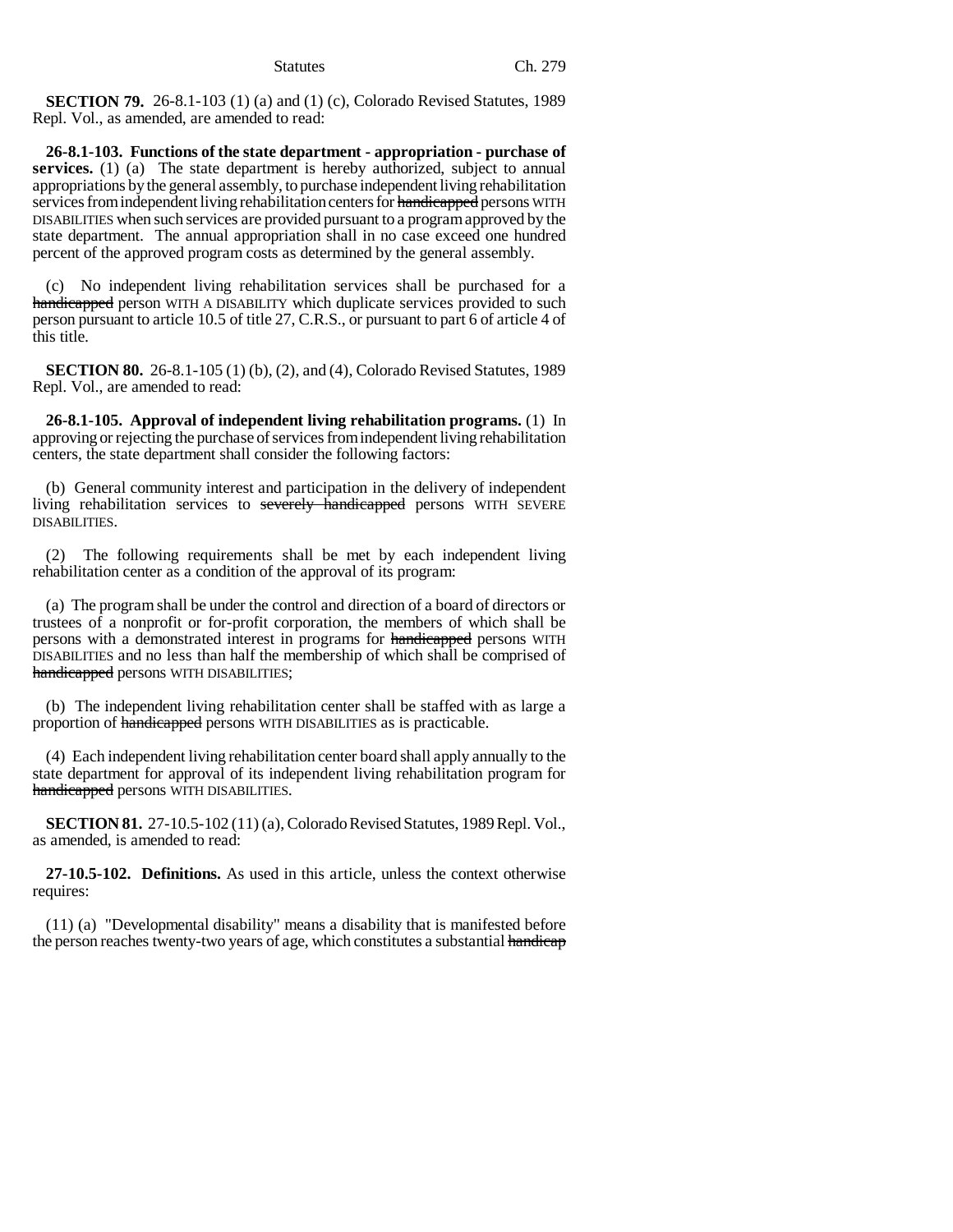DISABILITY to the affected individual, and is attributable to mental retardation or related conditions which include cerebral palsy, epilepsy, autism, or other neurological conditions when such conditions result in impairment of general intellectual functioning or adaptive behavior similar to that of a person with mental retardation. Unless otherwise specifically stated, the federal definition of "developmental disability" found in 42 U.S.C. sec. 6000, et seq., shall not apply.

**SECTION 82.** 27-12-102 (2), Colorado Revised Statutes, 1989 Repl. Vol., is amended to read:

**27-12-102. Cost determination.** (2) With respect to any resident patient who is under the age of twenty-one years, there shall be deducted from the cost so determined an amount equal to the average per capita cost for the education of handicapped children WITH DISABILITIES pursuant to article 20 of title 22, C.R.S.

**SECTION 83.** 29-3-103 (10) (h), Colorado Revised Statutes, 1986 Repl. Vol., is amended to read:

**29-3-103. Definitions.** As used in this article, unless the context otherwise requires:

(10) "Project" means any land, building, or other improvement and all real or personal properties, and any undivided or other interest in any of the foregoing, except inventories, raw materials, and other working capital, whether or not in existence, suitable or used for or in connection with any of the following:

(h) Sports and recreational facilities available for use by members of the general public either as participants or spectators and functionally related and subordinate residential housing facilities, including residential facilities, without regard to the limitations contained in paragraph (d) of this subsection (10), for employees of the persons or entities owning or operating such sports and recreational facilities and facilities located in proximity to and in connection with sports and recreational facilities providing treatment, therapy, or recreational opportunities for mentally and physically handicapped persons WITH MENTAL AND PHYSICAL DISABILITIES and families of such persons;

**SECTION 84.** 29-4-703 (5), Colorado Revised Statutes, 1986 Repl. Vol., is amended to read:

**29-4-703. Definitions.** As used in this part 7, unless the context otherwise requires:

(5) "Family" means two or more persons related by blood, marriage, or adoption who live or expect to live together as a single household in the same home, a single person who is either at least sixty-two years of age or handicapped HAS A DISABILITY, or such other single persons as the board may by regulation determine to be eligible for assistance under this part 7.

**SECTION 85.** 31-10-1001, Colorado Revised Statutes, 1986 Repl. Vol., as amended, is amended to read: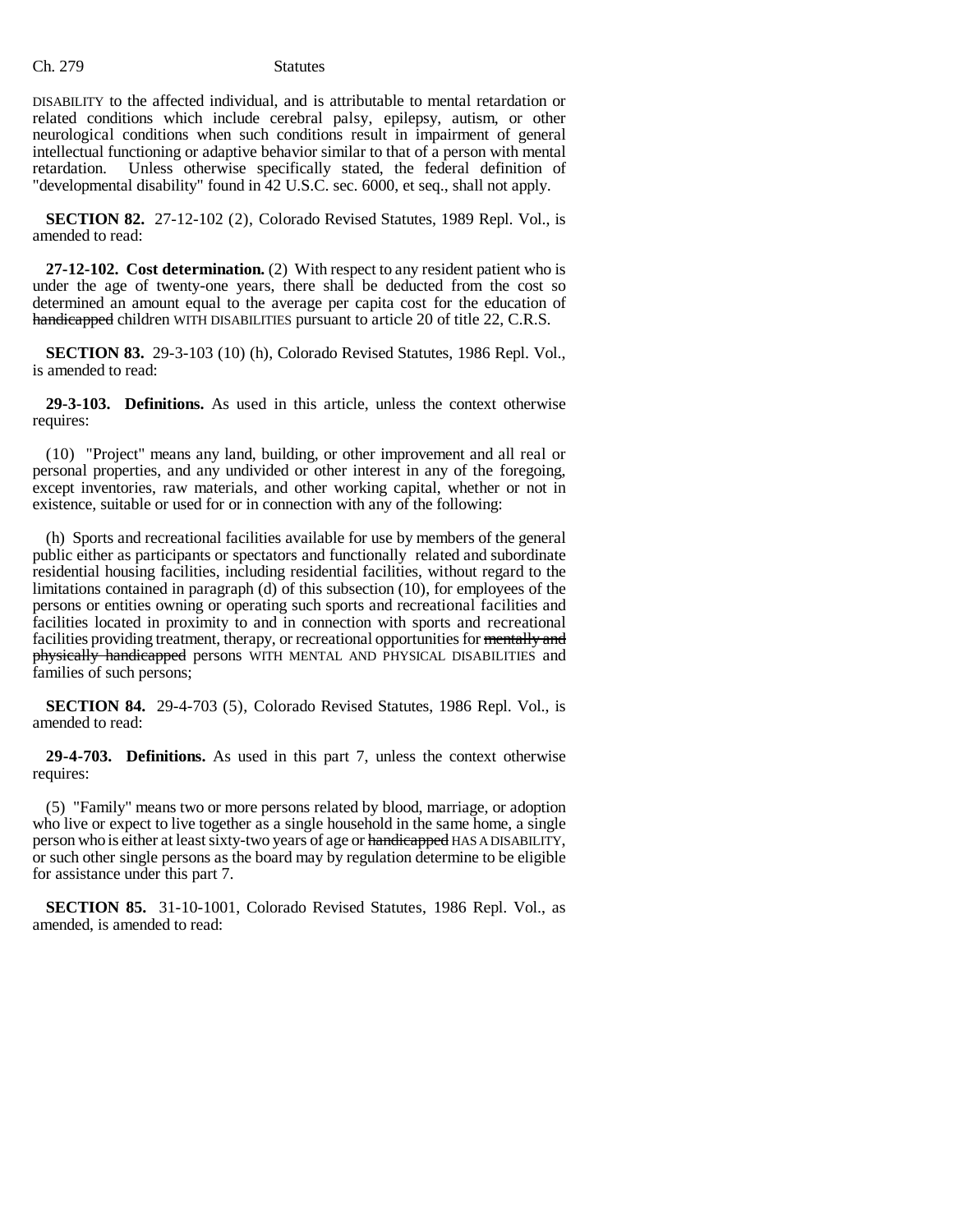**31-10-1001. When absent electors may vote.** When any registered elector of a municipality, on the day of any regular or special election held pursuant to law, is absent from his THE ELECTOR'S municipality, or by reason of his OR HER work or the nature of his OR HER employment is likely to be absent and fears that he THE ELECTOR will be absent from his OR HER municipality on said day, or because of serious illness, handicap DISABILITY, or advanced age, or for reasons based upon the doctrines of established religions is unable to attend the polls, he THE ELECTOR may cast his A ballot at such election in the manner provided in sections 31-10-1001 to 31-10-1007.

**SECTION 86.** 31-10-1002 (1), Colorado Revised Statutes, 1986 Repl. Vol., as amended, is amended to read:

**31-10-1002. Application for absentee ballot - delivery - list.** (1) Requests for an application for an absentee voter's ballot may be made orally or in writing. Applications for absent voters' ballots shall be filed in writing with the clerk not earlier than ninety days before and not later than the close of business on the Friday immediately preceding such regular or special election. The application may be in the form of a letter, stating the applicant's residence address and that he THE APPLICANT will be absent from the municipality on the day of said regular or special election, or that his OR HER work or employment, stating the nature thereof, is such that he THE APPLICANT is likely to be absent and fears that he OR SHE will be absent from the municipality on said day, or that on account of serious illness, handicap DISABILITY, or advanced age, he THE APPLICANT is unable to attend the polls, or that for reasons based upon the doctrines of the established religion of which such applicant is a member he OR SHE shall be unable to attend the polls.

**SECTION 87.** 31-30-603 (1), Colorado Revised Statutes, 1986 Repl. Vol., is amended to read:

**31-30-603. Pension fund - source - investment.** (1) There shall be levied and set apart by the governing body of each city having a population of over one hundred thousand a tax for the year 1914 of not exceeding one cent on each one hundred dollars of valuation for assessment of taxable property in such city for said year as a fund for the pensioning of crippled and disabled members of the paid police department, their surviving spouses and dependent children under the age of sixteen years, and their dependent parents. A like tax shall be levied and set apart for the same purpose in each succeeding year when the amount and value of property to the credit of such fund falls below three hundred thousand dollars as of the date of September 1. If during any year succeeding 1913 there is to the credit of such fund on September 1 property and funds of less value than three hundred thousand dollars, the governing body of such city shall levy and set apart for the year succeeding a tax of one cent on each one hundred dollars of valuation for assessment of the taxable property in said city where said condition occurs for said year as a fund for the purposes defined in this subsection (1).

**SECTION 88.** 39-22-113 (1), (2), (3) (a), and (3) (b) (I), Colorado Revised Statutes, 1982 Repl. Vol., as amended, are amended to read:

**39-22-113. Tax credit or refund for disabled persons who are employed amount - applicability.** (1) There shall be allowed to resident handicapped persons WITH DISABILITIES, as a credit or refund with respect to the income taxes imposed by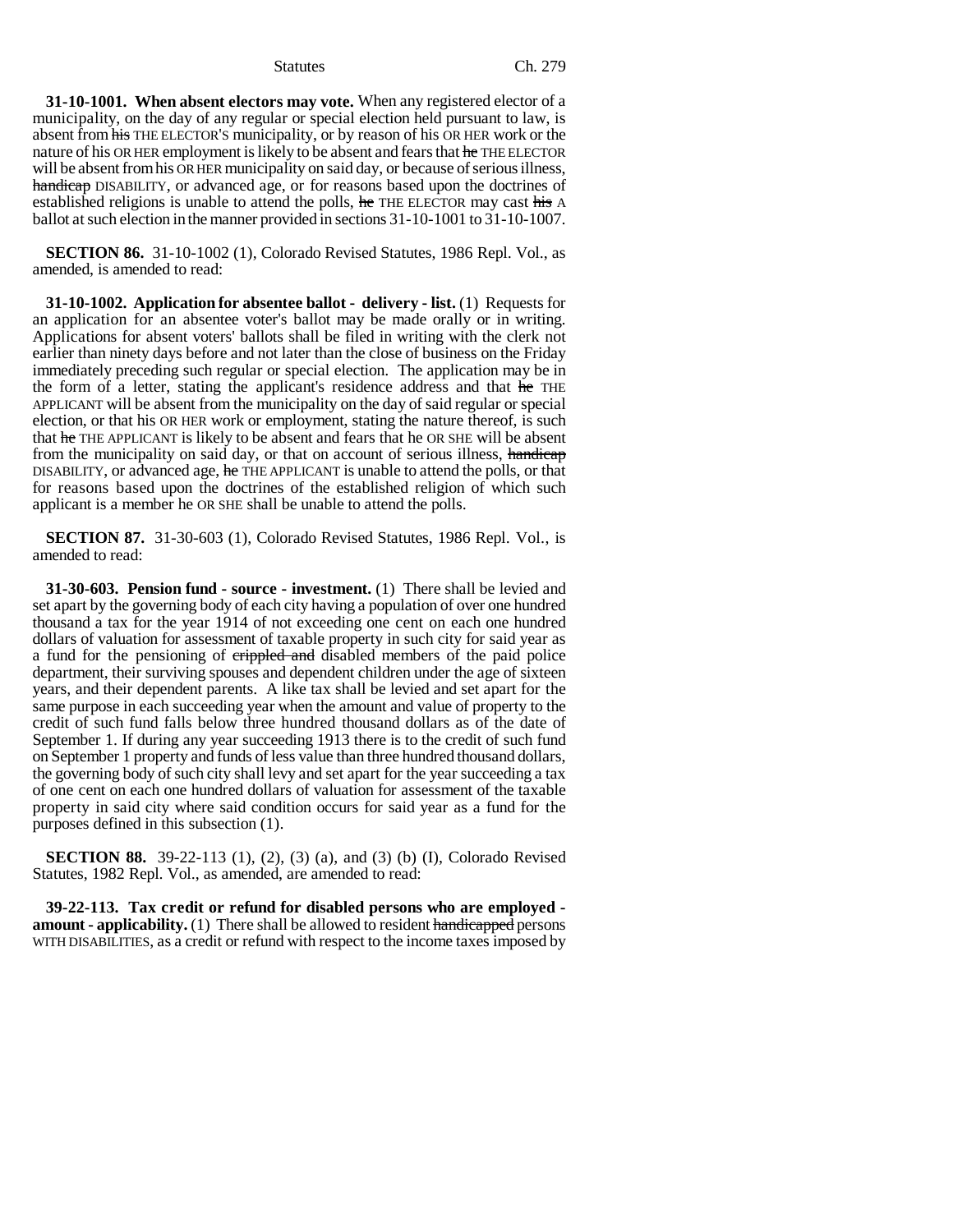this article, the amounts specified in this section, based upon expenses incurred by reason of their employment. In order to qualify for a credit or refund under this section, a handicapped person WITH A DISABILITY shall be employed for a period of at least six months during the income tax year.

(2) For the purposes of this section,  $H$ andicapped<sup> $H$ </sup> "DISABILITY" means having a physical impairment which substantially limits one or more of a person's major life activities.

(3) The amount of the credit or refund under this section shall be:

(a) The actual cost incurred for a home attendant required to enable the handicapped person WITH A DISABILITY to be employed, but not to exceed fifty dollars for each month (or portion of a month constituting at least one-half of the month) during which the handicapped person WITH A DISABILITY is employed;

(b) (I) For the income tax year in which the handicapped person WITH A DISABILITY purchases durable medical equipment to enable such person to be employed and for each of the three subsequent income tax years, twenty percent of the cost of such equipment.

**SECTION 89.** 40-1.1-101, Colorado Revised Statutes, 1984 Repl. Vol., is amended to read:

**40-1.1-101. Legislative declaration.** In order to promote improved transportation for the elderly, the handicapped FOR PERSONS WITH DISABILITIES, and FOR the residents of rural areas and small towns through an expanded and coordinated transportation network, the general assembly hereby declares it to be the policy of the state to legally define and to recognize people service transportation and volunteer transportation as separate but contributing components of the transportation system. Therefore, it is the policy of the state to remove barriers to low-cost people service transportation and volunteer transportation. For this purpose, transportation systems meeting the criteria prescribed in this article will not be classified as public utilities or as any form of carrier subject to regulation by the commission but as people service transportation and volunteer transportation subject to appropriate regulation and administration.

**SECTION 90.** 40-8.5-101, Colorado Revised Statutes, 1984 Repl. Vol., as amended, is amended to read:

**40-8.5-101. Legislative declaration.** In enacting this article, the general assembly finds and declares that there is a need to make distributions of moneys to provide aid and assistance to the indigent, the elderly, and the handicapped PERSONS WITH DISABILITIES, who do not otherwise have the financial resources to meet their heating and other energy needs. The general assembly further finds and declares that the low-income energy assistance program of the department of social services is the most appropriate entity to determine those most in need of such aid and assistance. Therefore, this article shall authorize the commission on low-income energy assistance to establish a fund from which to collect and distribute moneys to accomplish the goals set forth in this section. The moneys for such fund shall be based in part on unclaimed utility deposits.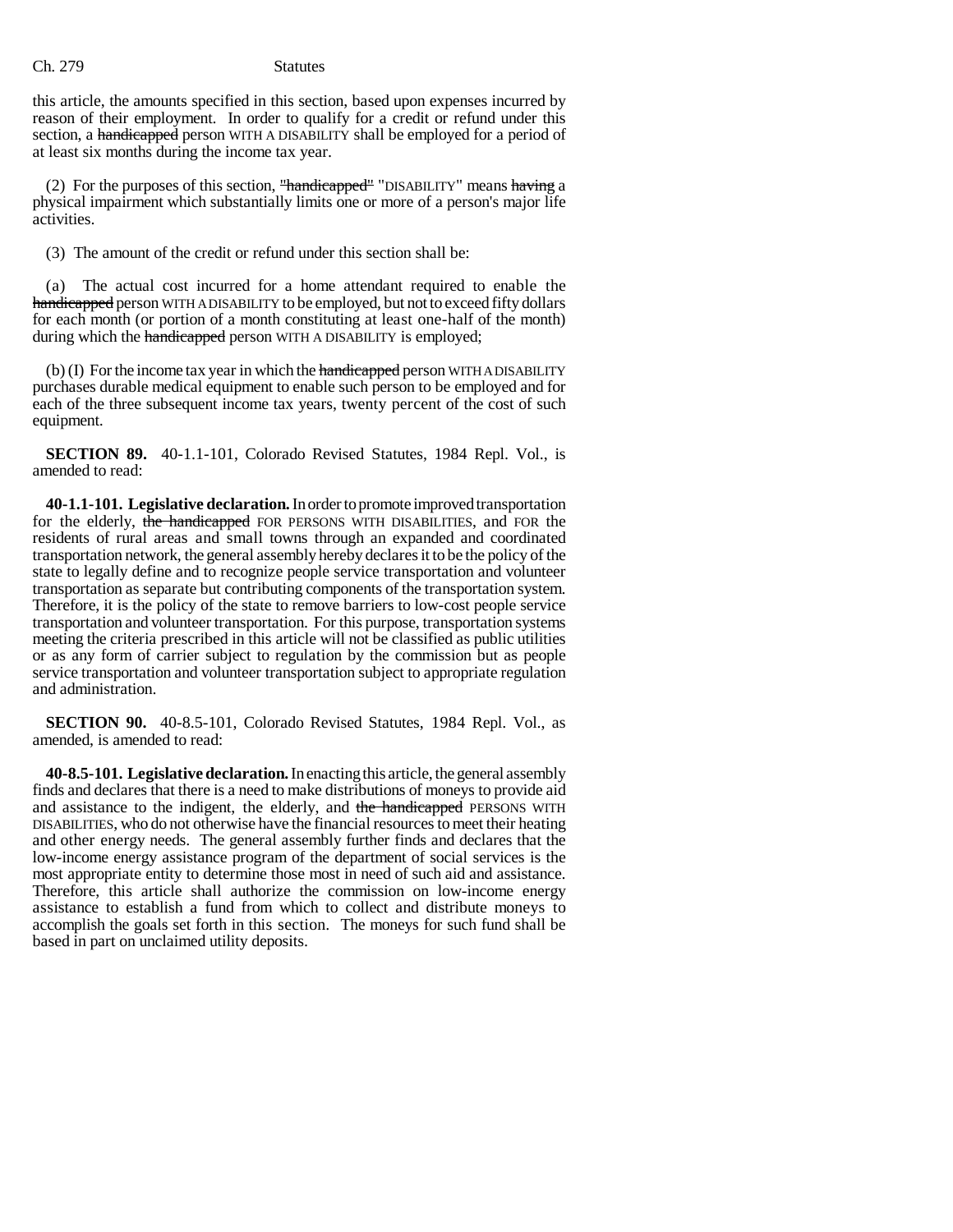**SECTION 91.** 40-10-104 (3), Colorado Revised Statutes, 1984 Repl. Vol., is amended to read:

**40-10-104. Certificate required - exemptions - temporary certificate.** (3) This article shall not apply to motor vehicles designed and used for the nonemergency transportation of handicapped individuals WITH DISABILITIES as defined in section 42-7-510 (1.5) (b), C.R.S., nor to motor vehicles transporting sand, gravel, rock, dirt, stone, insulrock, road surfacing materials used in the construction of roads and highways except such road surfacing materials as are transported in tank vehicles, houses or other buildings excluding manufactured housing, timber, rough lumber, logs, or wooden poles. For the purposes of this subsection (3), "manufactured housing" means housing which is in part or entirely manufactured in a factory. This type of housing is built in single or multiple sections on a chassis which enables it to be transported to its occupancy site or is built in single or multiple sections for assembly at the site, and includes mobile homes, modular homes, and panelized homes.

**SECTION 92.** 40-11-102 (2), Colorado Revised Statutes, 1984 Repl. Vol., is amended to read:

**40-11-102. Compliance required - exceptions.** (2) Nothing in this article shall apply to any motor vehicle carrier as defined by section 40-10-101 (4) (a), nor to a private individual who carries a neighbor or a friend on a trip, nor to motor vehicles especially constructed for towing, wrecking, and repairing and not otherwise used in transporting property, nor to hearses or ambulances or other emergency vehicles, nor to motor vehicles transporting sand, gravel, rock, dirt, stone, insulrock, road surfacing materials used in the construction of roads and highways except such road surfacing materials as are transported in tank vehicles, houses or other buildings excluding manufactured housing as defined in section 40-10-104 (3), timber, rough lumber, logs, or wooden poles, nor to motor vehicles designed and used for the nonemergency transportation of handicapped individuals WITH DISABILITIES as defined in section 42-7-510 (1.5) (b), C.R.S.; but this article shall apply to motor vehicles used for transporting sludge and fly ash.

**SECTION 93.** 42-2-123 (5) (cc), Colorado Revised Statutes, 1984 Repl. Vol., is amended to read:

**42-2-123. Authority to suspend license - to deny license - type of conviction - points.** (5) Point system schedule:

### **Type of conviction Points**

(cc) Failure to yield right-of-way to handicapped person WITH A DISABILITY pursuant to section 42-4-709 ............. 6

**SECTION 94.** 42-2-506 (2), (3), and (4), Colorado Revised Statutes, 1984 Repl. Vol., as amended, are amended to read:

**42-2-506. Fees.** (2) The fee for the administration by commercial driver's license testing units of the driving test for licensing commercial drivers shall not exceed the sum of one hundred dollars; except that the fee for the administration of such driving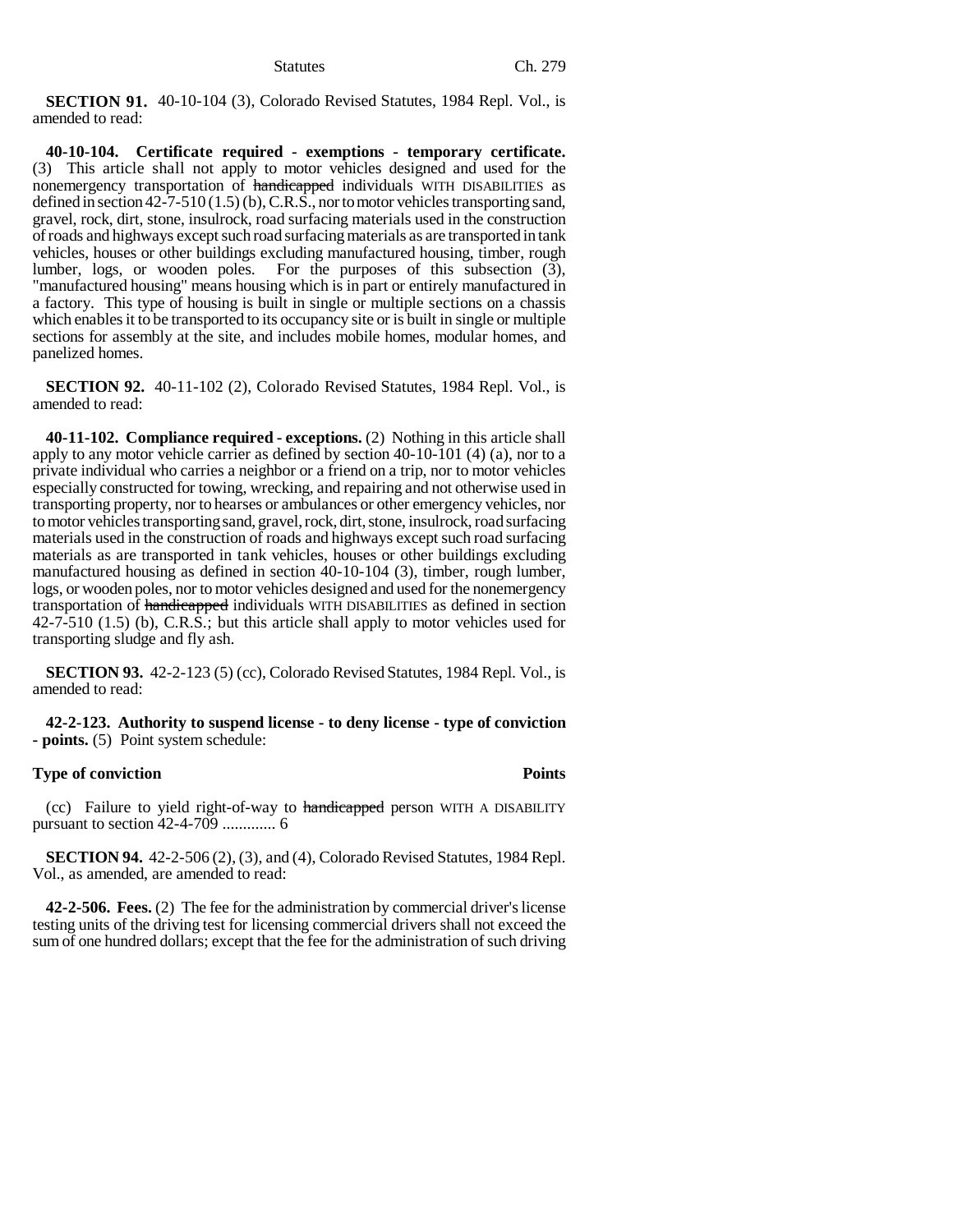test to any employee or volunteer of a nonprofit organization which provides specialized transportation services for the elderly and handicapped FOR PERSONS WITH DISABILITIES, to any individual employed by a school district, or to any individual employed by a board of cooperative services shall not exceed forty dollars. The fee for the administration of driving tests by the department shall be one hundred dollars; except that the fee for the administration of such driving test to any employee or volunteer of a nonprofit organization which provides specialized transportation services for the elderly and handicapped FOR PERSONS WITH DISABILITIES, to any individual employed by a school district, or to any individual employed by a board of cooperative services shall not exceed forty dollars. The department may provide by regulation for reduced fees for applicants who are retested after failing all or any part of the driving test. All fees collected by the department for the administration of driving tests shall be forwarded to the state treasurer, who shall credit the same to the highway users tax fund. The general assembly shall make annual appropriations therefrom for the expenses of the administration of parts 1 to 3 of this article and this part 5.

(3) The annual license fee for a commercial driver's license testing unit shall be three hundred dollars for the initial license issuance and one hundred dollars for each succeeding annual license renewal. The department may provide by regulation for reduced license fees for testing units operated by nonprofit organizations which provide specialized transportation services for the elderly and handicapped FOR PERSONS WITH DISABILITIES, by school districts, or by boards of cooperative services. The provisions of this subsection (3) shall not apply to any public transportation system.

(4) The annual license fee for a commercial driver's license driving tester shall be one hundred dollars for the initial license issuance and fifty dollars for each succeeding annual license renewal. The department may provide by regulation for reduced license fees for employees or volunteers of nonprofit organizations which provide specialized transportation services for the elderly and handicapped FOR PERSONS WITH DISABILITIES, for individuals employed by school districts, or for individuals employed by boards of cooperative services. The provisions of this subsection (4) shall not apply to any public transportation system.

**SECTION 95.** 42-4-513, Colorado Revised Statutes, 1984 Repl. Vol., as amended, is amended to read:

**42-4-513. Disabled or paraplegic persons - distress flag.** (1) Any handicapped or paraplegic person OR PERSON WITH A DISABILITY when in motor vehicle distress is authorized to display by the side of his SUCH PERSON's disabled vehicle a white flag of approximately seven and one-half inches in width and thirteen inches in length, with the letter "H" THE LETTER "D" thereon in red color with an irregular one-half inch red border. Said flag shall be of reflective material so as to be readily discernible under darkened conditions, and said reflective material must be submitted to and approved by the department of transportation before the same is used.

(2) Any person desiring to use such display shall make application to the motor vehicle division of the department, and the department may in its discretion issue to such handicapped person WITH A DISABILITY upon application a card which sets forth the applicant's name, address, and date of birth, the physical apparatus needed to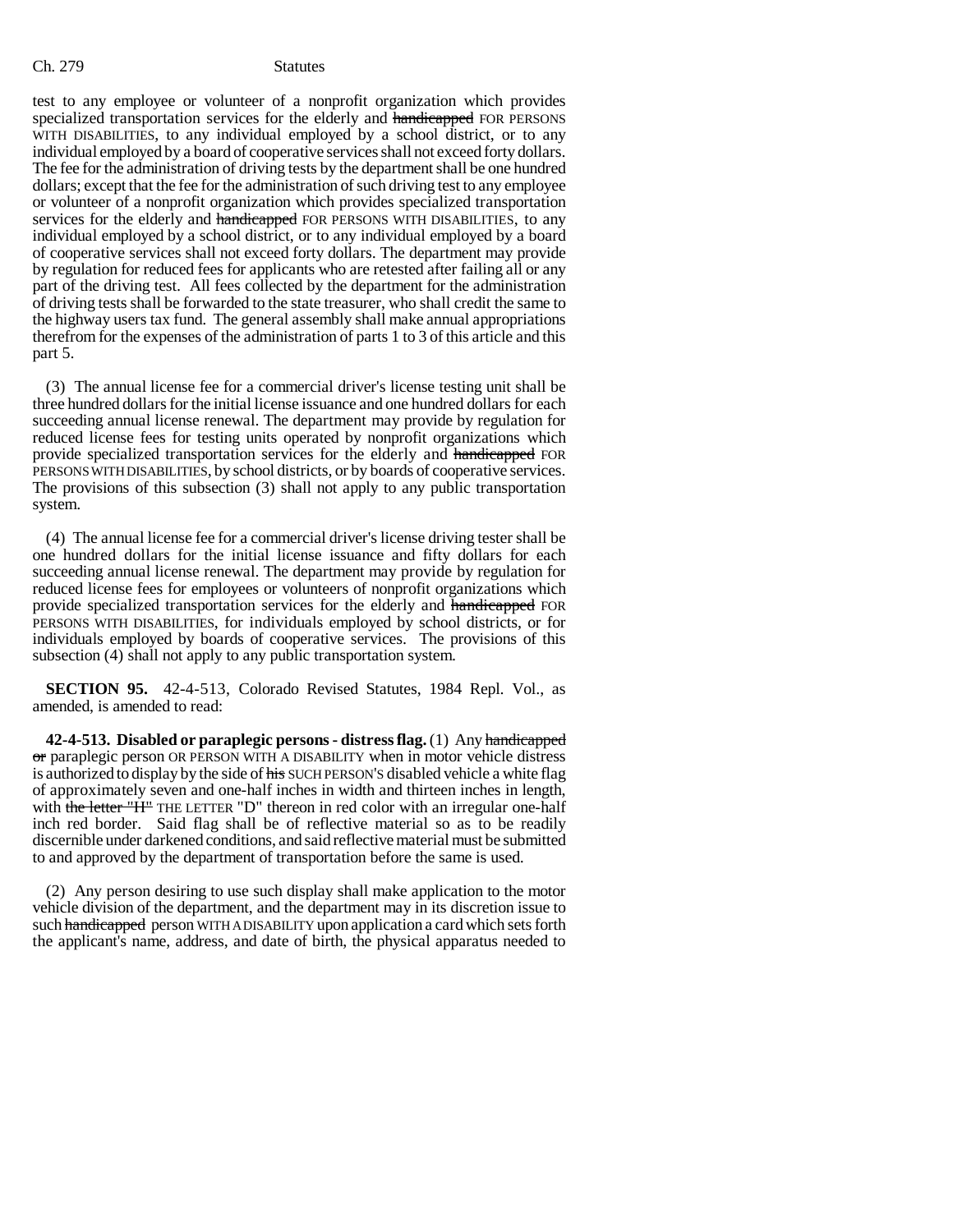operate a motor vehicle, if any, and any other pertinent facts which the department deems desirable, and in its discretion the department may issue a permit for the use of and issue to such person a display flag. Each such flag shall be numbered, and in the event of loss or destruction a duplicate may be issued upon the payment of the sum of one dollar by such applicant. The department shall maintain a list of such applicants and persons to whom permits and flags have been issued and furnish a copy thereof to the Colorado state patrol upon request.

(3) Any person who is not a handicapped or paraplegic person OR A PERSON WITH A DISABILITY who uses such flag as a signal or for any other purpose is guilty of a misdemeanor and, upon conviction thereof, shall be punished by a fine of not less than one hundred dollars nor more than three hundred dollars, or by imprisonment in the county jail for not less than ten days nor more than ninety days, or by both such fine and imprisonment.

**SECTION 96.** 42-4-709 (1), Colorado Revised Statutes, 1984 Repl. Vol., as amended, is amended to read:

**42-4-709. Drivers and pedestrians to yield to persons with disabilities.** (1) Any pedestrian or any driver of a vehicle who approaches a person who has an obviously apparent handicap DISABILITY of blindness, deafness, or mobility impairment shall immediately come to a full stop and take such precautions before proceeding as are necessary to avoid an accident or injury to said person. A handicap DISABILITY shall be deemed to be obviously apparent if, by way of example and without limitation, the person is using a cane or crutches, is assisted by a guide dog, service dog, or hearing dog, is being assisted by another person, is in a wheelchair, or is walking with an obvious physical impairment. Any person who violates any provision of this section commits a class 2 misdemeanor traffic offense.

**SECTION 97.** 42-4-1109 (1), the introductory portion to 42-4-1109 (2) (a), and 42-4-1109 (2) (b), (2) (c), (2.5), (3.3), (3.5), (3.7), (4), (5), (6), and (7), Colorado Revised Statutes, 1984 Repl. Vol., as amended, are amended to read:

**42-4-1109. Parking privileges for persons with disabilities.** (1) As used in this section, "handicapped person" "PERSON WITH A DISABILITY" means a person so severely handicapped IMPAIRED that he SUCH PERSON is unable to move from place to place without the aid of a mechanical device or who has a physical impairment verified, in writing, by the director of the division of rehabilitation or a physician licensed to practice medicine in this state that such impairment limits substantially his THE PERSON'S ability to move from place to place. Before such a verification can be made, said director or physician shall certify to the division that the standards established by the director of the division of rehabilitation for such a determination have been met.

 $(2)$  (a) A handicapped person WITH A DISABILITY may apply to the motor vehicle division of the department for:

(b) Such license plate or placard shall be issued to such person upon presentation to the motor vehicle division of a written statement, verified by a physician licensed to practice medicine in this state, that such person is a handicapped person WITH A DISABILITY. The application for a distinguishing license plate shall be sent to the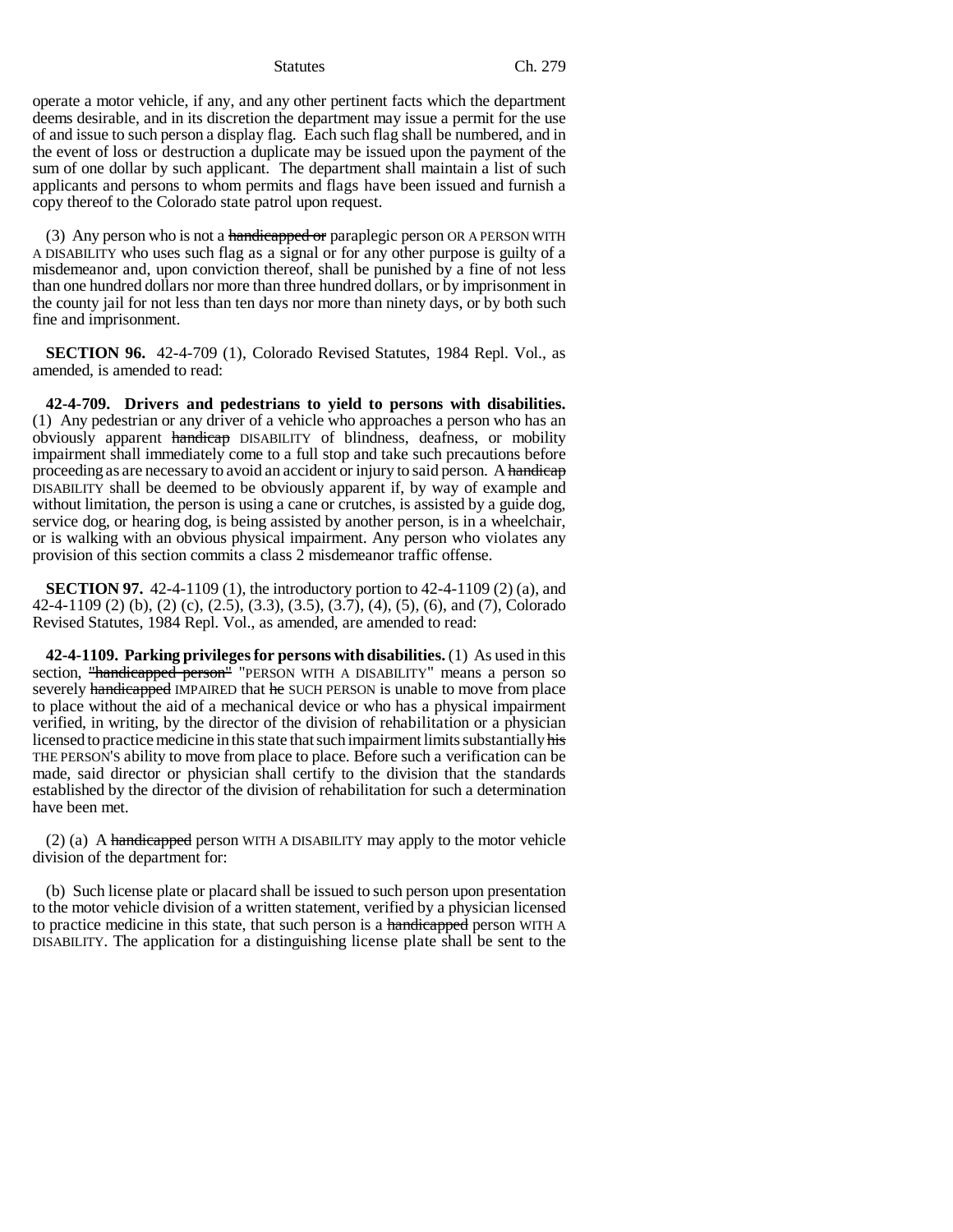motor vehicle division each year.

(c) Such license plate or placard may be revoked by the motor vehicle division upon receipt of a sworn statement from a peace officer that the handicapped person WITH A DISABILITY has improperly used the privilege defined in subsection (3) of this section.

(2.5) The department shall issue temporary distinguishing license permits and a temporary identifying placard to any person who is temporarily a handicapped person WITH A DISABILITY upon presentation to the motor vehicle division of a written statement, verified by a physician licensed to practice medicine in this state, that such person temporarily meets the definition of a handicapped person WITH A DISABILITY. Such permits and placard shall be valid for a period of ninety days from the date of issuance and may continually be renewed for additional ninety-day periods during the term of such handicap DISABILITY upon resubmission of such written and verified statements. The provisions of this section including provisions regarding the privileges granted to handicapped persons WITH DISABILITIES, revocation of license plates or placards, and display of license plates and placards shall apply in the case of temporary license permits and temporary placards issued under this subsection (2.5). However, the provision in paragraph (b) of subsection (2) of this section that application for distinguishing plates shall be sent by September 15 of each year shall not apply.

 $(3.3)$  (a) A handicapped person WITH A DISABILITY may park in a parking space identified as being reserved for use by the handicapped PERSONS WITH DISABILITIES whether on public property or private property available for public use. A placard or license plate issued to a handicapped person WITH A DISABILITY shall be displayed on the vehicle while parked in such space.

(b) The owner of private property available for public use may request the installation of official signs identifying parking spaces reserved for use by the handicapped PERSONS WITH DISABILITIES. Such a request shall be a waiver of any objection the owner may assert concerning enforcement of this section by peace officers of any political subdivision of this state, and such officers are hereby authorized and empowered to so enforce this section, provisions of law to the contrary notwithstanding.

(c) Each parking space reserved for use by the handicapped PERSONS WITH DISABILITIES whether on public property or private property shall be marked with an official upright sign, which sign may be stationary or portable, identifying such parking space as reserved for use by the handicapped PERSONS WITH DISABILITIES.

(3.5) Handicapped Persons WITH DISABILITIES from states other than Colorado shall be allowed to use handicapped parking spaces FOR PERSONS WITH DISABILITIES in Colorado so long as such persons have valid license plates or placards from their home state.

(3.7) It is unlawful for any person other than a handicapped person WITH A DISABILITY to park in a parking space on public or private property which is clearly identified by an official sign as being reserved for use by the handicapped PERSONS WITH DISABILITIES unless such person is parking the vehicle for the benefit of a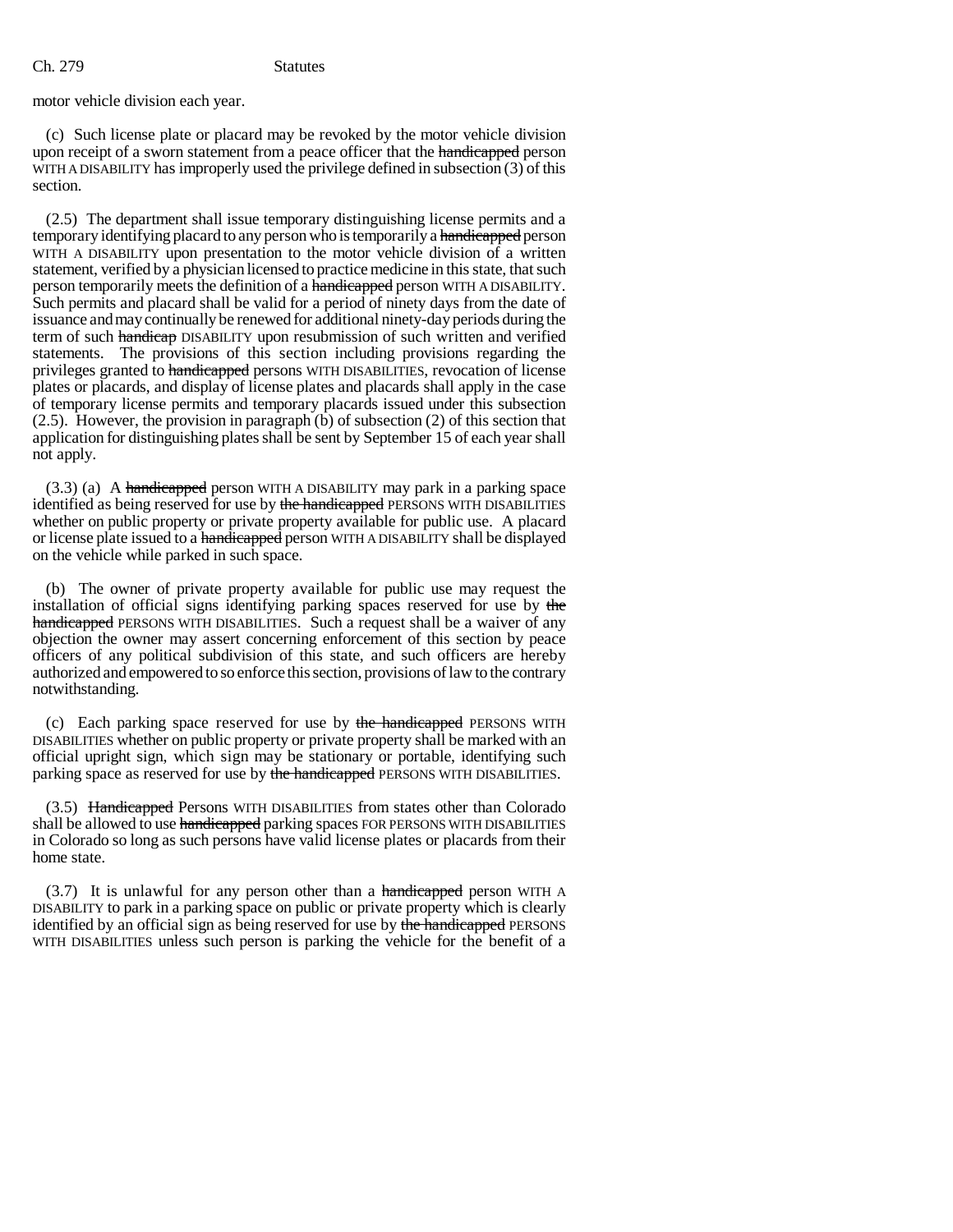### handicapped person WITH A DISABILITY.

(4) Any person who is not a handicapped person WITH A DISABILITY and who exercises the privilege defined in subsection  $(3)$  of this section or who violates the provisions of subsection (3.7) of this section is guilty of a class 2 petty offense and, upon conviction thereof, shall be punished by a fine of fifty dollars. The penalty assessment procedure of section 16-2-201, C.R.S., is available for the payment of the fine imposed by this section.

(5) Any person who is not a handicapped person WITH A DISABILITY and who uses a license plate or placard issued to a handicapped person WITH A DISABILITY pursuant to subsection (2) of this section in order to receive the benefits or privileges available to a handicapped person WITH A DISABILITY under this section is guilty of a class 2 petty offense and, upon conviction thereof, shall be punished by a fine of up to fifty dollars.

(6) Any law enforcement officer or authorized handicapped parking enforcement official may check the identification of any person using a handicapped license plate or placard FOR PERSONS WITH DISABILITIES in order to determine whether such use is authorized.

(7) Any state agency or division thereof which transports handicapped persons WITH DISABILITIES may obtain a handicapped placard FOR PERSONS WITH DISABILITIES in the same manner provided in this section for any other person. In the event that such a placard is used by any employee of such state agency or division when not transporting handicapped persons WITH DISABILITIES, the executive director of such agency shall be subject to a fine of fifty dollars.

**SECTION 98.** 42-7-510 (1.5), Colorado Revised Statutes, 1984 Repl. Vol., is amended to read:

**42-7-510. Insurance or bond required.** (1.5) (a) Every owner of a motor vehicle designed and used for the nonemergency transportation of handicapped individuals WITH DISABILITIES as defined in paragraph  $(b)$  of this subsection  $(1.5)$ , before operating or permitting the operation of such vehicle upon any public highway in this state, shall file with the department a certificate evidencing a motor vehicle liability insurance policy issued by an insurance carrier or insurer authorized to do business in the state of Colorado or a surety bond issued by a company authorized to do a surety business in the state of Colorado with a minimum sum of fifty thousand dollars for damages to property of others; a minimum sum of one hundred thousand dollars for damages for or on account of bodily injury or death of one person as a result of any one accident; and, subject to such limit as to one person, a minimum sum of three hundred thousand dollars for or on account of bodily injury to or death of all persons as a result of any one accident.

(b) As used in this subsection (1.5), a "motor vehicle designed and used for the nonemergency transportation of handicapped individuals WITH DISABILITIES" means any motor vehicle designed to facilitate the loading of physically handicapped individuals WITH PHYSICAL DISABILITIES confined to a wheelchair except vehicles owned by the United States government, vehicles owned and operated by any special transportation district, or privately owned vehicles when such privately owned